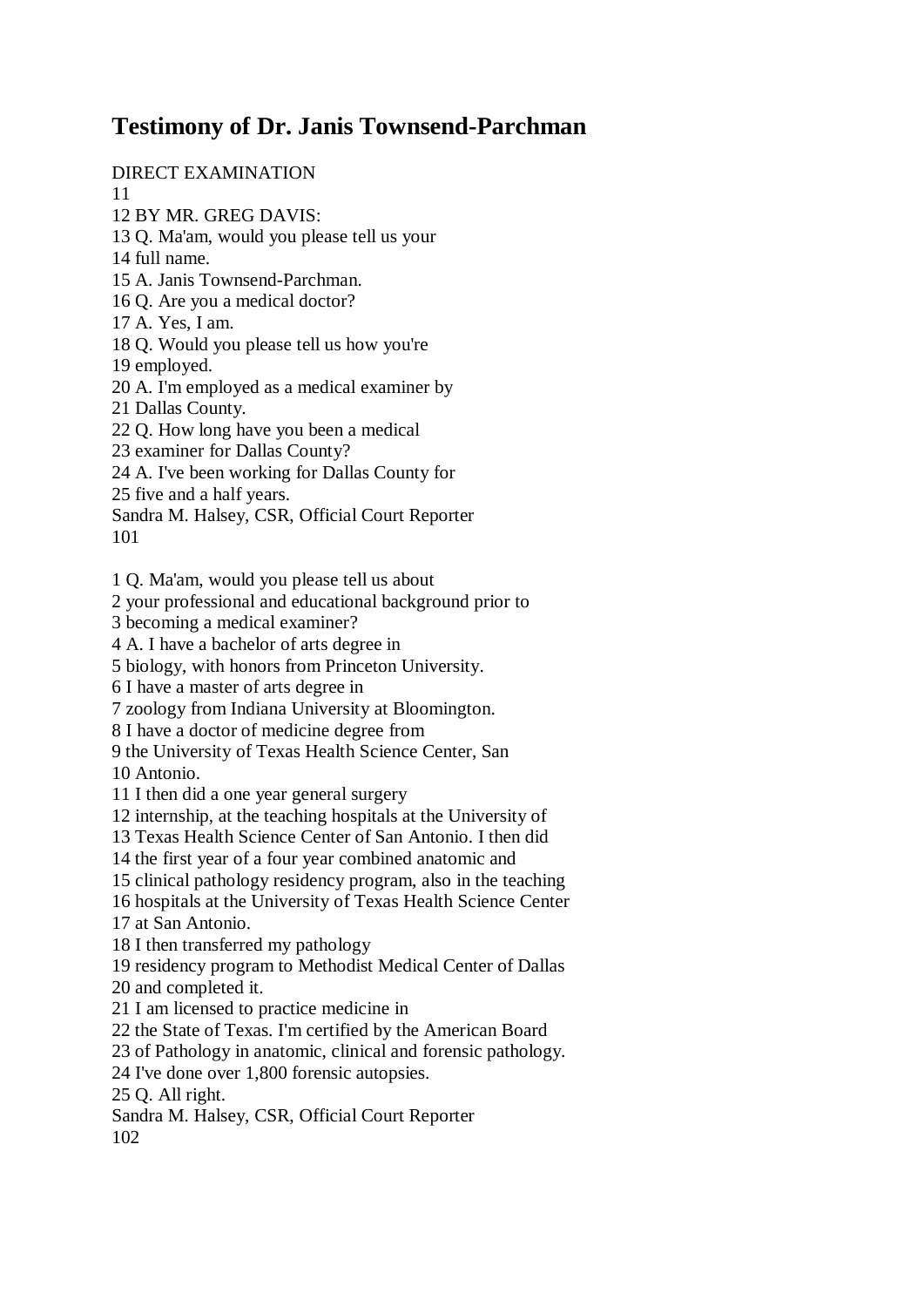1 THE COURT: You may want to speak into 2 that microphone, Doctor. Okay. 3 THE WITNESS: Okay. Is it on? 4 THE COURT: It's on. 5 6 BY MR. GREG DAVIS: 7 Q. Doctor, did you perform an autopsy on 8 an individual identified to you as Damon Routier? 9 A. Yes, I did. 10 Q. And was that assigned the case number 11 of 1810-96? 12 A. Yes, it was. 13 Q. As part of your autopsies, do you 14 prepare a written autopsy report of your findings? 15 A. Yes. 16 17 MR. GREG DAVIS: Your Honor, may I 18 please approach? 19 THE COURT: You may. 20 21 (Whereupon, the following 22 mentioned item was 23 marked for identification 24 only as State's Exhibit B, 25 3, 3-A & 3-B, after Sandra M. Halsey, CSR, Official Court Reporter 103 1 which time the 2 proceedings were 3 resumed on the record 4 in open court, as 5 follows:) 6 7 BY MR. GREG DAVIS: 8 Q. Dr. Townsend-Parchman, if you would, 9 please look at State's Exhibit No. 3, and tell me whether 10 or not that is a true and correct copy of the autopsy 11 report prepared in this case involving Damon Routier? 12 A. Yes, it is. 13 Q. Okay. Doctor, at the time of the 14 autopsy, was a record photograph taken of the victim? 15 A. Yes. 16 Q. If you would, please look at what's 17 been marked as State's Exhibit B. And I'll ask you 18 whether or not that photograph bears also the case number 19 of 1810-96, the same number that appears on the autopsy 20 report concerning Damon Routier? 21 A. Yes, it does. 22 Q. All right.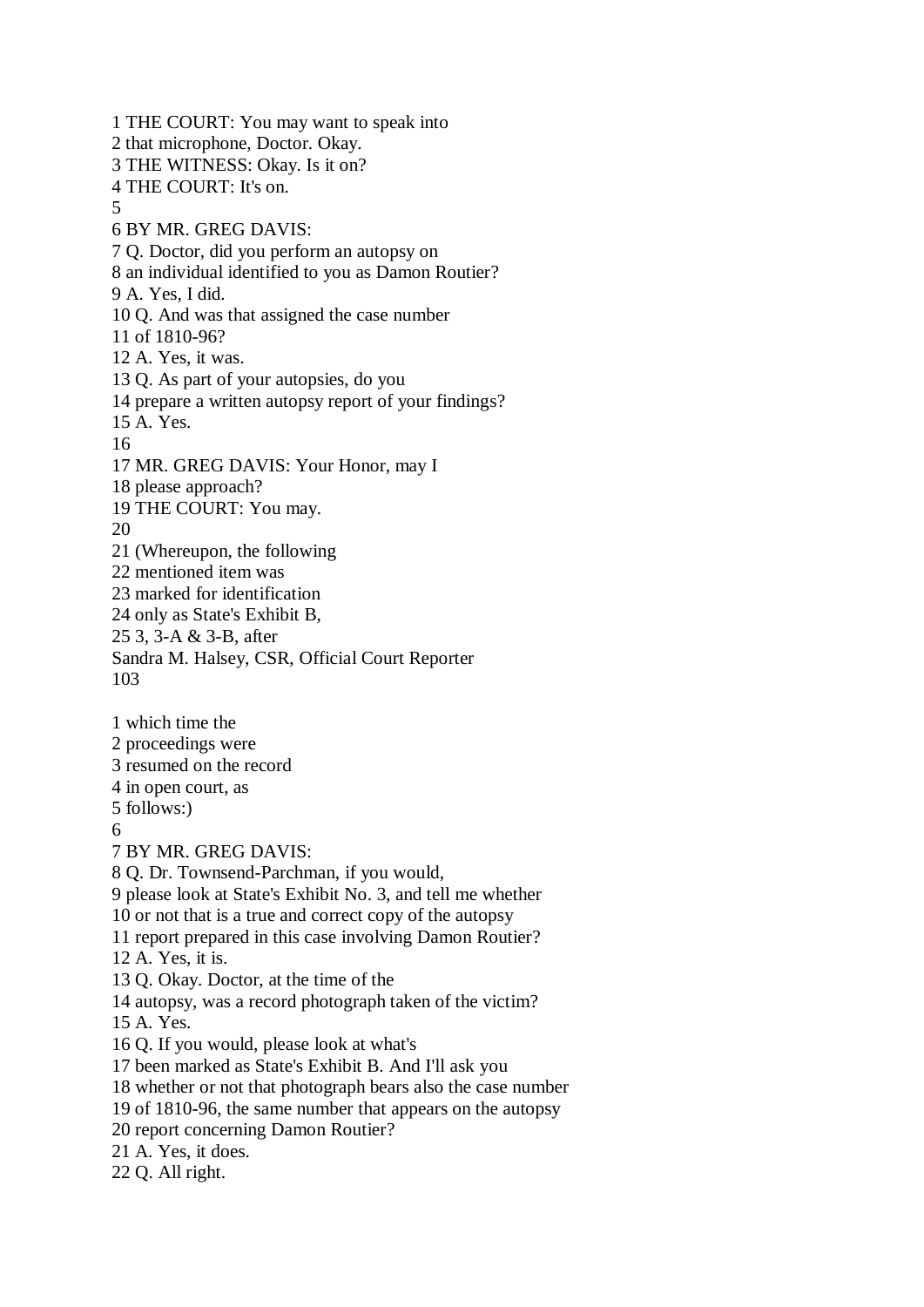23 24 MR. GREG DAVIS: Your Honor, at this 25 time we will offer State's Exhibit No. 3. We would offer Sandra M. Halsey, CSR, Official Court Reporter 104 1 State's Exhibit B for record purposes only. 2 MR. DOUGLAS MULDER: No objection. 3 THE COURT: State's Exhibit 3 is 4 admitted for all purposes. 3-B is admitted for record 5 purposes only, not to be shown to the jury. 6 7 (Whereupon, the items 8 Heretofore mentioned 9 Were received in evidence 10 As State's Exhibit No. 3 11 For all purposes, and 12 State's Exhibit B 13 For record purposes only, 14 After which time, the 15 Proceedings were resumed 16 As follows:) 17 18 BY MR. GREG DAVIS: 19 Q. Doctor, do you have another copy of 20 your autopsy report with you? 21 A. Yes, I have the original. 22 Q. Okay. Doctor, if you would, would you 23 briefly tell us the procedures that you used to perform 24 this autopsy on this child. 25 A. Well, the standard procedure at our Sandra M. Halsey, CSR, Official Court Reporter 105 1 office for a homicide, since this is a homicide -- the 2 first thing that happens, the medical examiner reads the 3 background information that's been compiled by one of our 4 investigative agents. And then the autopsy actually 5 begins. 6 The first thing that happens is what we 7 call an "as is" photograph that's taken of the individual, 8 simply as they're received by our office. And after that, 9 evidence is collected, whatever the appropriate evidence 10 is for that case. 11 The body is disrobed, and a brief 12 inventory of any clothing or jewelry on or with the body 13 is made at that time. Standard characteristics are noted 14 about the body during the external examination, including 15 length, weight, hair color, eye color, and so on and so 16 forth, including any scars or identifying marks, and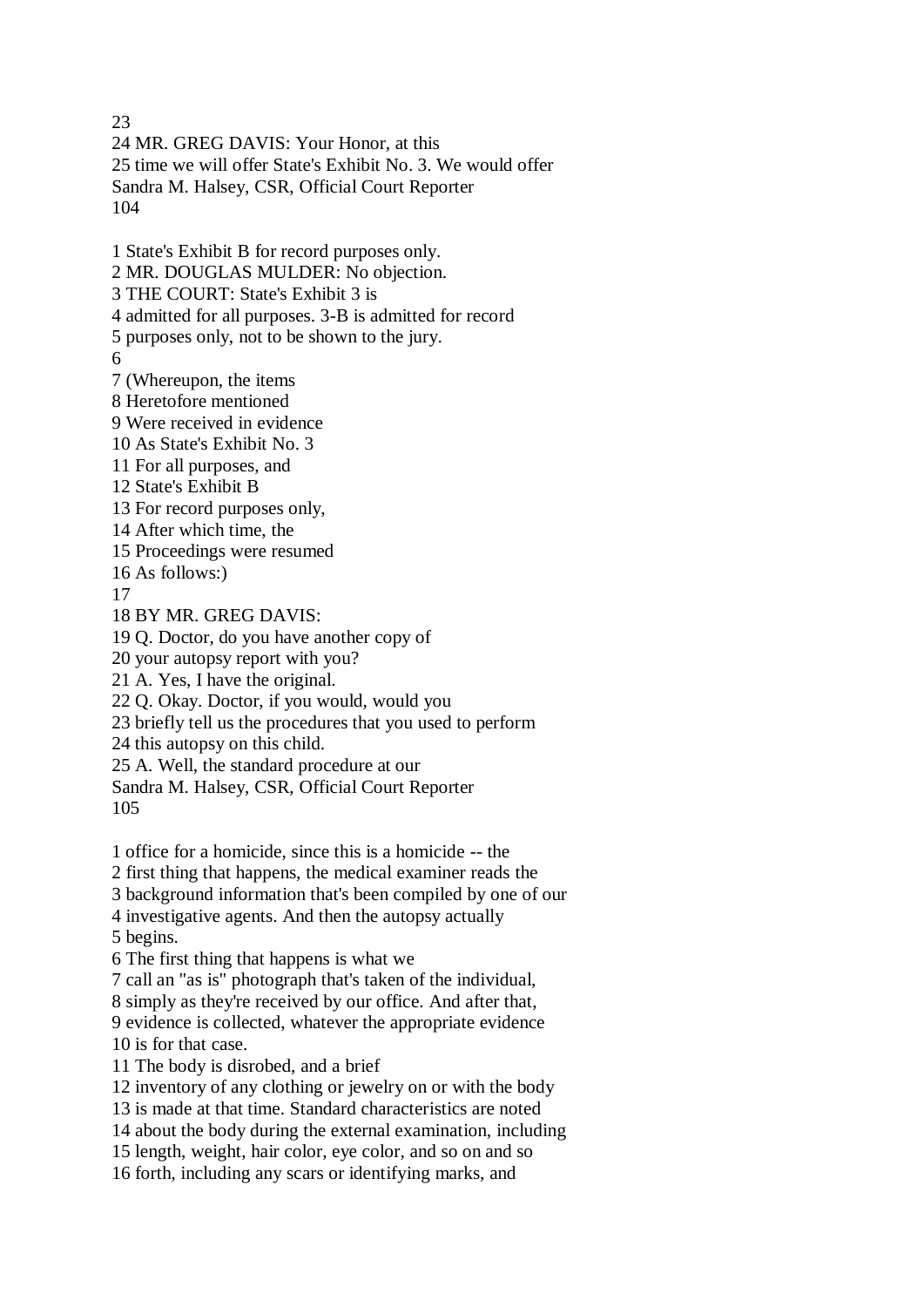17 including any evidence of treatment at the hospital.

18 Photographs are taken of the body,

19 particularly noting any injuries. And, of course, during

20 our examination the injuries are noted and described. And

21 then, when all of that is taken care of, the actual

22 internal examination is made with the characteristic

23 incisions being made in the body.

24 The body organs are examined while

25 they're still in the body cavities looking for evidence of Sandra M. Halsey, CSR, Official Court Reporter

106

1 natural disease and looking for evidence of injury. And

2 samples of body fluids are taken at that time to be sent

3 to our toxicology lab for analysis.

4 Then the body organs are removed from

5 the body cavities and they are again examined, both while

6 intact, and after incisions were made in them, looking for

7 evidence of natural disease and evidence of any injury. A

8 portion of each body organ is put into a preservative

9 solution in case microscopic slides need to be made.

10 Q. Can you tell us how tall Damon Routier

11 was?

12 A. Well, we do length, not weight --

13 rather not height. And when we measured him, we got 43

14 inches in length.

15 Q. Okay. How much did he weigh?

16 A. Forty pounds.

17 Q. Were there any clothes accompanying the

18 body to the morgue?

19 A. Accompanying the body, there was a cut

20 away blood-stained, black, printed T-shirt with defect.

21 No jewelry was present.

22 Q. Okay. Now, when you talk about a

23 T-shirt having a defect. What do you mean?

24 A. Simply that there were one or more

25 defects or holes in it.

Sandra M. Halsey, CSR, Official Court Reporter 107

1 Q. Do you recall whether the defects were

2 on the front or the back of the T-shirt?

3 A. I don't really recall in any detail to

4 tell you the truth.

5 Q. So that's the only clothing that came

6 with him. Correct?

7 A. Correct. And there was no clothing on

8 his body.

9 Q. Okay. During the course of the

10 autopsy, did you note any injuries to Damon Routier?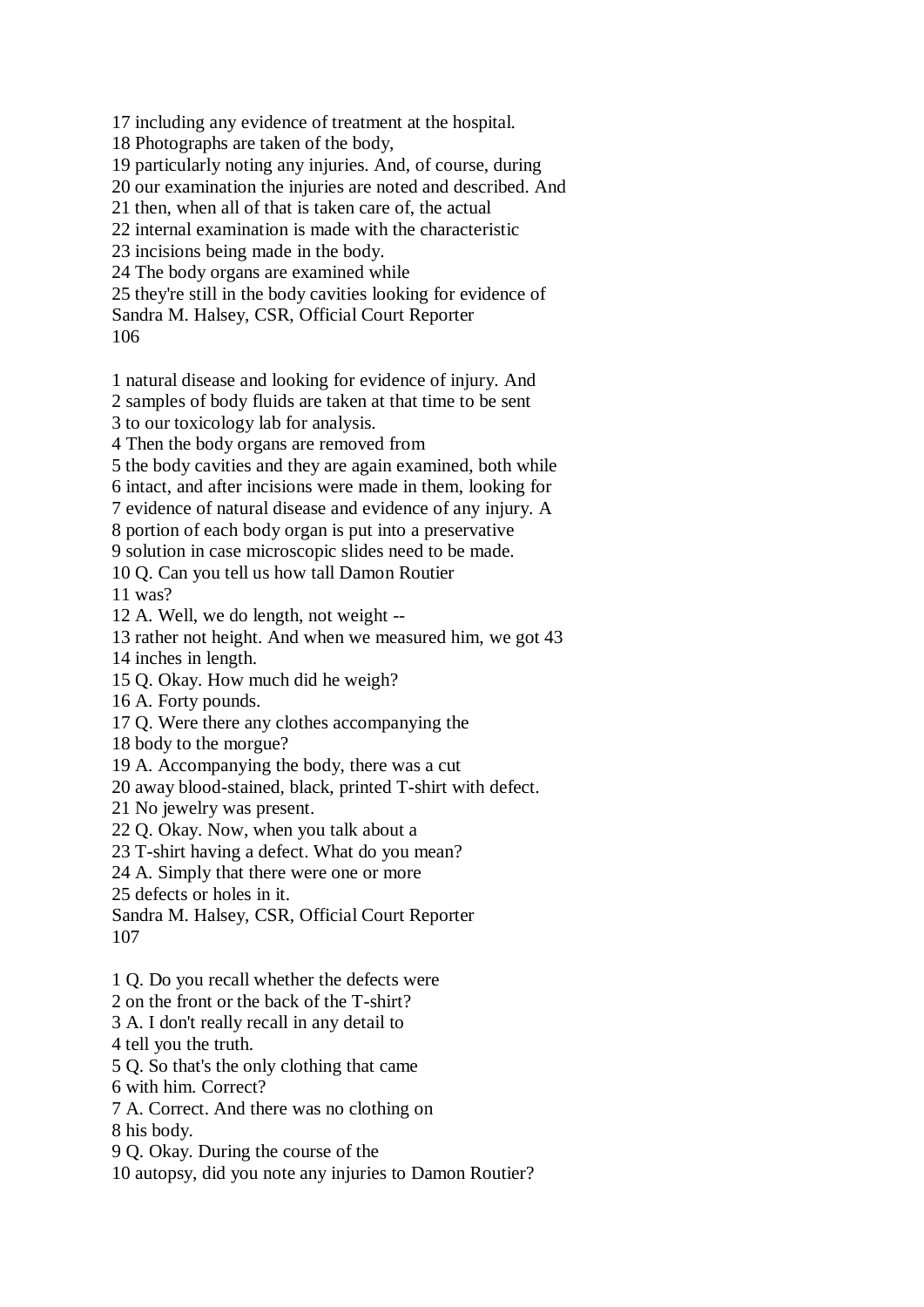11 A. Yes, indeed. 12 Q. Would you tell us what those injuries 13 were. 14 A. There were four stab wounds, and there 15 were two incised wounds. Incised wounds, like stab 16 wounds, are sharp-force injuries. Injuries caused by a 17 sharp-edged object. Incised wounds are commonly called 18 cuts. They are longer on the surface of the body than 19 they are deep into the body, and stab wounds are just the 20 opposite. They are longer within the body than they are 21 long on the surface of the body. 22 23 MR. GREG DAVIS: Okay. May I approach, 24 your Honor? 25 THE COURT: You may. Sandra M. Halsey, CSR, Official Court Reporter 108 1 2 BY MR. GREG DAVIS: 3 Q. Doctor, if you would, look at the 4 photographs that have been marked as State's Exhibits 3-A 5 and 3-B. I'll ask you whether these two photographs truly 6 and accurately depict the injuries that you noted during 7 the autopsy of Damon Routier. 8 A. Yes, they do. 9 Q. Do you believe that they would assist 10 the jury and would assist you during your testimony in 11 describing these injuries? 12 A. Yes, I do. 13 14 MR. GREG DAVIS: Your Honor, at this 15 time we'll offer State's Exhibits 3-A and 3-B. 16 MR. DOUGLAS MULDER: We have no 17 objection. 18 THE COURT: State's Exhibits 3-A and 19 3-B are admitted. 20 21 (Whereupon, the items 22 Heretofore mentioned 23 Were received in evidence 24 As State's Exhibit No. 3-A 25 And 3-B for all purposes, Sandra M. Halsey, CSR, Official Court Reporter 109 1 After which time, the 2 Proceedings were resumed 3 As follows:) 4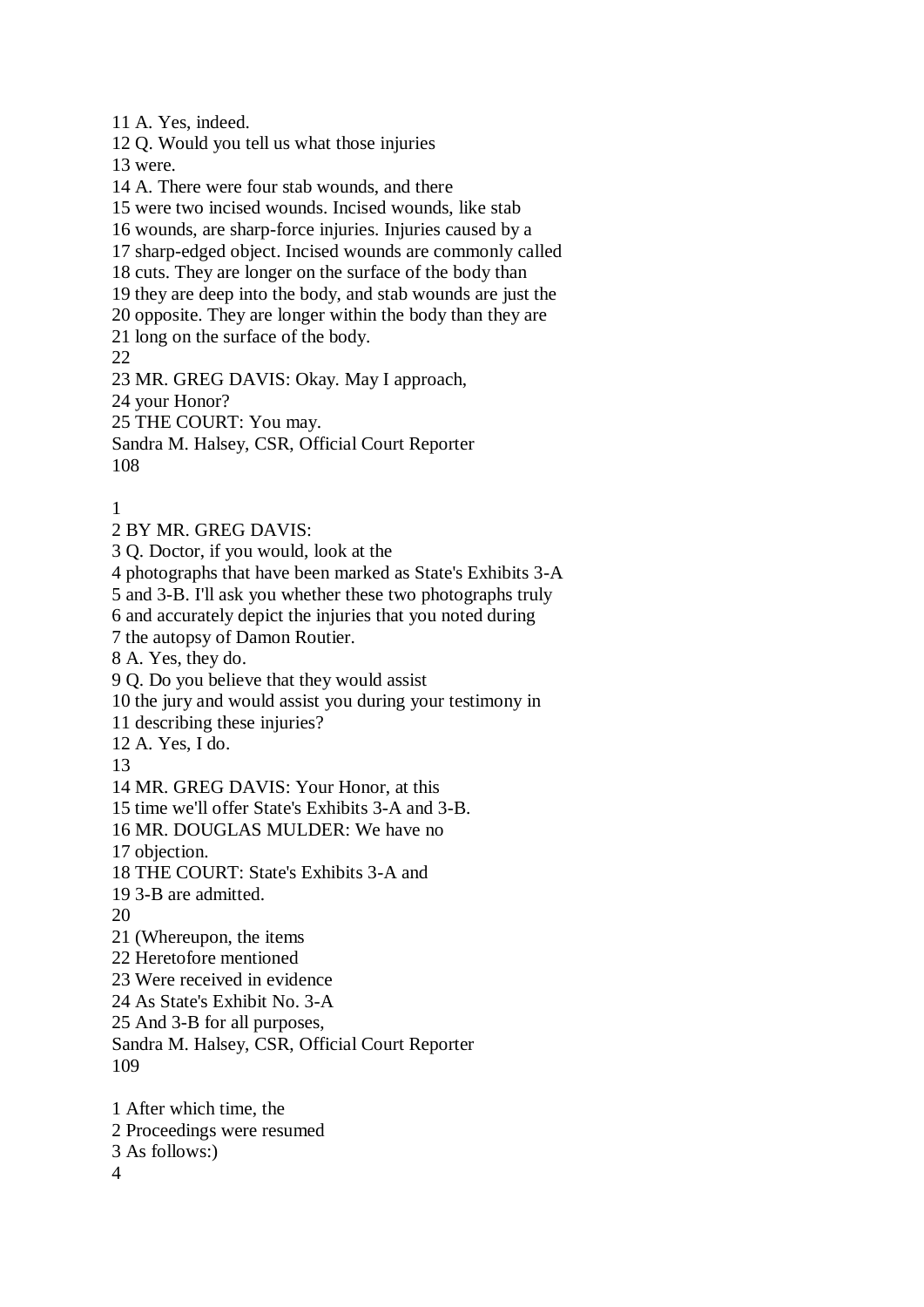5 BY MR. GREG DAVIS:

6 Q. Doctor, can you still see the board?

7 A. Yes, I can.

8 Q. Doctor, again, if we look at the injury

9 that's marked with a black 1 first, can you tell us what

10 type of injury this one is?

11 A. That's one of the incised wounds or

12 cuts.

13 Q. Okay. This is going to be more of a

14 cut than a stab. Correct?

15 A. It's not a stab, it's a cut.

16 Q. Can you tell us about how deep injury

17 number 1 was?

18 A. Into the body?

19 Q. Yes.

20 A. One-eighth inch, going into the muscle.

21 Q. If we look at the wound that's marked

22 with a black 2, what type of injury is that?

23 A. That's another incised wound or cut.

24 Q. How deep was this wound number 2?

25 A. It also goes into the muscle. And the

Sandra M. Halsey, CSR, Official Court Reporter 110

1 depth was three-quarter inch.

2 Q. Now, if we turn to the four injuries

3 that are marked with the white numbers, are those the stab

4 wounds?

5 A. Yes, they are.

6 Q. Looking first at stab wound number 1,

7 can you tell us how deep was stab wound number 1?

8 A. One and three quarter inches.

9 Q. All right. And, what organs were

10 penetrated with stab wound number 1?

11 A. It perforated, which means made a hole

12 in the left 8th rib, as well as the left 7th, intercostal

13 muscle, which is the muscle between the left 7th and 8th

14 ribs. And it went into the left lung.

15 Q. Did this actually penetrate a rib then?

16 A. Yes, it did. It went through a rib.

17 Q. Could you compare this child's ribs

18 with an adult's ribs, consistency, just -- are they the

19 same? Are they different? How would you compare those?

20 A. They are different. They are narrower,

21 they are thinner and they are softer.

22 Q. Okay. Would it take more force, less

23 force, or just as much force, to penetrate this child's

24 rib as it would to penetrate one of my ribs or another

25 adult's ribs?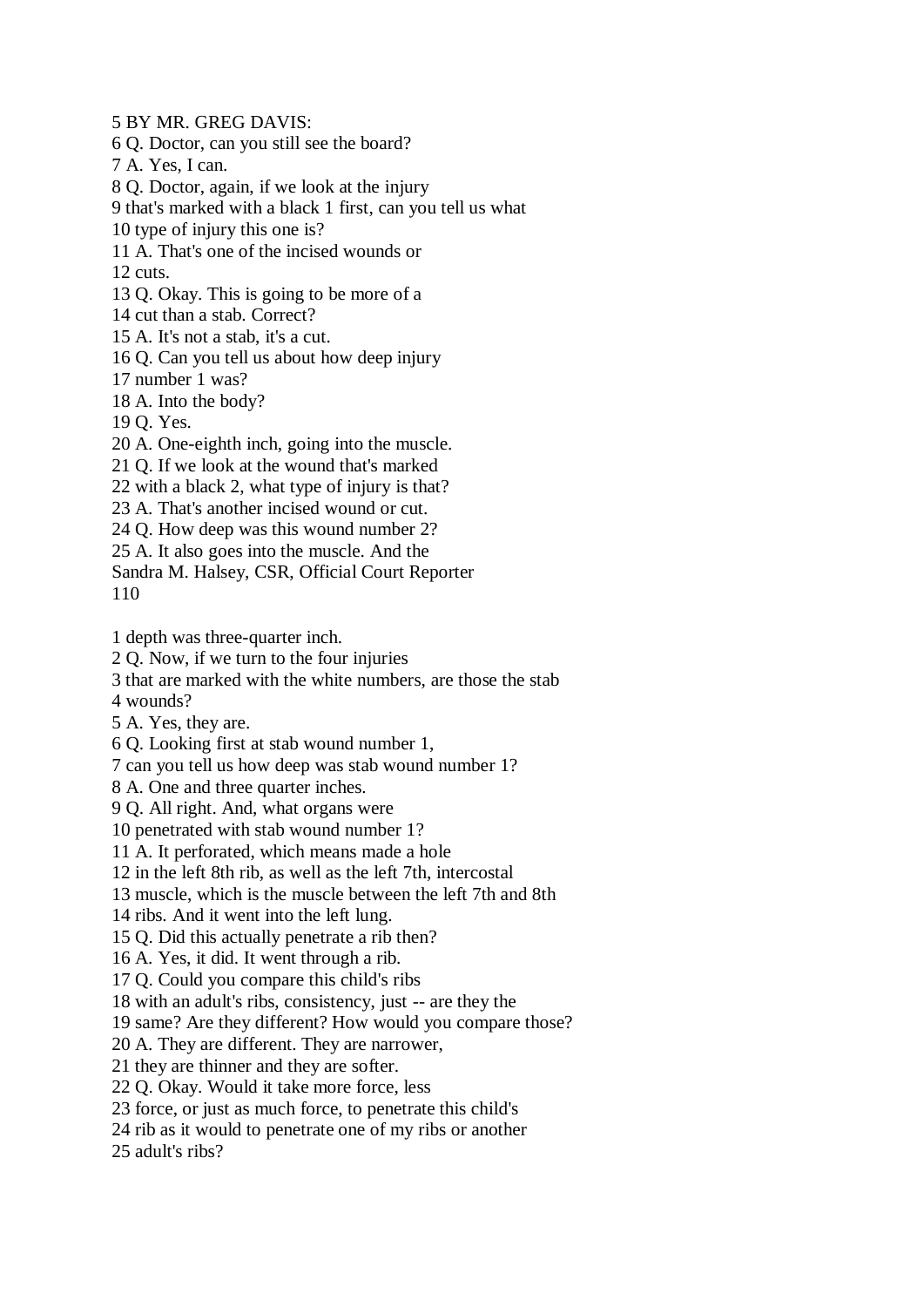Sandra M. Halsey, CSR, Official Court Reporter 111

1 A. Less force.

2 Q. Stab wound number 2 here. Can you 3 describe that for us? 4 A. That one goes through the right 8th rib 5 and also the right 7th intercostal muscle, and goes into 6 the right lung to a depth of four and three quarter 7 inches. 8 Q. Okay. How deep again? 9 A. Four and -- I'm sorry, four and 10 three-eighth inches. 11 Q. Okay. Stab wound number 3. Can you 12 describe that one for us? 13 A. That one goes through the right 8th 14 intercostal musculature. That's the muscle between the 15 right 8th and 9th ribs. And it goes into the right lung 16 with a maximum depth of penetration of one and 17 seven-eighth inches. 18 Q. Okay. Finally, stab wound number 4. 19 Would you describe that one for us. 20 A. That goes through the right 11th 21 intercostal musculature. It goes through the right lung, 22 the diaphragm and into the liver, with a maximum depth of 23 penetration of three inches. 24 Q. Now, on these wounds, were you able to 25 determine whether or not these four stab wounds marked Sandra M. Halsey, CSR, Official Court Reporter 112 1 with a white 1, 2, 3 and 4, whether or not they were 2 consistent with having been made by a single-edged knife? 3 A. Yes. 4 Q. Okay. Were they? 5 A. Yes. Each of those, as well as the 6 incised wounds, had one, we call angle, more pointed 7 portions of the wounds. And each one of those had a blunt 8 angle, and a squared off angle. And each one had a sharp 9 angle, and that's consistent with a single-edged 10 instrument. 11 Q. Okay. Did you note that same pattern 12 on each one of these injuries? 13 A. All six. 14 Q. Okay. These injuries, would it be fair 15 to say that they appear to be rather wide on this 16 photograph? 17 A. Yes. 18 Q. Okay. Can you describe how the skin 19 may act after a stabbing to produce this sort of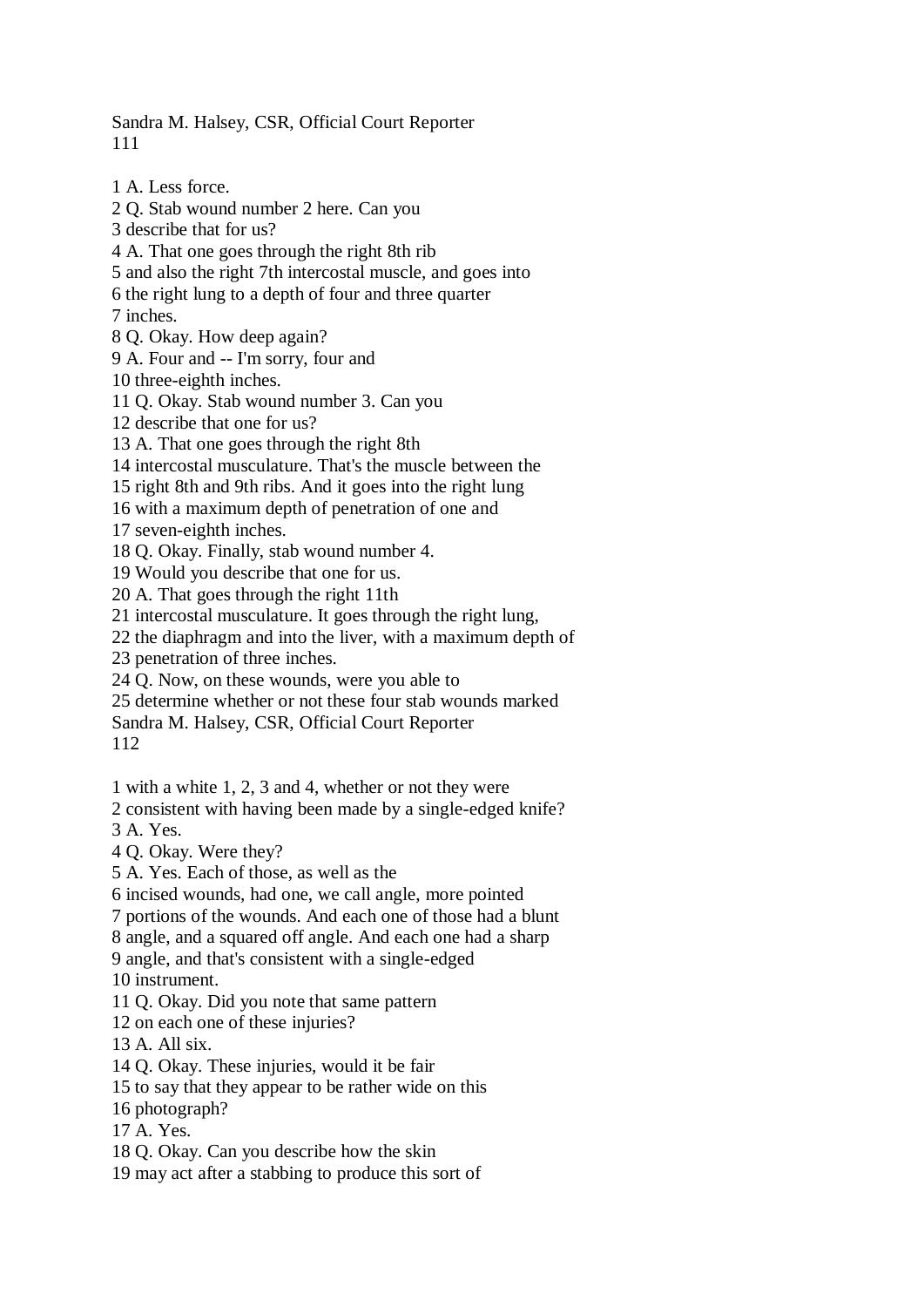20 appearance at autopsy?

21 A. Your skin has in it what doctors call

22 lines of Langer, which are lines of tension, and they're

23 really -- it's a matter of elastic -- of the elasticity of

24 the skin. And, unless a stab wound is absolutely parallel

25 with the lines of Langer, it's going to spread. It's just

Sandra M. Halsey, CSR, Official Court Reporter 113

1 the nature of skin.

2 If it's absolutely parallel with these

3 lines of Langer, along which the tension flows, then it

4 won't spread, because it's right there and the tension is

5 going along with it. But, if it's the least bit of like

6 or crosswise, it's going to spread.

7 Q. Okay. In this case, did these wounds

8 spread after the wounds were actually inflicted?

9 A. Yes, on all of them.

10 Q. You talked about these being consistent

11 with a single-edged knife. If I may, let me show you

12 State's Exhibit No. 67. Have you had an opportunity to

13 look at this knife?

14 A. Yes, I have.

15 Q. Okay. In fact, did you look at it

16 yesterday?

17 A. Yes, I did.

18 Q. Is this, in fact, a single-edged knife?

19 A. Yes, it is.

20 Q. If we look at stab wounds 1, 2, 3 and

21 4, starting with stab wounds -- well, the first incised

22 wound. Is there anything about stab wound number 1, that

23 would eliminate State's Exhibit No. 67 as the instrument

24 as -- that actually produced that wound? Is there

25 anything that could exclude that?

Sandra M. Halsey, CSR, Official Court Reporter 114

1 A. No.

2 Q. Is this wound number 1, the incised

3 wound, is it consistent with having been made with State's

4 Exhibit No. 67?

5 A. Yes.

6 Q. The incised wound number 2, is that

7 consistent with having been produced with State's Exhibit

8 Number 67 again?

9 A. Yes.

10 Q. Is there anything about this wound that

11 would exclude it from having been made with State's

12 Exhibit No. 67?

13 A. No.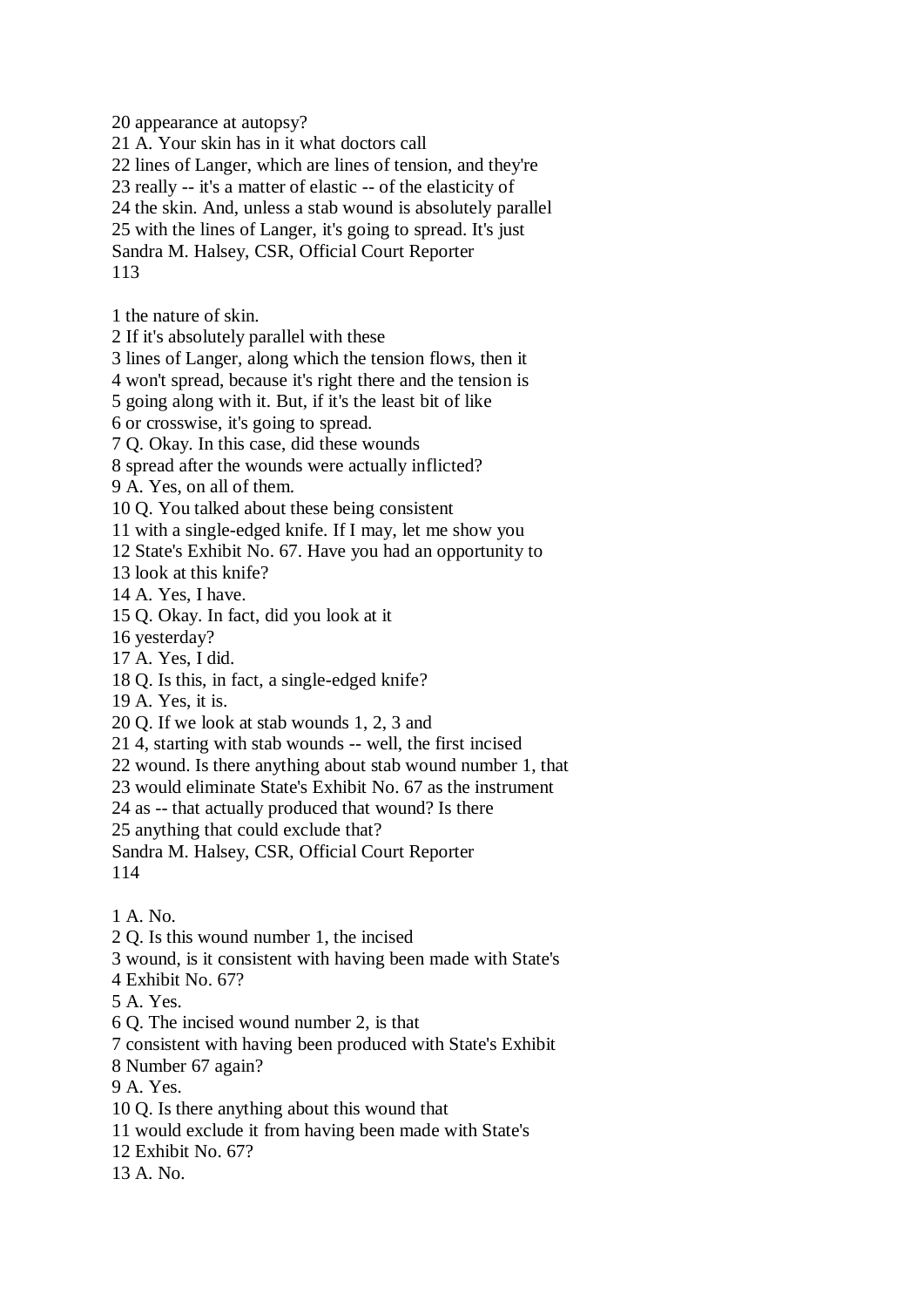14 Q. If we could then, let's look at stab

15 wound number 1. Is that wound consistent with having been

16 made with a single-edged knife, such as State's Exhibit

17 67?

18 A. Yes.

19 Q. Is there anything about that wound that

20 would exclude State's Exhibit 67 as the weapon that

21 produced that wound?

22 A. No.

23 Q. The same question for State's Exhibits

24 2, 3 and 4. Are they consistent with having been made

25 with a single-edged knife, such as State's Exhibit 67?

Sandra M. Halsey, CSR, Official Court Reporter

115

1 A. Yes, they are.

2 Q. They are consistent?

3 A. Yes, they are.

4 Q. Is there anything about these three

5 wounds, 2, 3 and 4, that would exclude State's Exhibit No.

6 67 as the weapon that produced those wounds?

7 A. No, there isn't.

8 Q. Doctor, looking at these wounds at 1,

9 2, 3 and 4, do you have an opinion as to whether or not

10 when they would have been produced with a stabbing motion,

11 would blood have gushed out, or spurted out of stab wounds

12 1, 2, 3 and 4?

13 A. Gushed or spurted? No.

14 Q. Okay. Do you believe that that would

15 have occurred?

16 A. Gushed or spurted?

17 Q. Yes.

18 A. No.

19 Q. Okay. What type of bleeding would you

20 expect to see from stab wounds 1, 2, 3 and 4?

21 A. Ooze.

22 Q. Oozing?

23 A. To a greater or lesser extent, it's

24 actually impossible to predict how rapid an ooze.

25 Q. Okay. Why would you expect this to

Sandra M. Halsey, CSR, Official Court Reporter

116

1 produce an oozing, as opposed to a gushing or spurting?

2 A. Because they all go into long, or in

3 the case of number 4 -- and when I say all, I'm talking

4 about the stab wounds. The incised wounds just go in the

5 muscle, although muscle oozes too.

6 But 1, 2, 3 and 4 all -- the stab

7 wounds, all go into the lung. None of them cut a major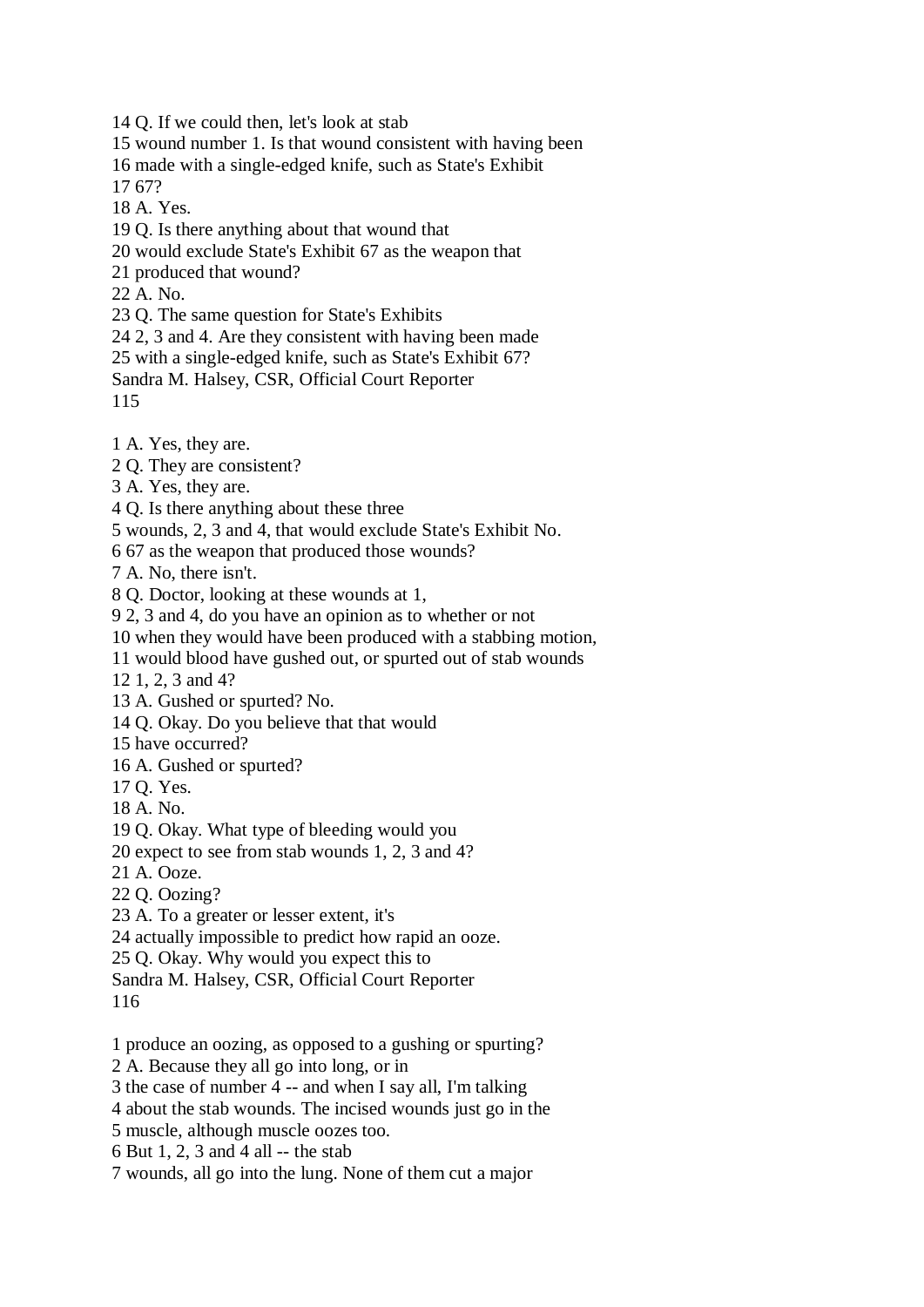8 vessel. They cut actual lung tissue. And what lung

9 tissue does is ooze. That's also what the liver does.

10 And it's also what muscle does.

11 Q. Doctor, let me ask you, during the

12 course of this autopsy, did you take hair samples from

13 Damon Routier?

14 A. Yes.

15 Q. Did you also take blood samples?

16 A. Yes.

17 Q. Can you tell us what you did with the

18 hair and blood samples taken? Did you keep them for your

19 own analysis or did you send them to someone else out

20 there at Southwestern Institute of Forensic Sciences for

21 instance?

22 A. What we routinely do, is take all of

23 the evidence we collect during autopsy up to the third

24 floor, which is where the criminal investigation

25 laboratory for Dallas County is. And we take the evidence

Sandra M. Halsey, CSR, Official Court Reporter

117

1 to the evidence registrar and give it to that person who

2 enters it into the computer and then gives it to the

3 appropriate people in the criminal investigation

4 laboratory for the actual analysis.

5 Q. So, are there other people out there

6 who do hair examinations or do blood work, DNA, other 7 folks?

8 A. Yes. Yes. There are several

9 subdivisions of the criminal investigation laboratory,

10 including people who do all of those things.

11 Q. Okay. Were footprints taken of Damon

12 Routier?

13 A. As I recall, yes. Let me check. Yes.

14 Q. Okay. Can you tell from your report

15 whether or not fingerprints and palm prints were taken

16 from Damon Routier?

17 A. They were not.

18 Q. Okay. Can you tell us why that was not

19 done in this case?

20 A. Routinely on small children in this age

21 group we take footprints. We are largely taking

22 footprints in this age group for possible identification

23 purposes. And children this age have had, of course, the

24 footprints taken at the hospital when they are born, but

25 seldom have had their fingerprints taken.

Sandra M. Halsey, CSR, Official Court Reporter

118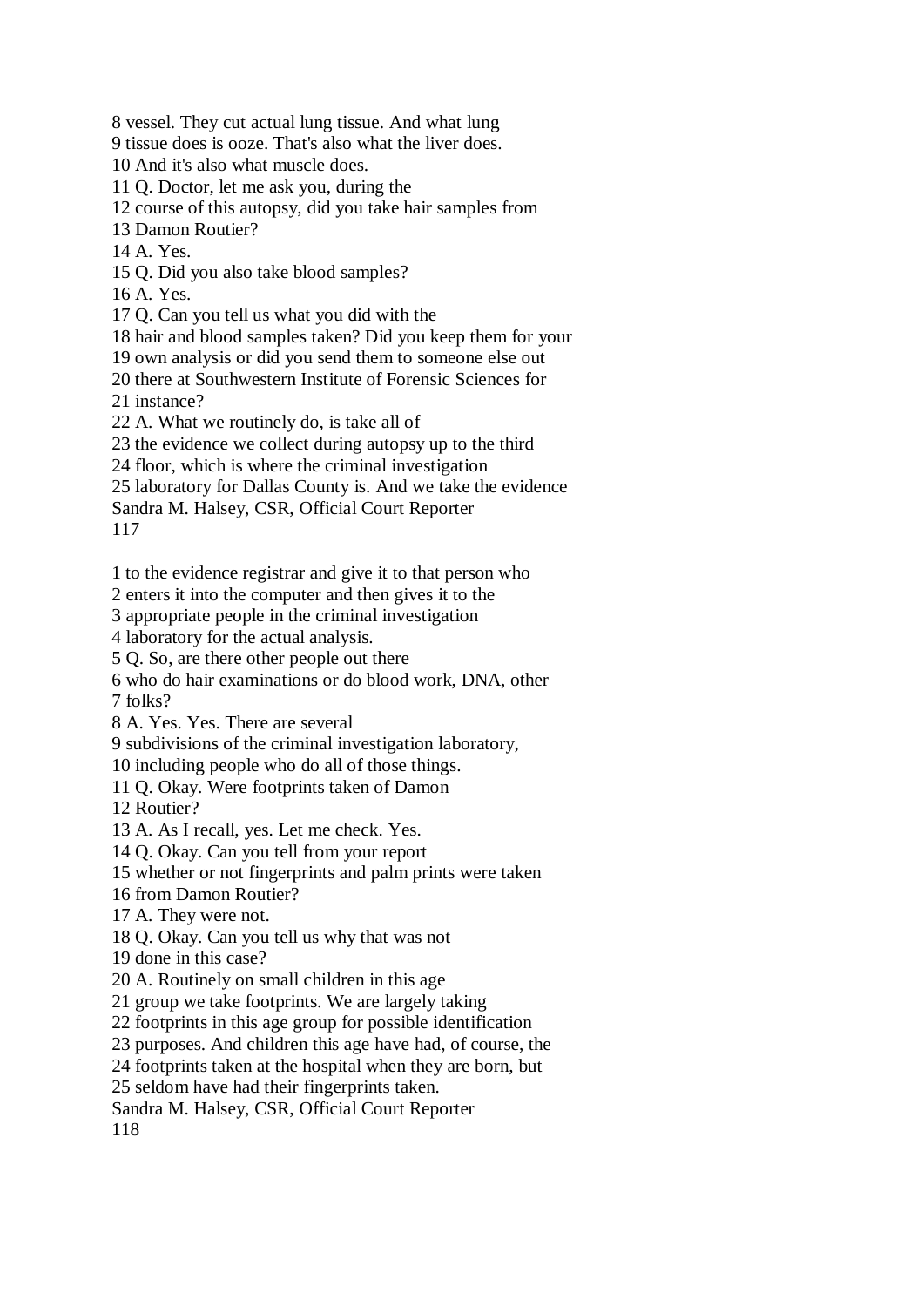1 Q. Okay. Doctor, in addition to the 2 photographs that were taken, have you had a chance to view 3 the video tape depicting the injuries sustained by Damon 4 Routier? 5 A. Yes. 6 Q. And does that video tape truly and 7 accurately depict the injuries sustained by that child? 8 A. Yes. 9 Q. Do you believe that it would assist the 10 jury in understanding the nature of the wounds? 11 A. Yes, I do. 12 13 MR. GREG DAVIS: May I approach, your 14 Honor? 15 THE COURT: You may. 16 17 (Whereupon, the following 18 mentioned item was 19 marked for 20 identification only 21 as State's Exhibit 5, 22 after which time the 23 proceedings were 24 resumed on the record 25 in open court, as Sandra M. Halsey, CSR, Official Court Reporter 119 1 follows:) 2 3 BY MR. GREG DAVIS: 4 Q. Okay. Doctor, let me show you what's 5 been marked as State's Exhibit No. 5. Is that, in fact, 6 the video tape that you've had a chance to view that shows 7 the injuries sustained by Damon Routier? 8 A. I believe so. 9 Q. Okay. 10 11 MR. GREG DAVIS: Your Honor, at this 12 time, we'll offer State's Exhibit No. 5. 13 THE COURT: Any objection? 14 MR. DOUGLAS MULDER: No objection. 15 THE COURT: State's Exhibit No. 5 is 16 admitted. 17 18 (Whereupon, the item 19 Heretofore mentioned 20 Was received in evidence 21 As State's Exhibit No. 5 22 For all purposes,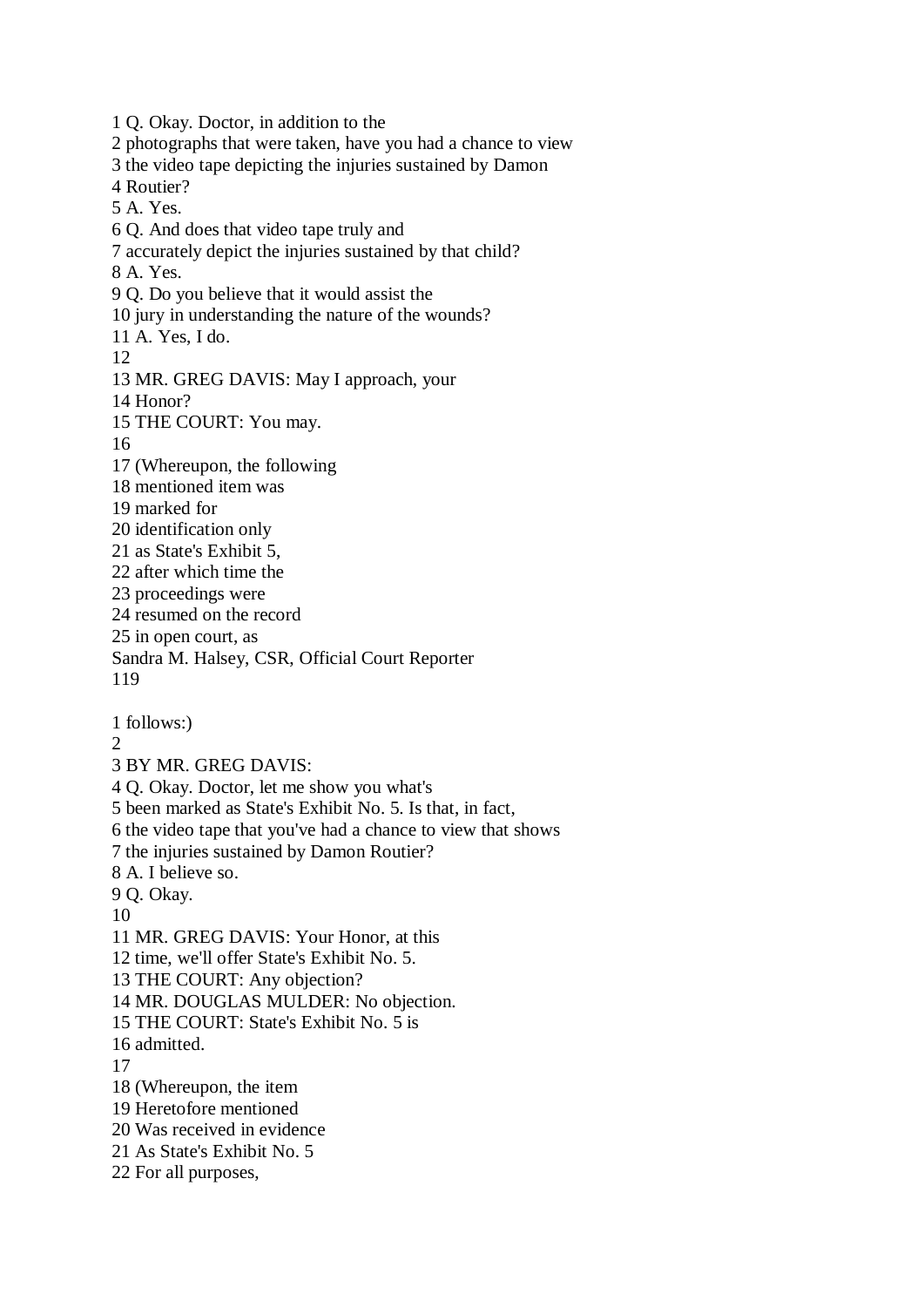23 After which time, the 24 Proceedings were resumed 25 As follows:) Sandra M. Halsey, CSR, Official Court Reporter 120

1

2 MR. GREG DAVIS: Your Honor, may I 3 publish it at this time? 4 THE COURT: You may. 5 6 (Whereupon, State's 7 Exhibit No. 5, a 8 video tape, was played 9 for the jury, during 10 which time proceedings 11 were resumed on the 12 record as follows:) 13 14 BY MR. GREG DAVIS: 15 Q. Doctor, this video does not have any 16 sound attached to it, does it? 17 A. I don't recall such. 18 Q. Okay. If you would, as we view each 19 injury, if you'll narrate for the jury what we're looking 20 at please. All right? 21 A. I'll try. 22 Q. Okay. Are we now looking at stab wound 23 number 1? 24 A. Yes. It's gone through the 8th rib. 25 And you can see that it goes into the left lung to a depth Sandra M. Halsey, CSR, Official Court Reporter 121 1 of one and three quarter inches. 2 And stab wound number 2 goes through 3 the right 8th rib. All the way through the right lung and 4 actually penetrated the anterior chest wall, not all the 5 way through. 6 Q. Is this area here the anterior chest 7 wall? 8 A. Yes. The anterior chest wall, the 9 inside. 10 Q. Okay. 11 A. Stab wound number 3 goes through the 12 right 8th intercostal space, the muscle between the right 13 8th and 9th ribs and goes into the right lung, as you can 14 see there. 15 Q. Okay. 16 A. And stab wound number 4 is in the right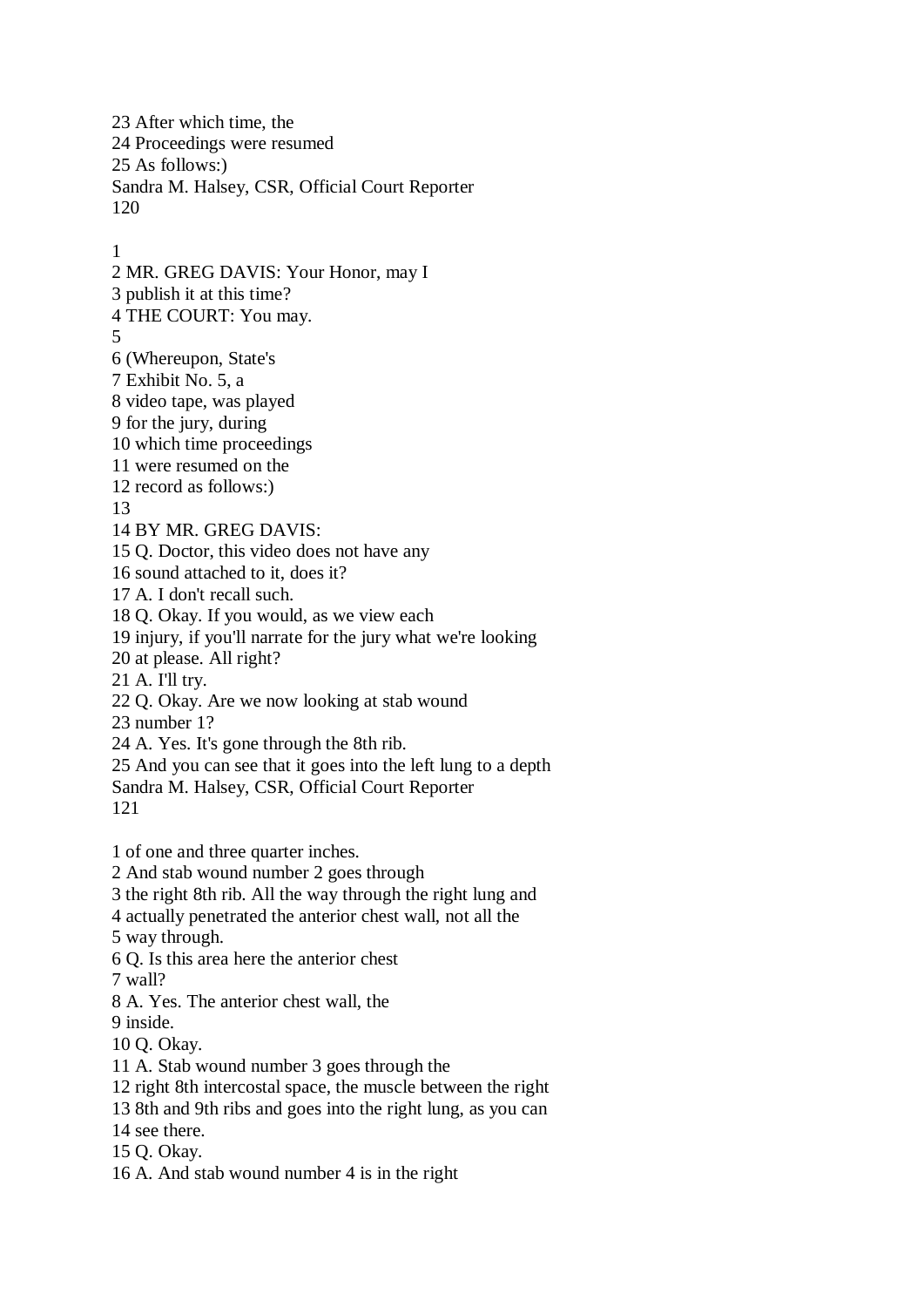17 11th intercostal musculature between the right 11th and 18 12th ribs. And it goes through the right lung diaphragm 19 and into the right lobe of the liver. 20 Q. Okay. Thank you, Doctor. 21 22 (Whereupon, the witness 23 resumed the witness 24 stand, and the 25 proceedings were resumed Sandra M. Halsey, CSR, Official Court Reporter 122

1 on the record, as

2 follows:)

3

4 BY MR. GREG DAVIS:

5 Q. Doctor, let me just ask you, what is

6 your opinion concerning the cause of death of Damon

7 Routier?

8 A. Sharp force injuries to the back.

9 Q. Okay. The cause of death, would that

10 be consistent with this child having been stabbed with a

11 knife?

12 A. Yes.

13 Q. Okay. A single-edged knife?

14 A. Yes.

15 Q. Let me also ask you, Doctor, whether or

16 not on June 6th, 1996 you received a call from the Rowlett

17 Police Department?

18 A. Not me personally.

19 Q. Someone out there at the medical

20 examiner's office?

21 A. Yes.

22 Q. Okay. As a result of that phone call,

23 did you go to Baylor Hospital in Dallas?

24 A. Yes, I did.

25 Q. And, while at Baylor Hospital, did you

Sandra M. Halsey, CSR, Official Court Reporter

123

1 have an opportunity to see the defendant in this case,

2 Darlie Lynn Routier?

3 A. Yes, I did.

4 Q. Do you see her here in the courtroom

5 this afternoon?

6 A. Yes, I do.

7 Q. Would you please point her out for the

8 members of the jury.

9 A. She's the lady over there in the red

10 dress with the white collar.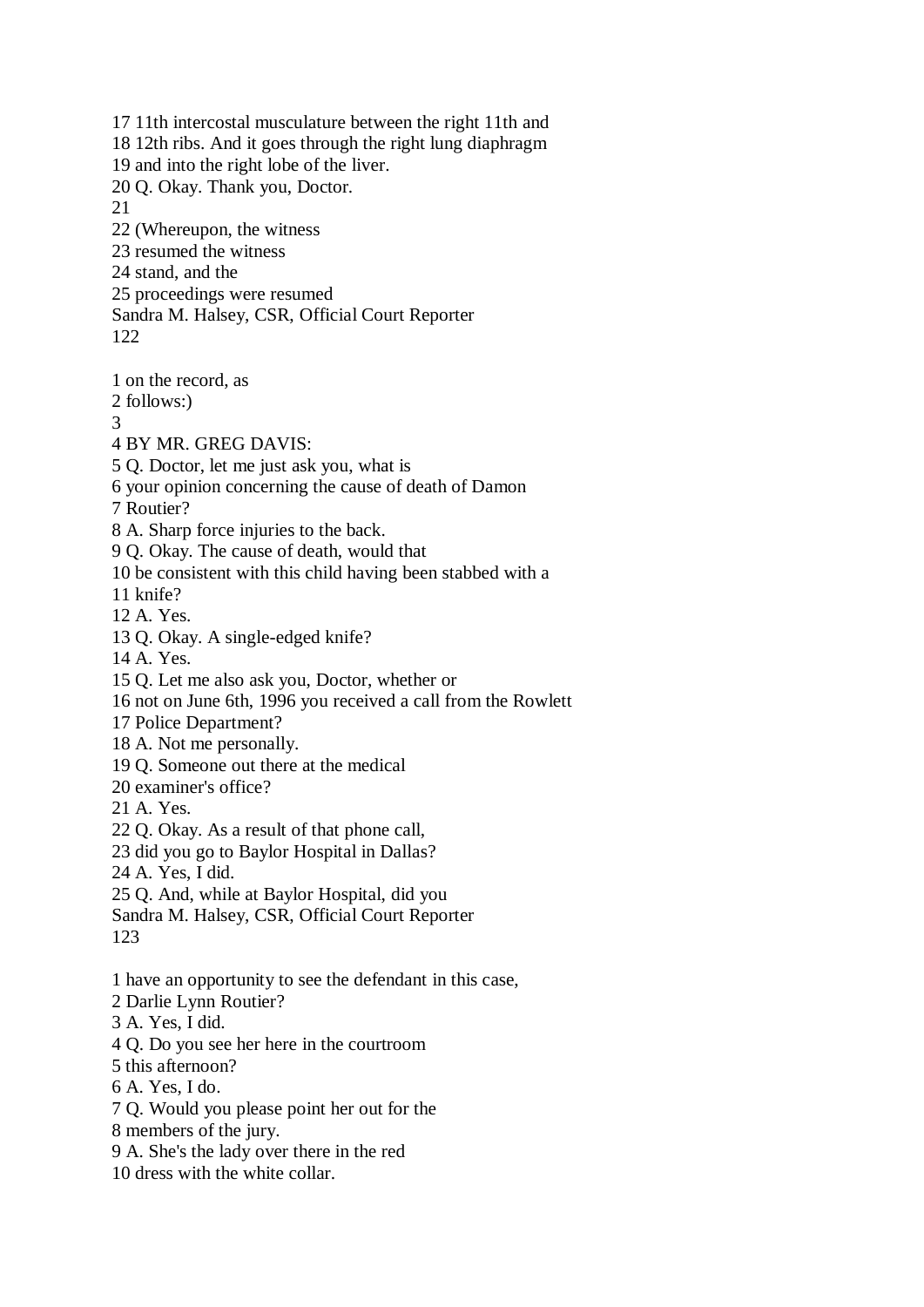11

- 12 MR. GREG DAVIS: Your Honor, may the
- 13 record please reflect that this witness is identifying the
- 14 defendant in open court?
- 15 THE COURT: Yes, sir.
- 16
- 17 BY MR. GREG DAVIS:
- 18 Q. Doctor, at the time that you saw Darlie
- 19 Lynn Routier where was she?
- 20 A. She was in a hospital bed.
- 21 Q. Okay. And, was anyone in the room when
- 22 you were there with her?
- 23 A. There were many people in the room, but
- 24 you have to understand this was a large four-bed room,
- 25 four or six-bed room. And, although there were many
- Sandra M. Halsey, CSR, Official Court Reporter
- 124
- 1 people in the room, when I was actually looking at her
- 2 injuries, there was no one in the immediate vicinity.
- 3 Q. Do you remember about what time it was
- 4 on June the 6th that you saw her?
- 5 A. It was afternoon. Late afternoon, I
- 6 think.
- 7 Q. Okay. Did you have an opportunity to
- 8 observe the wounds that she had at that time?
- 9 A. The wounds on her neck and right
- 10 shoulder, the dressings were removed so that I could
- 11 better look at them, but they were still completely
- 12 covered by steri-strips. The wounds in her right forearm,
- 13 one of them was suture closed, the other one was open, and
- 14 there was no dressing on those.
- 15 Q. So she had a wound to her left
- 16 shoulder; is that right?
- 17 A. Anterior left shoulder, yes.
- 18 Q. One to her neck area?
- 19 A. Yes.
- 20 Q. And then another wound to her right
- 21 arm; is that correct?
- 22 A. Two in the right forearm, one a little
- 23 bit bigger than the other one.
- 24 Q. And you had an opportunity to see them;
- 25 is that correct?
- Sandra M. Halsey, CSR, Official Court Reporter 125
- 1 A. Yes.
- 2 Q. And, as I understand, the wounds to the
- 3 neck and to the anterior portion of the left shoulder,
- 4 they were still covered with steri-strips; is that right?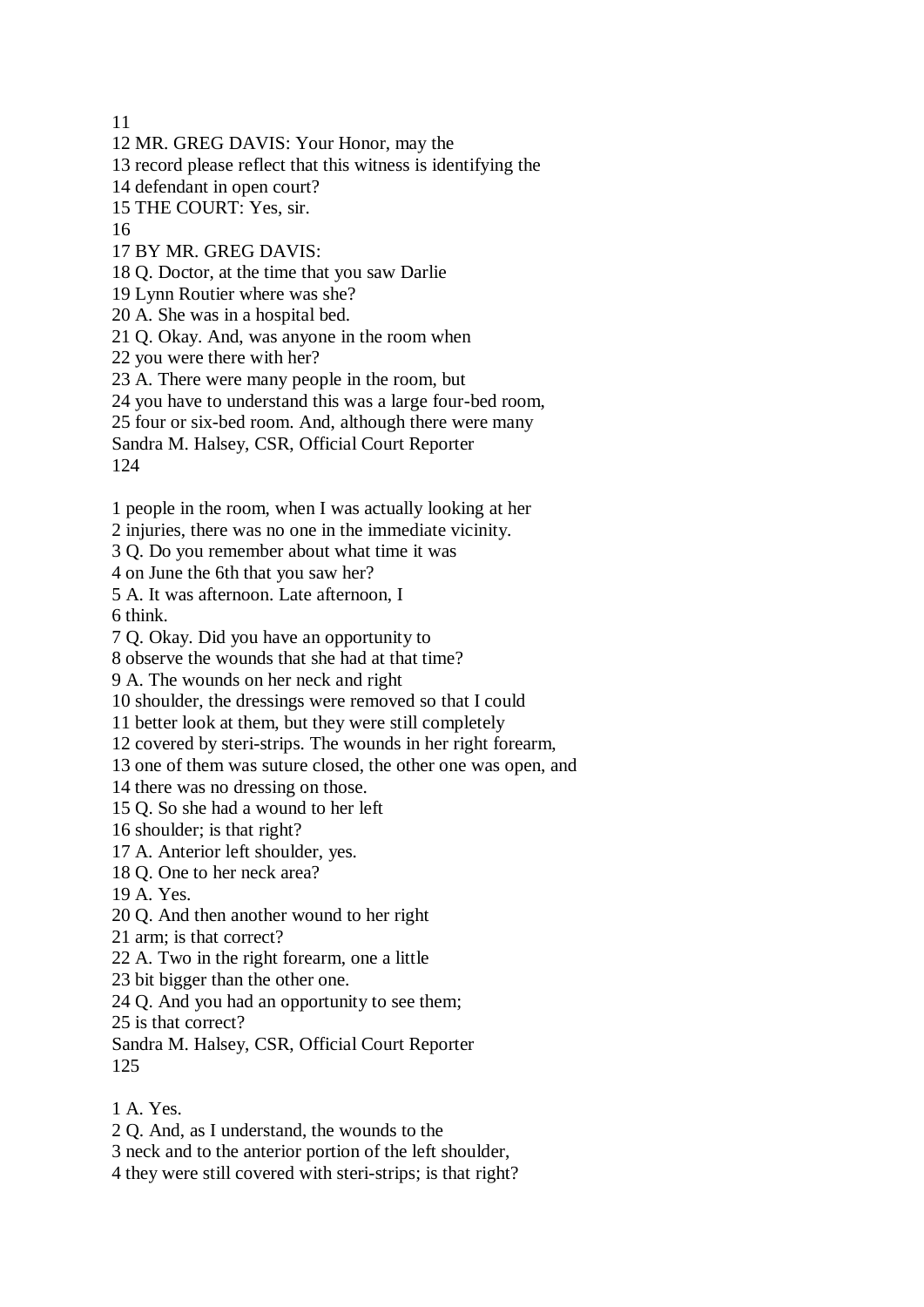5 A. Yes.

6 Q. What is steri-strips?

7 A. Steri-strips are long, thin, adhesive

8 pieces of a somewhat translucent, partially see

9 throughable, but not really very see throughable tape,

10 which surgeons and other doctors will put across. Say

11 your incision is this way, they'll be put across it, in

12 order to hold the skin edges in very good close

13 proximation. And, by in large, that means it heals better

14 and gives you a nicer scar. That's why they do it.

15

16 MR. GREG DAVIS: Your Honor, we're

17 going to ask that the defendant be asked to stand up and

18 remove the scarf so that Dr. Townsend-Parchman can look at

19 the injuries there on the neck to determine whether -- so

20 she can describe those injuries as they appeared on June 21 6th, 1996.

22 MR. DOUGLAS MULDER: Excuse me, I don't

23 think I'm going to have any objection to this, but I

24 thought the Doctor said that it was bandaged at the time

25 and she couldn't see it.

Sandra M. Halsey, CSR, Official Court Reporter 126

1 THE WITNESS: It was not bandaged. The

2 gauze bandage -- when I came in originally, there were

3 gauze bandages, over both of these, not on the arm. They

4 removed the gauze bandages, but the actual injuries were

5 completely covered with steri-strips.

6 THE COURT: All right. If you will

7 stand, and please remove your scarf or whatever. You may

8 want to step up here.

9 Do want to step down, Doctor?

10 MR. GREG DAVIS: Yes, if you could step

11 down here, Doctor.

12 THE COURT: She can just remain there

13 if she wishes. That's far enough.

14

15 (Whereupon, the witness

16 stepped down from the

17 witness stand, and

18 approached the defendant

19 and the proceedings were

20 resumed as follows:)

21

22 BY MR. GREG DAVIS:

23 Q. Doctor, if you could, if you could go

24 over there to the defendant and just point to the areas of

25 the injuries and describe what you see today and what you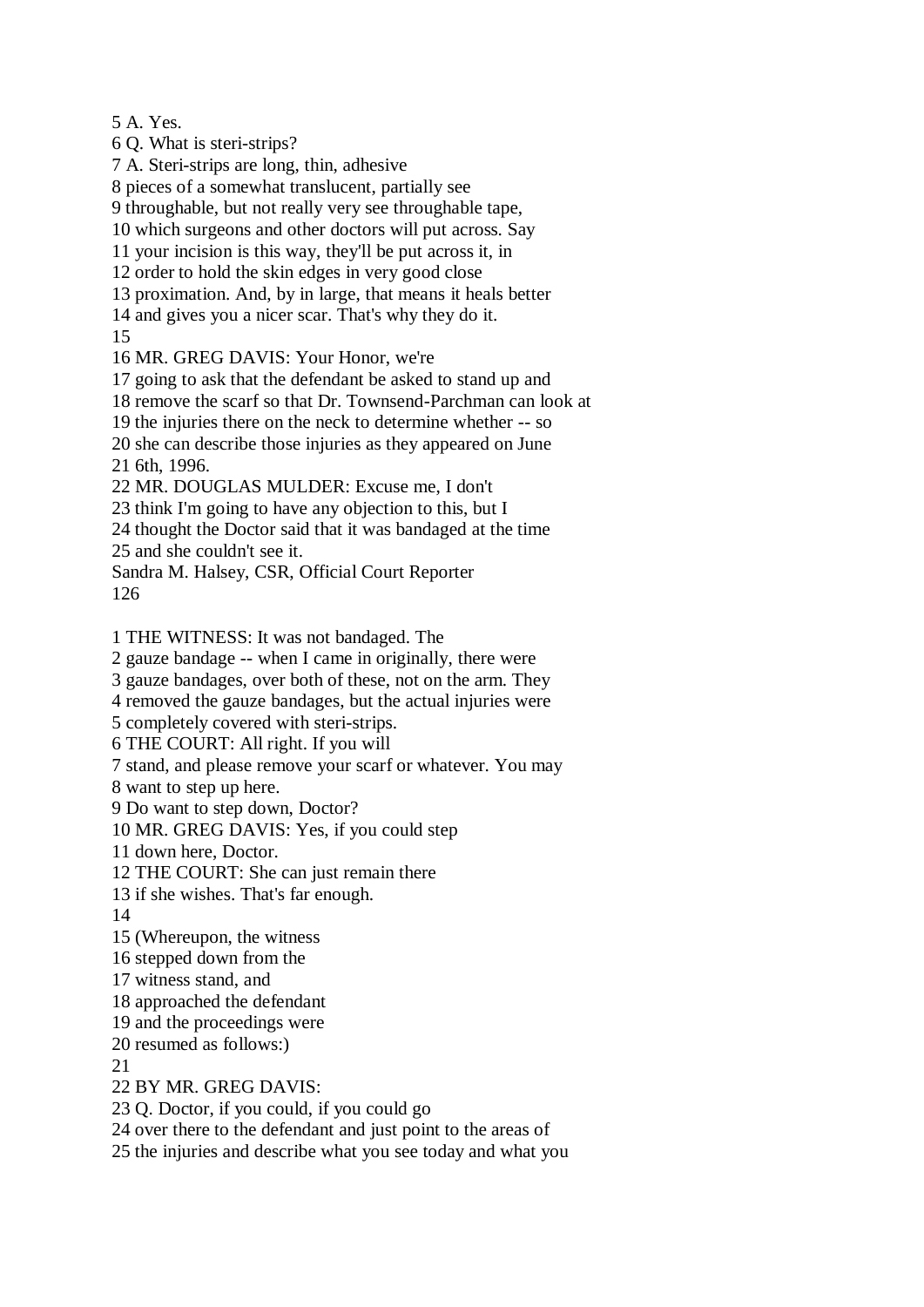Sandra M. Halsey, CSR, Official Court Reporter 127

1 saw on June 6th, 1996, please. 2 A. Well, what I see today is a scar, from 3 here to here, (witness pointing on defendant) on the 4 portion of the neck, and the base of the neck that I can 5 see, which is angled from her right superior to her left 6 inferior. And, it's a scar that looks about six months 7 old. And, it's in the same location as where I saw all 8 the steri-strips going across her neck back in June. 9 Q. Okay. How about the injury to the 10 anterior portion of the shoulder? Can you just -- we 11 can't see that one right now, can we? 12 A. Okay. There's a scar right there which 13 is, what, about an inch long. And, again, that's in the 14 same location that I saw steri-strips across her anterior 15 left shoulder back in June. 16 Q. Okay. How about the injury to her 17 right arm? 18 A. Okay. There's a scar here, with stitch 19 marks, which is appropriate for what I saw back in June, 20 that has healed. And, there is also a little scar 21 corresponding to the other defect that I saw back in June. 22 Q. Okay. So, do we have a longer scar? 23 A. We have a longer scar here with stitch 24 marks, and we have got a shorter scar, more on the dorsum 25 of the forearm. Sandra M. Halsey, CSR, Official Court Reporter 128 1 Q. Okay. Thank you, Doctor. You can take 2 your seat. 3 4 (Whereupon, the witness 5 Resumed the witness 6 Stand, and the 7 Proceedings were resumed 8 On the record, as 9 Follows:) 10 11 BY MR. GREG DAVIS: 12 Q. All right. You have indicated that you 13 saw the injury to the neck, to the shoulder and the two 14 injuries to the right arm. Did you note any other 15 injuries while you were examining Ms. Routier? 16 A. Back in June?

17 Q. Yes.

- 18 A. No.
- 19 Q. Did she complain of any other injuries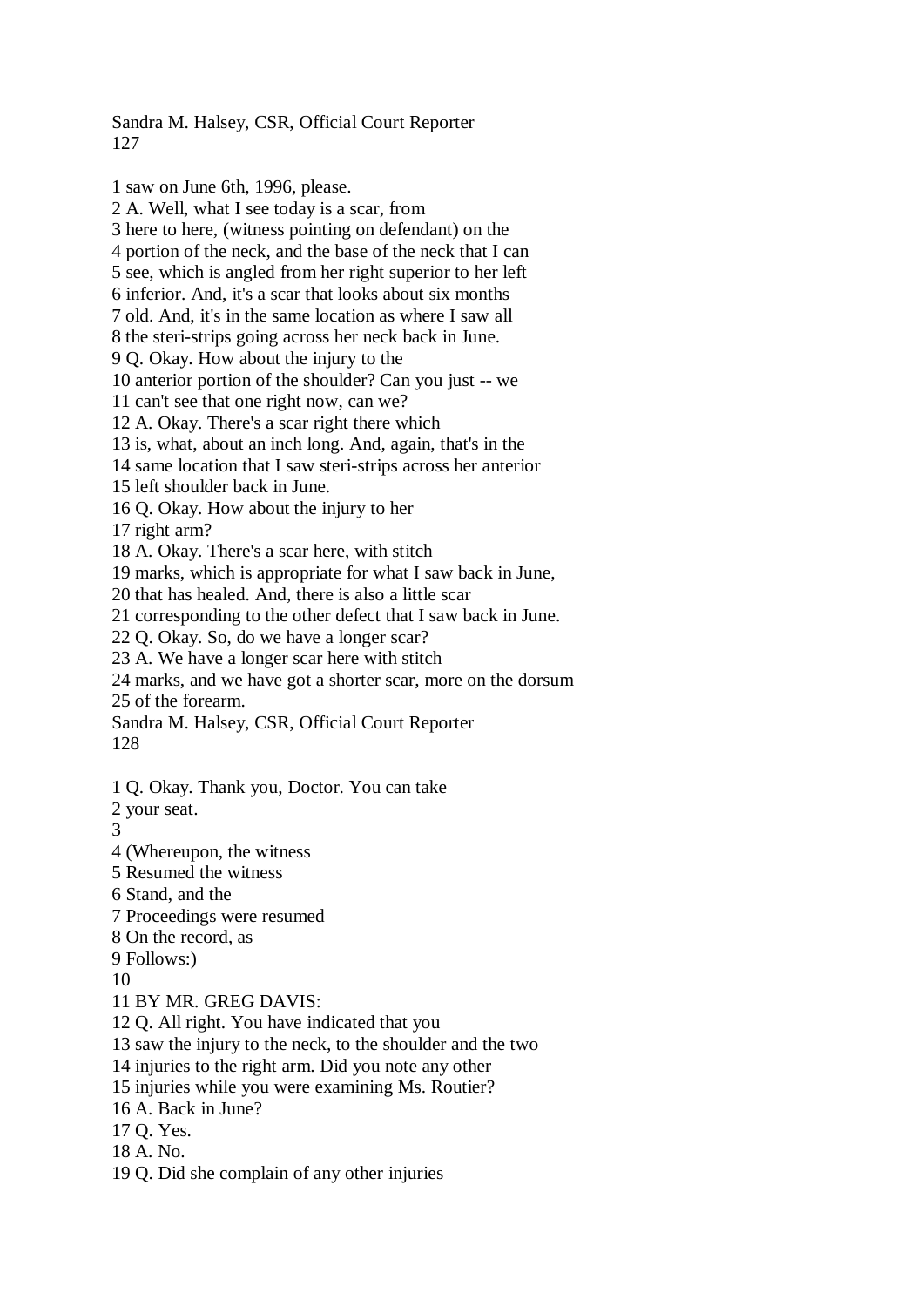20 that she wanted you to look at while you were with her on 21 June 6th, 1996? 22 A. No. 23 Q. Okay. Any other injuries to her hands, 24 to her legs, to her trunk, her face, any other injury 25 whatsoever? Sandra M. Halsey, CSR, Official Court Reporter 129 1 A. No. 2 Q. Okay. 3 4 MR. GREG DAVIS: May I approach, your 5 Honor? 6 THE COURT: You may indeed. 7 MR. DOUGLAS MULDER: Judge, may we all 8 approach? 9 THE COURT: Yes. 10 MR. DOUGLAS MULDER: We're going to 11 object to displaying anything before the jury until it's 12 been properly identified and authenticated and the chain 13 of evidence has been proven, and it's been admitted into 14 evidence. I tell you, he can do all that, we have no 15 objection to it, but we want to see him do it first. 16 That's the only proper thing to do. He knows the rules. 17 THE COURT: Well, I think that's what 18 he's getting ready to do. 19 MR. DOUGLAS MULDER: He's not going to 20 put it in through her. 21 THE COURT: Well, if he is, let's see 22 if it's going to be offered. 23 MR. GREG DAVIS: Well, Judge, I am not 24 going to bring it in through this witness at this time. 25 MR. DOUGLAS MULDER: Well, then we Sandra M. Halsey, CSR, Official Court Reporter 130 1 object until the evidence is admitted into evidence. 2 THE COURT: I understand. Anything, 3 Mr. Davis? 4 MR. GREG DAVIS: No, sir. If that's 5 the -- I'll certainly, I'll hold this back and I will 6 bring this witness back from Dallas, if necessary, and 7 we'll do it at that time, your Honor. 8 THE COURT: All right. 9 10 BY MR. GREG DAVIS: 11 Q. All right. Let me just ask you, 12 Doctor, did you see any injuries to Ms. Routier that 13 morning, or that afternoon of June 6th, of 1996 that would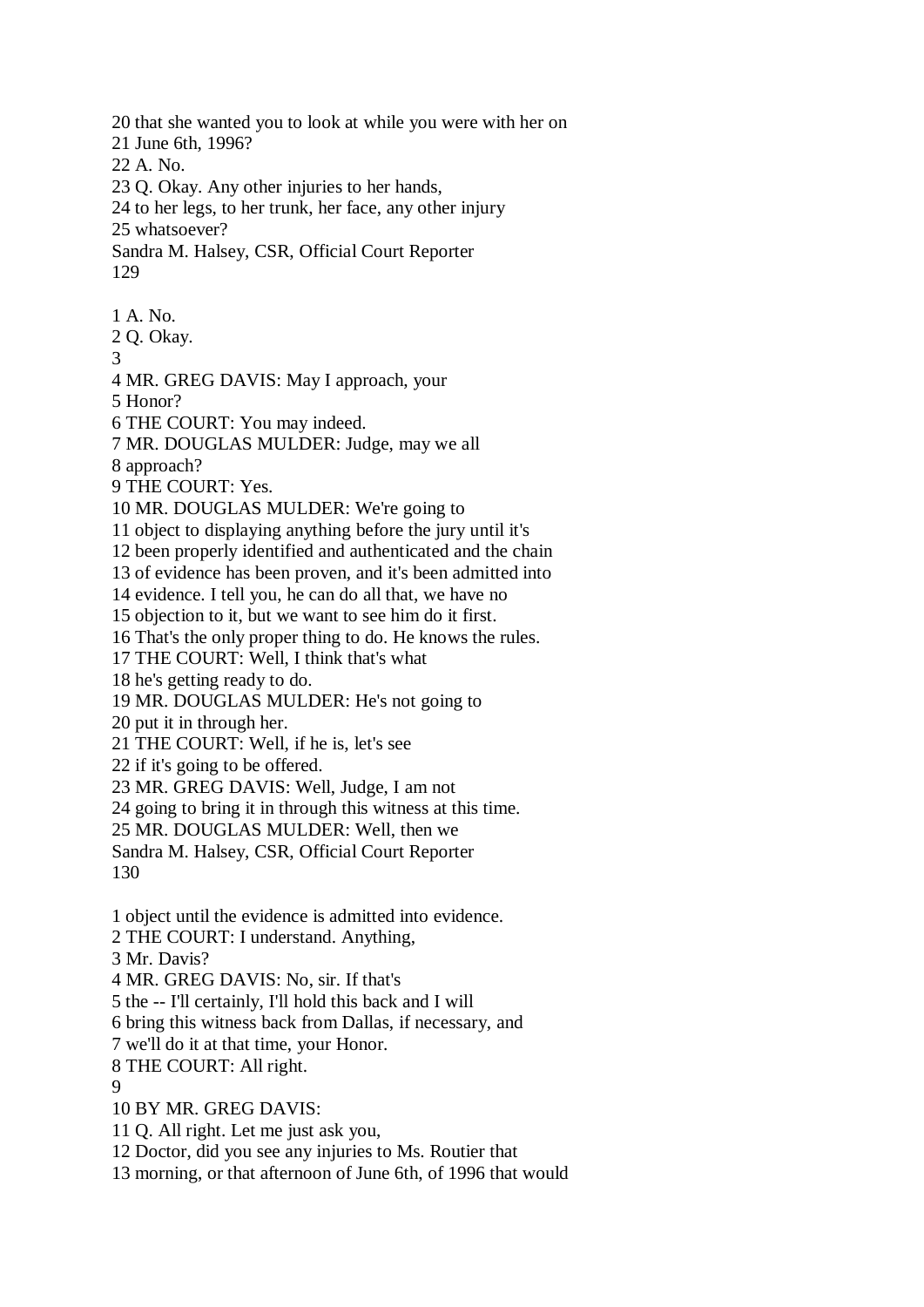14 have corresponded to three defects in a T-shirt that she 15 was wearing, during the attack on June 6th, 1996? Any 16 injuries to this portion of her shoulder up here? 17 A. No. 18 Q. Any stab wounds up here? 19 A. No. 20 Q. Any scratches up in this area of her 21 body? 22 A. I didn't see anything on her right 23 shoulder. 24 Q. Did she complain to you of any injuries 25 to this portion of her body then? Sandra M. Halsey, CSR, Official Court Reporter

- 131
- 1 A. No.
- 2 Q. Okay. Now, with regard to the injuries
- 3 to her neck and to her shoulder, how would you describe
- 4 the severity of those wounds that you saw?
- 5 A. They are relatively superficial.
- 6 Q. And by that, what do you mean?
- 7 A. Well, they didn't go very deep into her
- 8 body, and they didn't strike any vital structure.
- 9 Q. Do you have an opinion as to whether or
- 10 not the injuries to Ms. Routier's right arm, her left
- 11 shoulder and her neck could have been self-inflicted?
- 12
- 13 MR. JOHN HAGLER: Excuse me, your
- 14 Honor. I don't think this witness has been qualified as
- 15 an expert in the area to know whether that is
- 16 self-inflicted. We don't question her qualifications as a
- 17 medical examiner, but not this line of questioning.
- 18 THE COURT: Overruled. Go ahead and
- 19 answer, if you know it.
- 20 MR. CURTIS GLOVER: Judge, you might
- 21 note, that some of these wounds were concealed and
- 22 covered. The Doctor didn't even see them at that time.
- 23 To make a determination like that with something
- 24 concealed --
- 25 THE COURT: Thank you very much.
- Sandra M. Halsey, CSR, Official Court Reporter 132
- 1 Overruled. Go ahead.
- 2 THE WITNESS: It is possible that they
- 3 were.
- $\Lambda$
- 5 BY MR. GREG DAVIS:
- 6 Q. Okay. Is it possible that someone else
- 7 did it?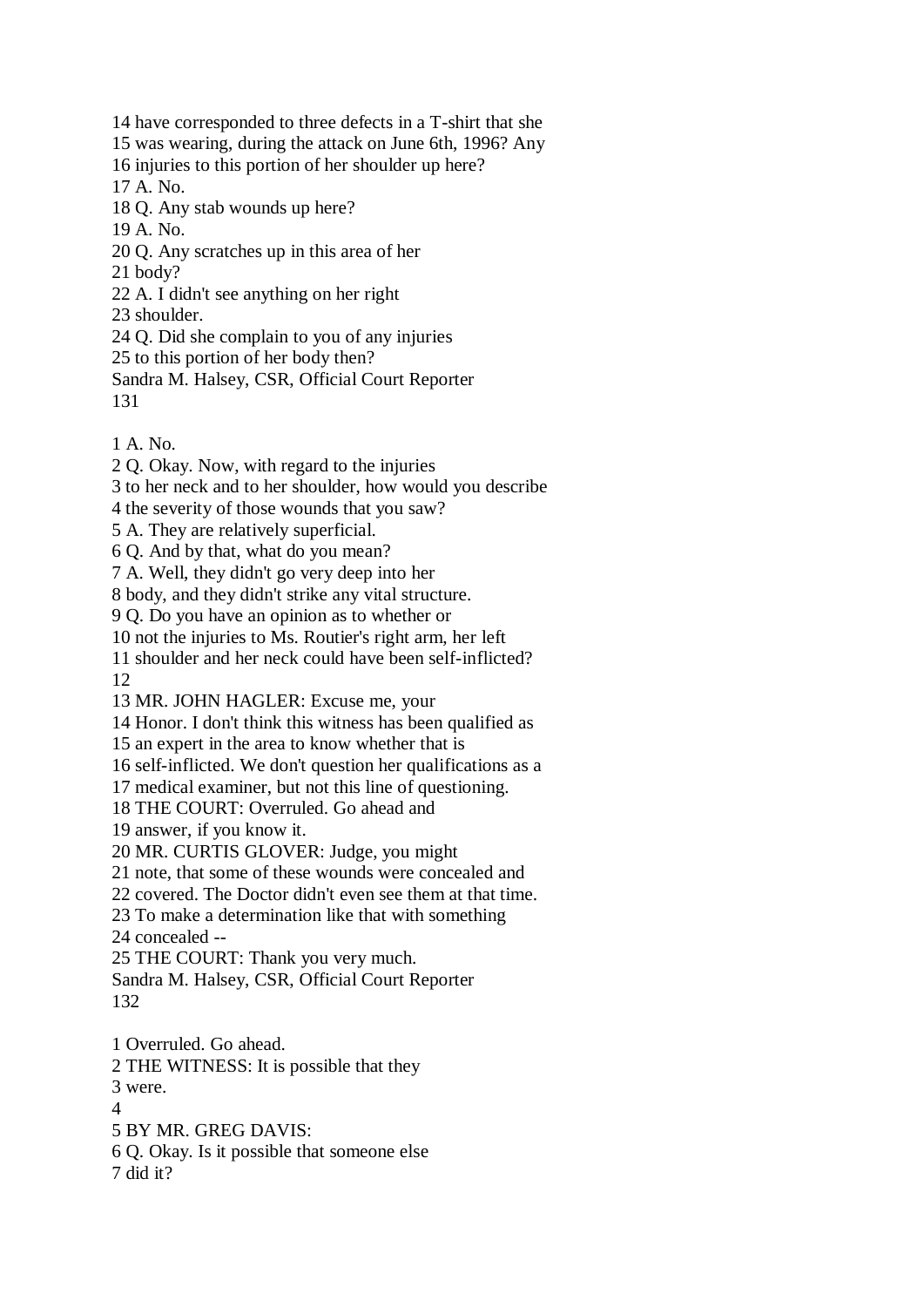8 A. Yes. It's possible someone else did 9 it. 10 Q. But it's possible from their location 11 that she could have done it also? 12 13 MR. DOUGLAS MULDER: Object to the 14 leading. 15 THE WITNESS: Yes, it's possible. 16 THE COURT: Overruled. Go ahead. 17 THE WITNESS: It's possible. 18 19 BY MR. GREG DAVIS: 20 Q. How long were you with Ms. Routier that 21 afternoon? 22 A. Oh, possibly 10 minutes. 23 Q. Did you have any lengthy conversations 24 with her? 25 A. No. Sandra M. Halsey, CSR, Official Court Reporter 133 1 Q. If we may, if we could go back to the 2 injuries sustained by Damon Routier. 3 4 THE COURT: Can all of the members of 5 the jury see that? If you can't, speak up. 6 7 BY MR. GREG DAVIS: 8 Q. Do you have an opinion whether or not 9 these wounds would have caused this child to die 10 instantly? 11 A. Yes, I have an opinion, and no, he 12 would not have. 13 Q. Okay. Do you have any -- can you give 14 us an estimate of the amount of time that you believe this 15 child could have survived with these four stab wounds to 16 the back? 17 A. Minutes. 18 Q. Okay. Doctor, I would like for you to 19 assume for a moment that this child had received all four 20 of these stab wounds at one time. Okay. Do you have an 21 opinion whether or not this child could have remained 22 mobile and could have moved on his own, say, 10 to 15 23 feet? 24 A. Yes. 25 Q. Okay. What is your opinion? Sandra M. Halsey, CSR, Official Court Reporter 134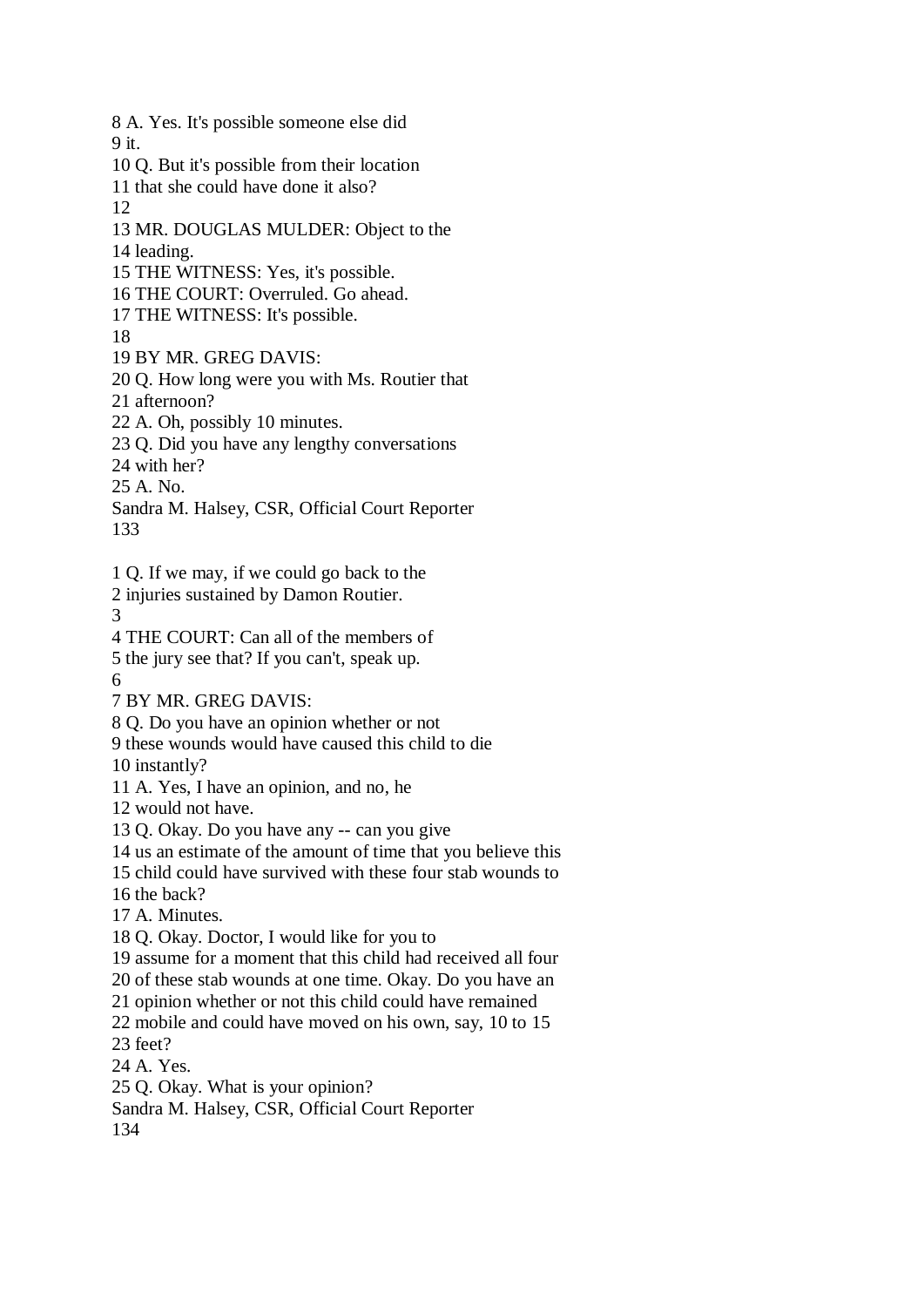1 A. He could have. 2 Q. I would like for you also to assume 3 that the child, again, has received all four of these stab 4 wounds at one time. Do you have an opinion whether or not 5 this child would have had the ability to make a noise, to 6 be audible, after receiving all four of these stab wounds? 7 A. Yes, he could have. 8 Q. And, can you tell us why you believe 9 that this child could have remained mobile, and why he 10 could have actually made a noise after receiving all four 11 of these stab wounds? 12 A. Well, again, we have to go back to the 13 nature of the injuries. These stab wounds are penetrating 14 the lung. And in the case of stab wound number 4, the 15 lung and liver. 16 Now, what lung and liver do is ooze. 17 It's rapid ooze, but they ooze. They don't spurt, or 18 whatever your verbs were. And, that means that, until 19 you -- or whoever the victim is, loses enough blood volume 20 that they lose consciousness, until that time, they are 21 able to move around and make noise. 22 Now, in this case, since we are dealing 23 with the lungs, and you have to think about the business 24 about the idea of the lungs collapsing. You have to 25 realize that lungs are not like a balloon. It's not a Sandra M. Halsey, CSR, Official Court Reporter 135 1 matter of either it's inflated or it's popped. It's not

2 like that. Once a lung is punctured, it slowly, however 3 slowly, sometimes relatively rapidly, but nonetheless over 4 a period of some time deflates, both as blood comes out of 5 the lung, and, sometimes you will also have air coming 6 into the chest cavity from -- through the wound passage 7 way itself. But until that gets to the point that the 8 lung is no longer inflating and deflating somewhat with 9 breath efforts, then the person is able to cause sound, or 10 make a noise.

11 Q. Doctor, finally, if you would look at

12 State's Exhibit No. 31-B. Do you see depicted on this

13 board certain injuries pertaining to Damon Routier, stab

14 wounds 1, 2, 3 and 4?

15 A. Yes.

16 Q. Do these truly and accurately depict

17 the injuries sustained by Damon Routier?

18 A. Yes.

19 Q. Okay. Do you believe that they would

20 be of assistance to the jury in understanding the nature

21 of these wounds also?

22 A. I think so. I personally find it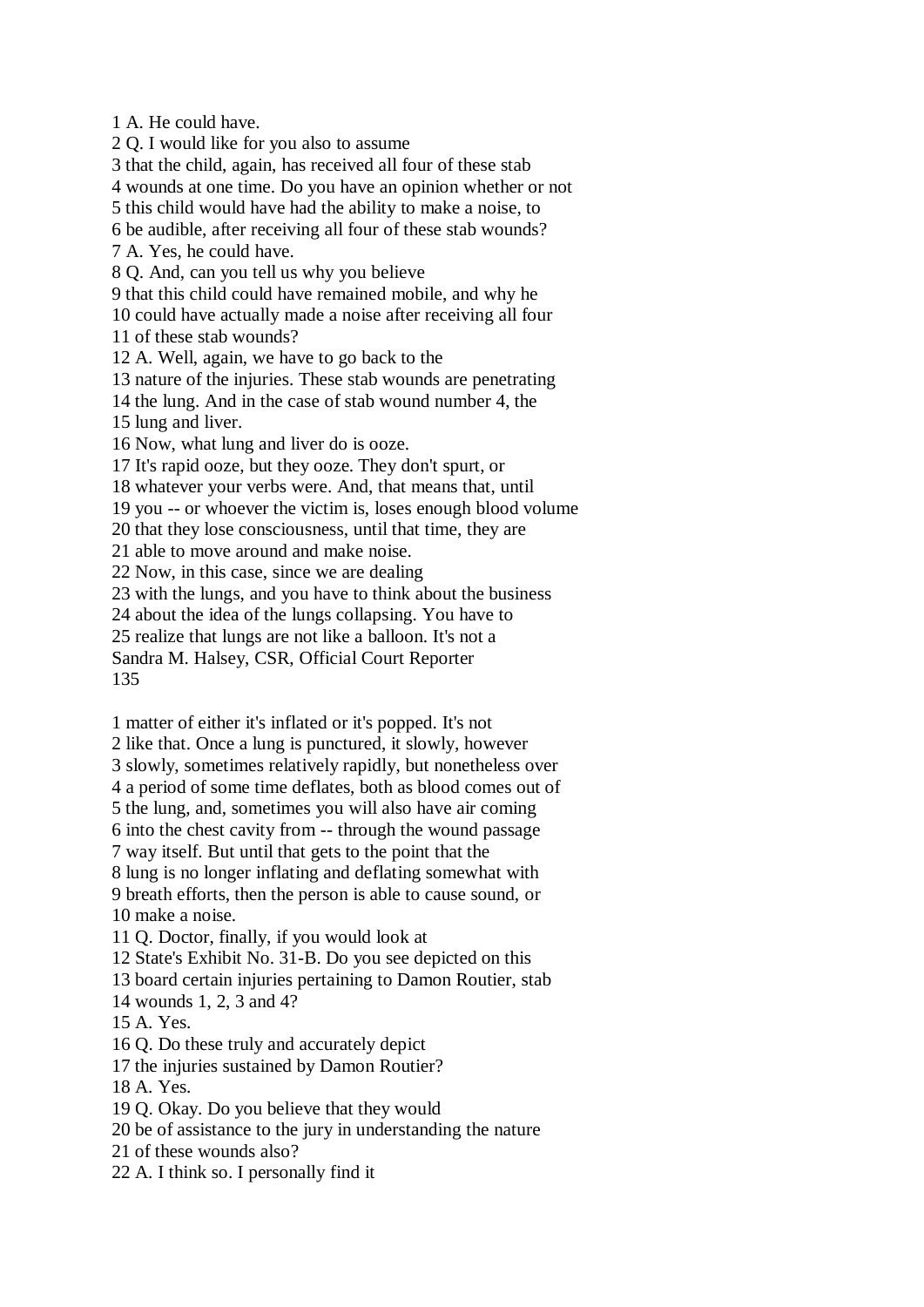23 easier to follow this, than to follow the video tape. 24 Q. Okay. 25 Sandra M. Halsey, CSR, Official Court Reporter 136 1 MR. GREG DAVIS: I'll pass the witness, 2 your Honor. 3 THE COURT: Mr. Mulder. 4 MR. DOUGLAS MULDER: Yes, sir. 5 6 CROSS EXAMINATION 7 8 BY MR. DOUGLAS MULDER: 9 Q. Dr. Townsend-Parchman, can you give us 10 your best estimate as to how long this child would have 11 survived after he had received the last of the series of 12 six wounds? 13 A. Minutes. 14 Q. I know you said a matter of minutes, 15 but -- 16 A. It's minutes. 17 Q. But I mean -- 18 A. My very best estimate, and it's an 19 estimate, would be that -- if we're still assuming that 20 all four stab wounds were inflicted at the same time. 21 Q. Okay. 22 A. That -- 23 Q. Or at approximately the same time. 24 A. Yes, approximately the same time. That 25 from that moment until the time he collapsed, because of Sandra M. Halsey, CSR, Official Court Reporter 137 1 blood loss and difficulty breathing, would be a few 2 minutes. 3 Q. Less than five minutes. Would that be 4 fair to say? 5 A. Likely. 6 Q. Likely. All right. 7 A. And that, from the time he collapsed, 8 until he actually expired, would probably be another few 9 minutes. 10 Q. Okay. So, from the time that he 11 received all of these injuries, he could have lasted as 12 little as two or three minutes, or as much as maybe five 13 or six minutes, something like that? 14 A. Yes. 15 Q. Okay. 16 A. Even conceivably a little bit longer.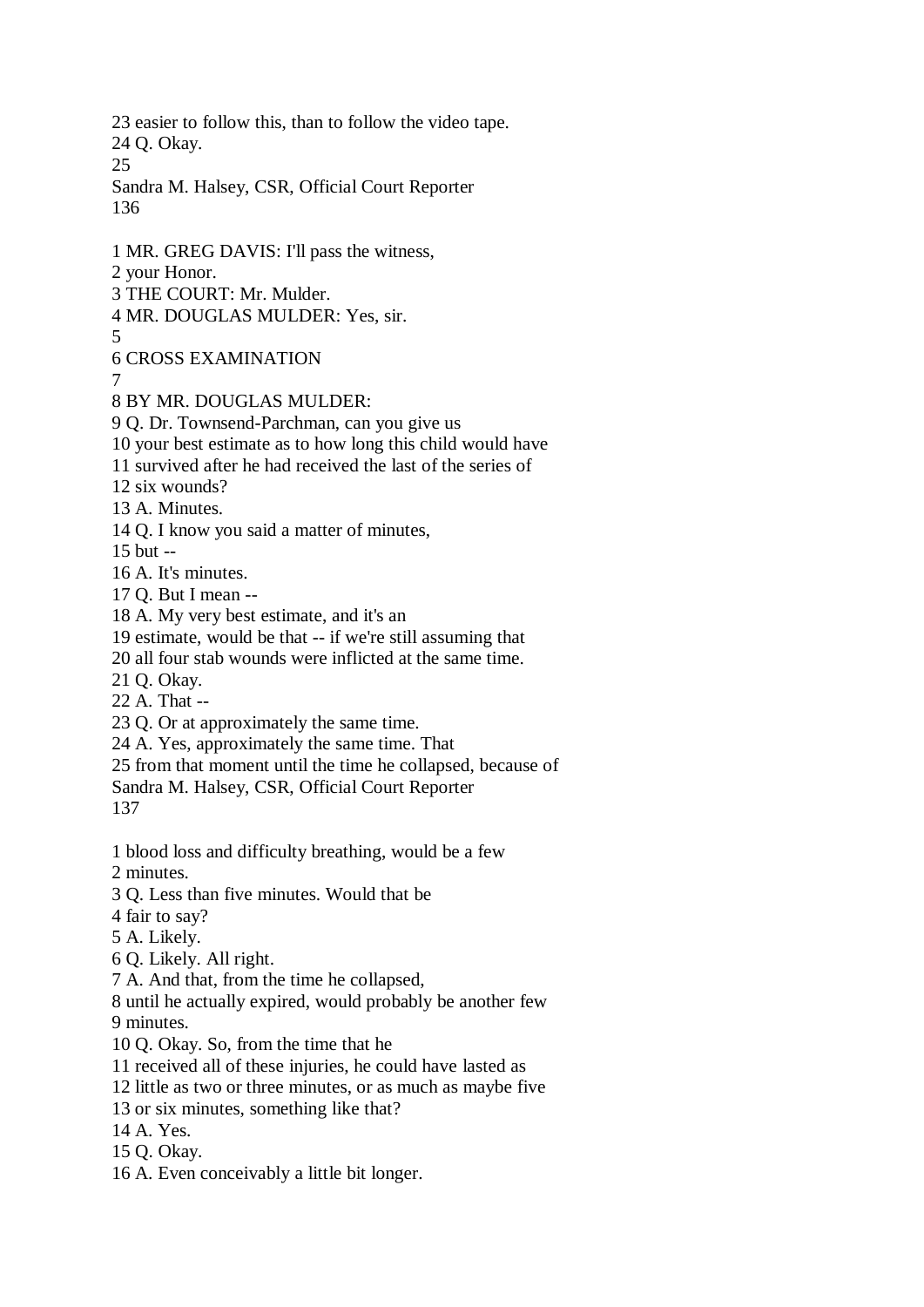17 Q. Maybe as much as eight or nine minutes?

18 A. You can't tell.

19 Q. All right. Now, there isn't anyway

20 that you know of, that you can determine the order in

21 which these injuries were received, is there?

22 A. No. No. In fact, let me add, that

23 when we number these injuries, we're numbering them for

24 ease of identification and ease in talking about them.

25 It's a lot easier to say stab wound number 3, than for

Sandra M. Halsey, CSR, Official Court Reporter

138

1 every time, for instance, have to say the middle stab

2 wound, on the right side of the back. So we numbered them

3 for ease of description in court, and ease in talking

4 about them. But, it is in no way, meant to indicate what

5 order they actually happened.

6 Q. Okay. They are generally numbered from

7 the top of the head, don't you, down?

8 A. As a rule. For instance, on this time

9 I simply -- it's the back of the body -- and, you know,

10 our society with English, you tend to go top to bottom,

11 and left to right. So I started on the left side of the

12 body and went top to bottom, and then go to the right side

13 of the body and went top to bottom.

14 Q. Okay.

15 A. So it's arbitrary.

16 Q. Now, could you tell from your

17 examination, based on the 1,800 autopsies that you say you

18 have done?

19 A. Yes, forensic.

20 Q. Could you tell whether the instrument,

21 and I notice you didn't call it a knife when you told the

22 jury what the cause of death was. You just simply called

23 it a sharp instrument?

24 A. Yes.

25 Q. Because it may or may not be a knife?

Sandra M. Halsey, CSR, Official Court Reporter 139

1 A. Correct.

2 Q. Okay. Were you able to tell whether or

3 not this sharp instrument had a serrated blade or not?

4 A. No.

5 Q. You could not?

6 A. No.

7 Q. Okay. Could you tell the maximum width

8 of the instrument?

9 A. No.

10 Q. Could you tell the maximum length of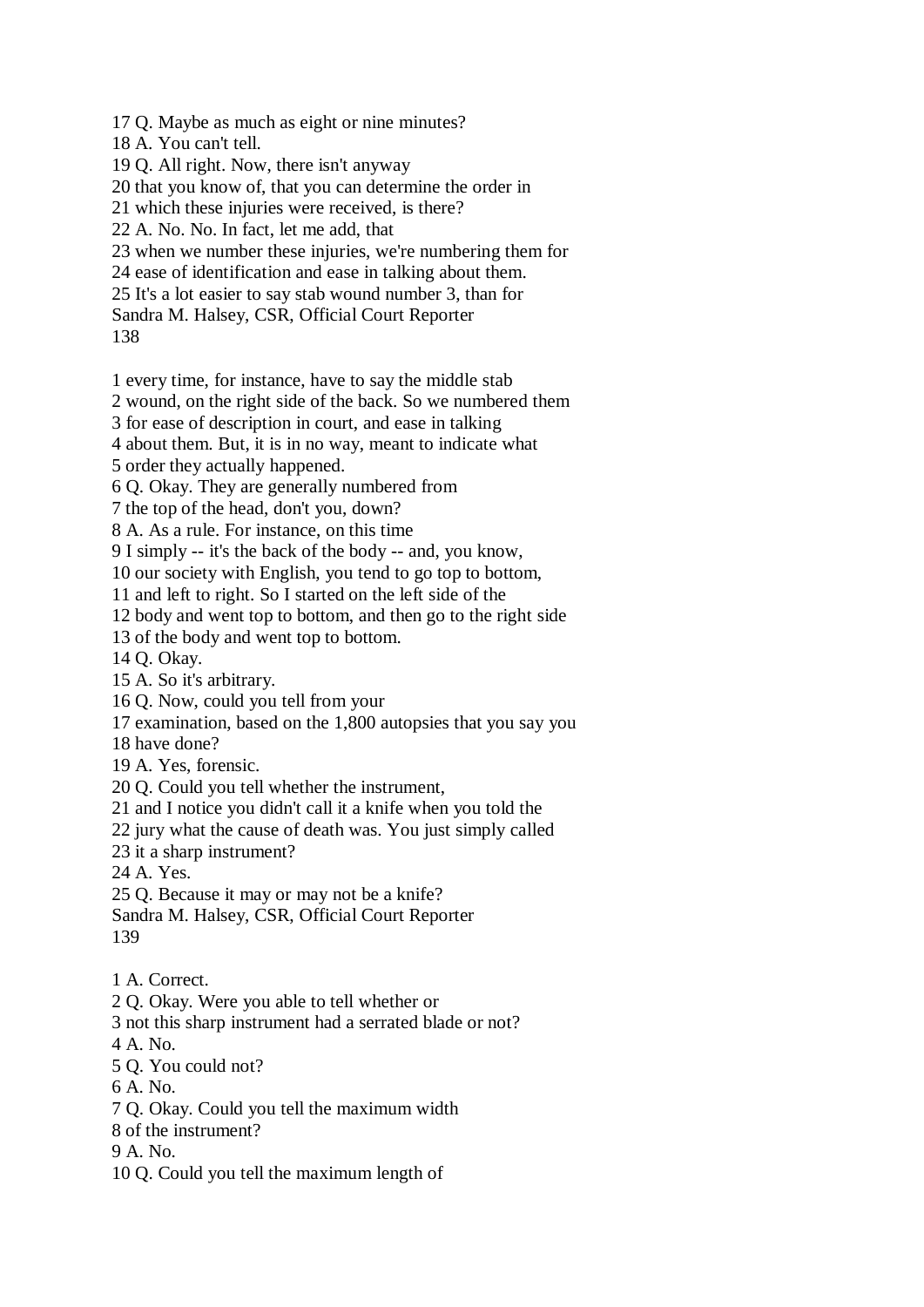11 the blade of the instrument? 12 A. No. 13 Q. Okay. So, when you say it's consistent 14 with this one, just all you're telling the jury is that 15 you can't rule this out? 16 A. Correct. 17 Q. Okay. And it could be consistent with 18 any number of pocket knives or buck knives that we may 19 have? 20 A. Or other kitchen knives. 21 Q. Yes. Thank you. Now, for example, 22 Doctor, if we take -- well, we'll just start off with this 23 stab wound number 1. And it says that you found a defect 24 in the back, of one and five-eighths inches. That's going 25 to be this one right here, right? Sandra M. Halsey, CSR, Official Court Reporter

140

1 A. Yes. And, when I say one and

2 five-eighths inches, I mean that's the length on the

3 surface of the body.

4 Q. Okay.

5 A. Not to be confused with the depth of

6 penetration within the body tissues, which on stab wound

7 number 1 is one and three quarter inches.

8 Q. Okay. And, if we -- we know then that

9 if this instrument actually made this cut, it couldn't

10 have gone in more than how far?

11 A. One and three quarter inches. And it's

12 a stab wound, it's not a cut.

13 Q. Well, I understand what you mean when

14 you talk about a stab, and how you differentiate the

15 incised wound. It's longer, generally, than it is deep.

16 And the stab wound is simply deeper than it is --

17 A. That's right.

18 Q. That's generally accepted, is it not?

19 A. Yes.

20 Q. And, by cut, I simply meant that the

21 body was penetrated.

22 A. I'm just trying to keep it straight in

23 everybody's mind.

24 Q. I understand.

25 A. Because it can get tricky and

Sandra M. Halsey, CSR, Official Court Reporter 141

1 confusing.

2 Q. Well, we don't want to be tricky. But

3 we can agree, can we not, that, for example, stab wound

4 number 1, if this knife was used, it couldn't have gone in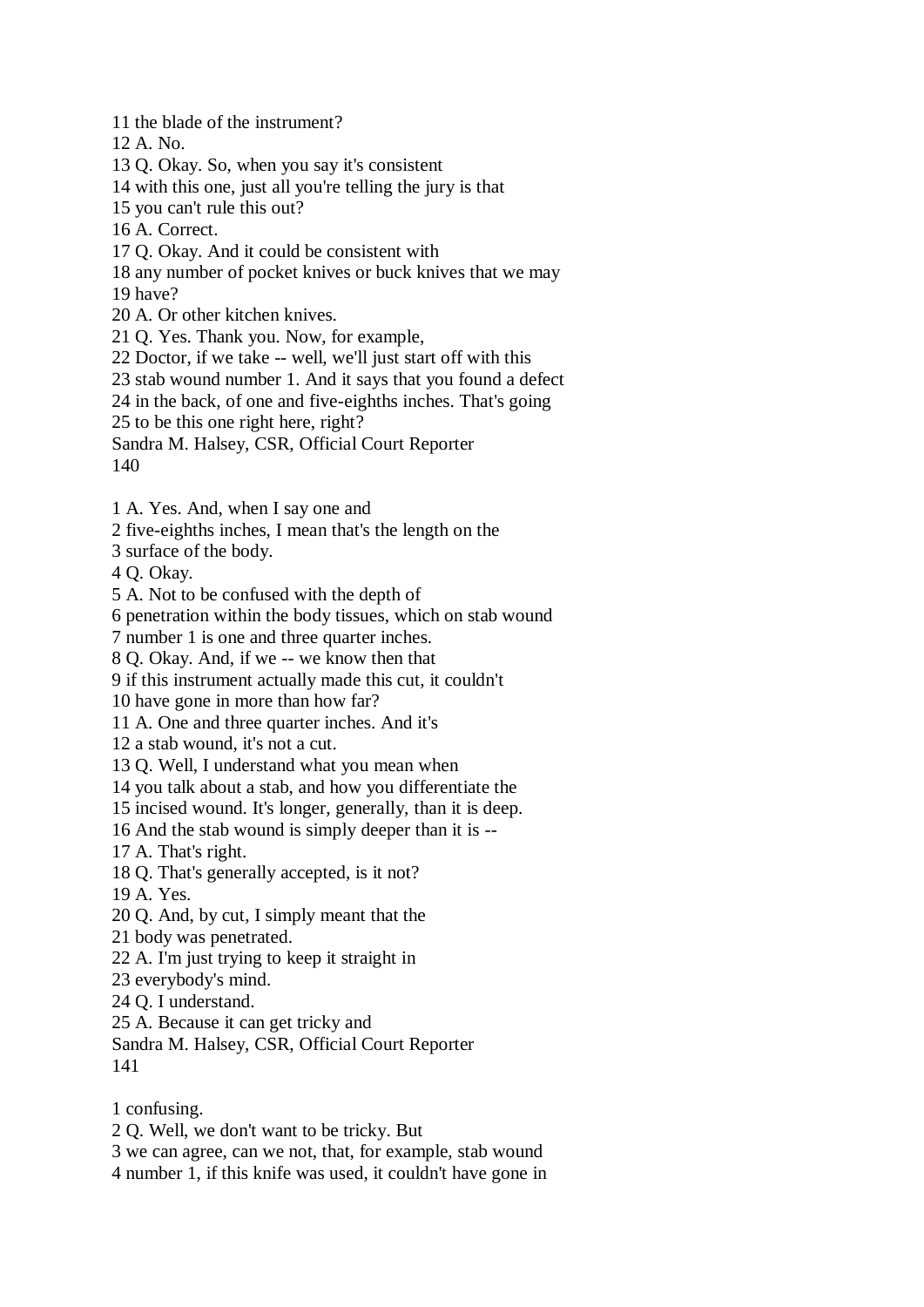5 anymore than one and three-quarters inches? 6 A. Well, I'm saying I don't think whatever 7 instrument was used went in any further than one and 8 three-quarter inches. 9 Q. It could have gone in a little less 10 than that. I notice that you have it maximum. 11 A. Yes. That's what we call it. And we 12 call it that because, as you are perfectly well aware, 13 since all of us live in a human body, bodies are, 14 depending upon the portion of the body, to a greater or 15 lesser degree, compressible. And even the thorax, and 16 even the rib age is somewhat compressible, particularly on 17 a child where the bones are softer. 18 So, what I'm measuring is the maximum 19 depth. And I cannot rule out at the time of the actual 20 injury, the body wasn't somewhat compressed with that. 21 So the instrument didn't have to go 22 that far back in -- far in. But then once the instrument 23 was out of the body, and the compression was released, the 24 track expands a little bit, if you see what I am getting 25 at. So that's why we phrase it this way. Sandra M. Halsey, CSR, Official Court Reporter

142

1 Q. Can we agree that if this knife made

2 this stab wound, that the knife -- let me back up here a

3 minute. We could take a knife, a pocket knife, and stab

4 me, for example, and shove it in. And a two-inch blade

5 could make a -- it could penetrate me to a depth of as

6 much as four inches, couldn't it?

7 A. Probably only in the abdomen could you

8 get four inches. In the thorax, you probably couldn't get

9 more than two and a half to three inches. I'm just

10 pointing out that the portion of the body makes a real

11 difference in terms of compressibility.

12 Q. Okay.

13 A. But yes, that's --

14 Q. Well, we can agree on that. Right?

15 A. Yes. That's what I was trying to

16 explain to the jury.

17 Q. All right. But -- so, if I'm, and I'm

18 kind of doing this as I'm standing up, and thinking as I'm

19 going along. But you're saying that this knife could

20 have -- I could have held it like this, for example, in a

21 test, and shoved it in, and gotten it in an inch and three

22 quarters. Right? Because of the -- because that may have

23 given some, I may have been able to push down on it and

24 compress it and push it in?

25 A. Well, again, the factor of almost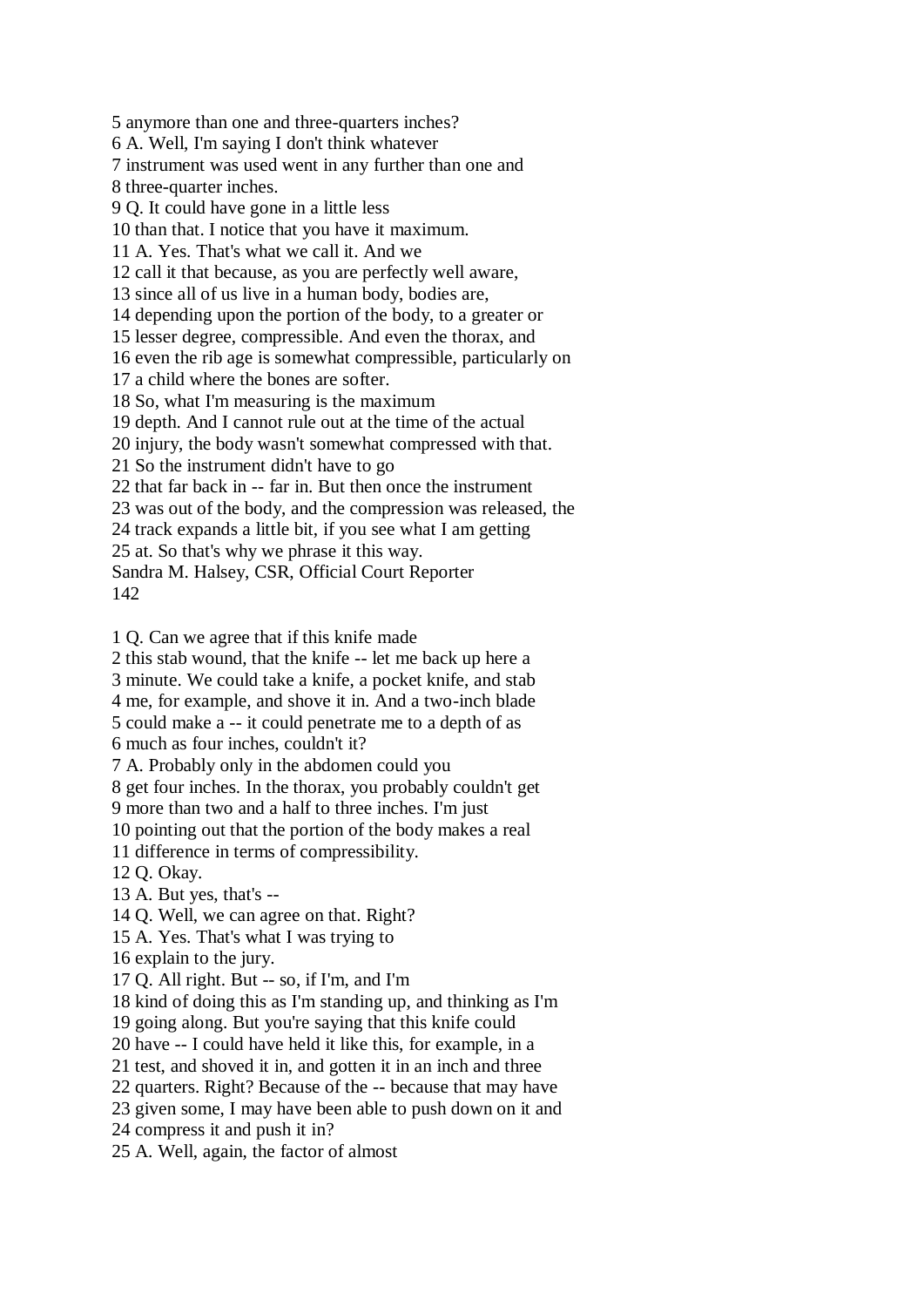Sandra M. Halsey, CSR, Official Court Reporter 143

1 two -- you're probably pushing your luck. But the general 2 idea that the portion of the blade actually used could be 3 less than the wound track left, because of the 4 compressibility of the body, is accurate. 5 Q. Okay. Are you saying that often times 6 in stab wounds the individual moves, or the individual 7 doing the stabbing moves, and that can enlarge the stab 8 wound itself? 9 A. Well, you can have two things happen. 10 Instead of -- let me start out with what perhaps is -- it 11 certainly is the simplest idea of stab wounds. The 12 simplest idea, I think, of a stab wound is the idea that 13 the knife blade goes into the body, there's no 14 compression, there's no cutting of force by the blade 15 during the stab, rather the blade just goes in and comes 16 back out. That's the most simple case. 17 Now, what we've been talking about is 18 the idea that the blade goes in while the body is 19 compressed. So that when the blade comes back out, and 20 the pressure is released, the track in the body actually 21 is longer than the amount of the blade that was in the 22 body at the time the wound was inflicted. 23 I think Mr. Mulder is also getting at 24 the idea that while the blade is in the body, it's 25 possible for the sharp cutting edge to cut through the Sandra M. Halsey, CSR, Official Court Reporter 144 1 body, so that you got essentially a cutting on the surface 2 of the body, and, of course, into the body motion, as well 3 as the stabbing motion. And, yes, both of those things

4 are possible.

5 Q. Okay. So we can agree, can we not,

6 Doctor, that these injuries could have been inflicted with

7 quite a bit smaller instrument than the knife that you

8 were shown, I guess I want to say last week, but it was 9 yesterday?

10 A. Yes.

11 Q. Okay. And it's impossible, Doctor, is

12 it not, to testify that all of these stab wounds and

13 incised wounds were made with the same instrument?

14 A. There's no way to know that.

15 Q. You can't tell that, can you?

16 A. No.

17 Q. And there's no way for you to look at

18 this, and tell how many people participated or how many

19 assailants may have been present at the time these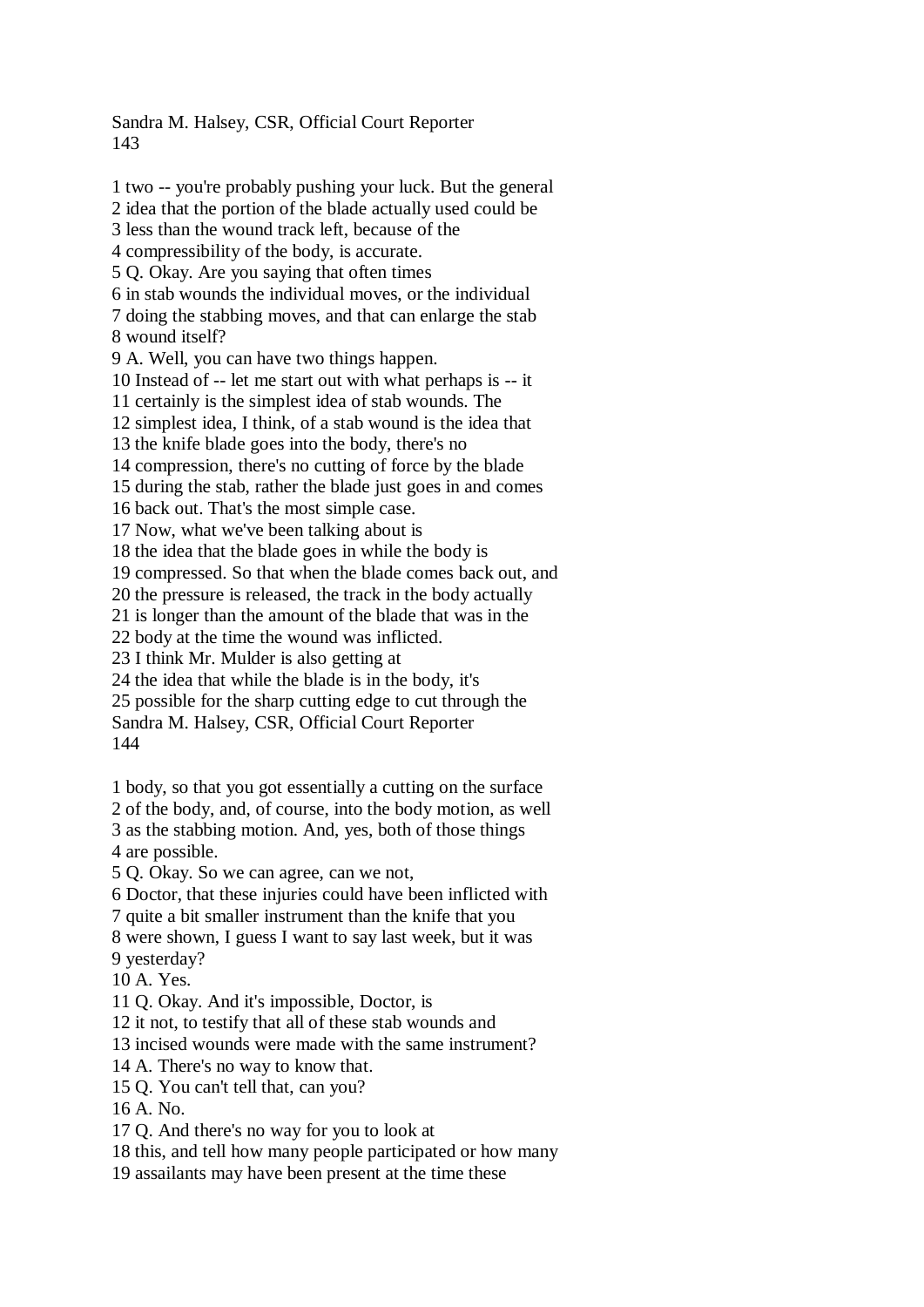20 injuries were inflicted? 21 A. Oh, my, no. 22 Q. Now, Doctor, did you x-ray this 23 youngster? 24 A. We did a chest x-ray. 25 Q. Okay. Was he x-rayed and examined to Sandra M. Halsey, CSR, Official Court Reporter 145 1 see if there was any evidence of past child abuse? 2 A. We did a chest x-ray because we were 3 looking for the question of whether there was air 4 embolism. But, I think what you're getting at, perhaps, 5 is the idea of did we do total body x-rays, including the 6 long bone survey. And, I can't tell you for sure, but I 7 have no memory of that. 8 Q. Okay. You don't know why one would be 9 x-rayed and the other one not. If the other youngster was 10 x-rayed, in all probability this one was too? 11 A. It's quite likely. 12 Q. Okay. And, it's fair to say that you 13 found no evidence of child abuse when you examined this 14 young man? 15 A. No, I did not. 16 Q. Okay. In fact, found him to be in good 17 health, did you not? 18 A. Yes. 19 Q. Good hygiene? 20 A. Yes. 21 Q. Teeth? 22 A. Yes. 23 Q. Just appeared a well-nourished 24 well-taken care of youngster, didn't he? 25 A. Well, except for these six sharp-force Sandra M. Halsey, CSR, Official Court Reporter 146 1 injuries, he seemed to be a perfectly healthy, normal 2 little boy. 3 Q. Yes. And you can agree with me then 4 that you found no evidence of past child abuse? 5 A. I did not. 6 Q. You know, sometimes y'all will x-ray 7 the children where you suspect child abuse, and you'll 8 find broken bones that have healed, won't you? 9 A. Yes. 10 Q. Now, when you went up to see Miss 11 Routier in the hospital, you were there at the suggestion 12 of the Rowlett Police Department; is that right? 13 A. Indirectly, yes.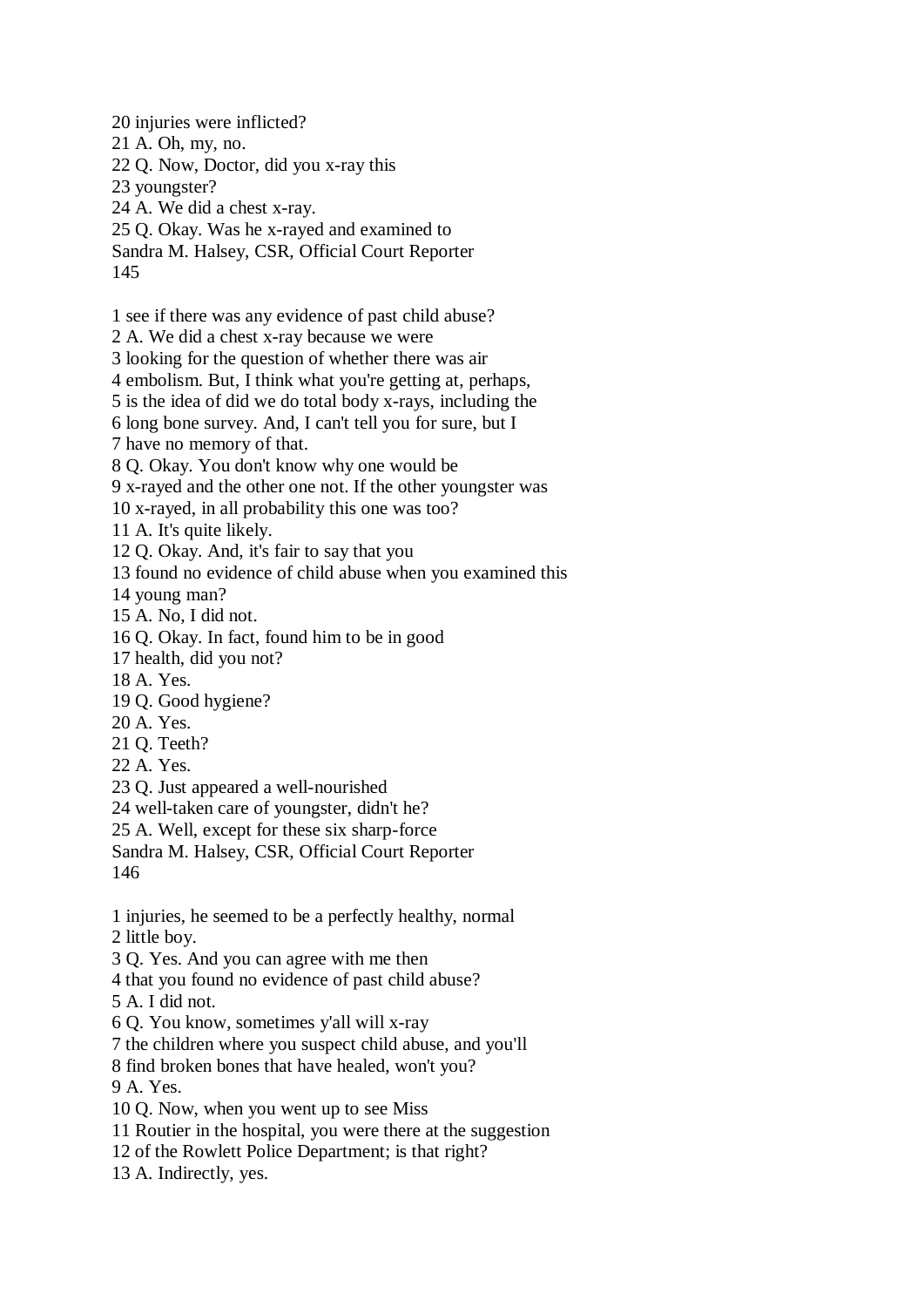14 Q. Okay. Had they made a request of the

15 medical examiner's office?

16 A. Yes, that's what I was told.

17 Q. All right. And, did they accompany you

18 when you went up to see Ms. Routier?

19 A. There was an officer either in or

20 outside the room. But there was not one at the bed side

21 while I looked at her injuries, no.

22 Q. Okay. Did you -- you weren't there to

23 take any complaints that she might have, were you?

24 A. No.

25 Q. Okay. And you weren't there to treat

Sandra M. Halsey, CSR, Official Court Reporter 147

1 her or to check on her treatment, were you?

2 A. I did talk with one of the surgery

3 residents about what they found during their exploratory

4 surgery, but I was certainly not there to treat her. I

5 was there to inquire into her injuries.

6 Q. And, of course, in all fairness to her,

7 you identified yourself and told her why you were there,

8 didn't you?

9 A. I introduced myself, told her who I

10 was, where I was from.

11 Q. Well, she knew then --

12 A. And told her that I would like to look

13 at her injuries.

14 Q. And, is it fair to say that she knew

15 from your introduction -- you knew then, from your

16 introduction to her, that if she had complaints, of

17 course, she wasn't going to direct her complaints to you.

18 She understood that, I assume, didn't she?

19 A. I don't know what she understood.

20 Q. I mean, you would have thought it

21 inappropriate if she started directing -- I mean, you cut

22 bodies up after they're dead. You don't, as a general

23 rule, treat live people, do you?

24 A. Not anymore.

25 Q. Okay. Now, at any rate, you did talk

Sandra M. Halsey, CSR, Official Court Reporter

148

1 to one of the attending physicians?

2 A. I talked with one of the physicians on

3 the case. I don't remember his name.

4 Q. Okay. But, I assume you made some

5 notes?

6 A. No, I didn't make any notes.

7 Q. Didn't make any notes?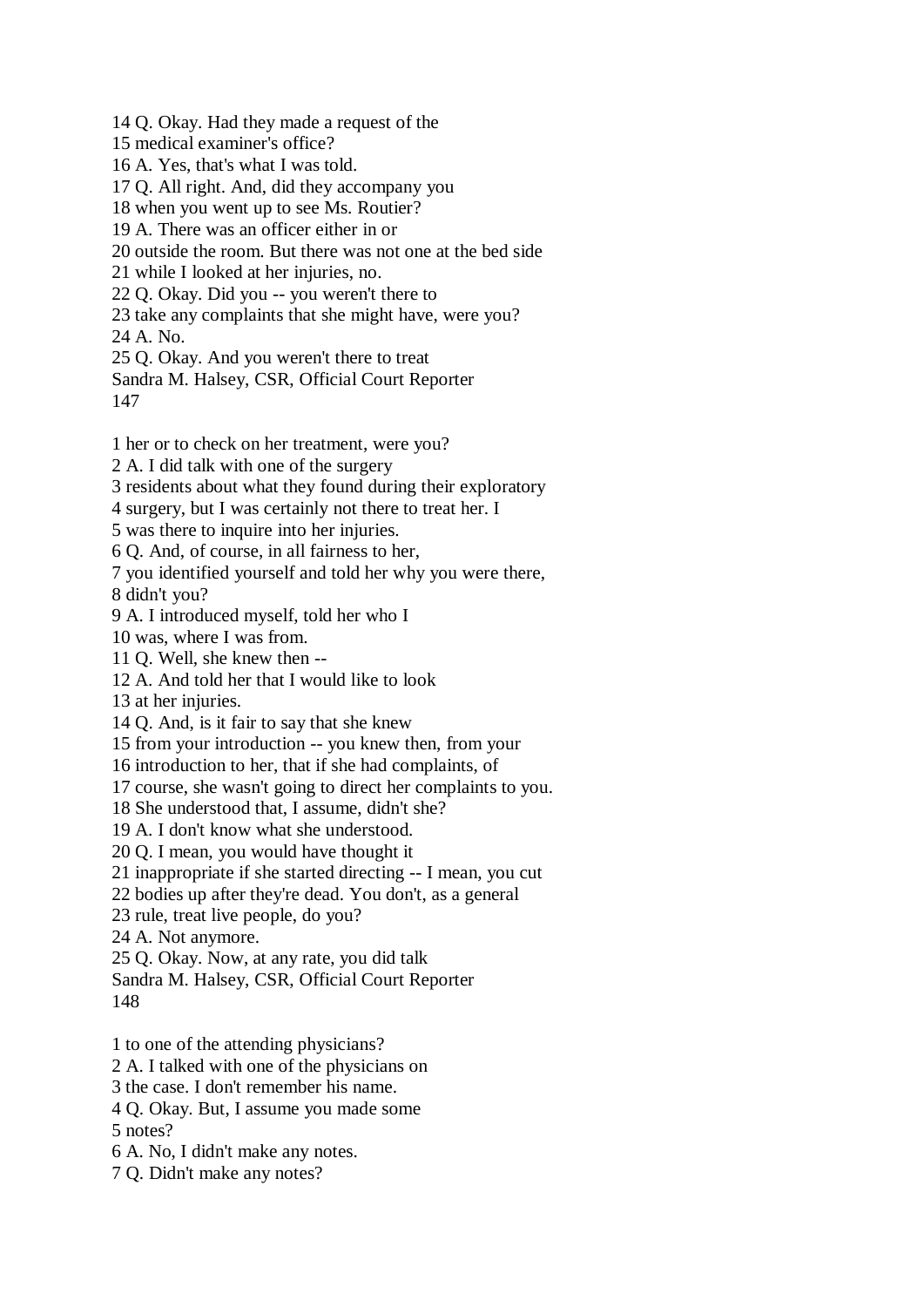8 A. No.

9 Q. So you're just sharing with us what you

10 are retrieving from the halls of your memory?

11 A. Yes.

12 Q. Okay. Is there a particular --

13

14 MR. GREG DAVIS: I'm sorry Mr. Mulder.

15 Could we have this examination done at the counsel table

16 unless there is some exhibits being used.

17 MR. DOUGLAS MULDER: Well, Judge, it's

18 so difficult to get in and out of there. If I could just

19 stand to the side.

20 THE COURT: That will be fine. Just

21 stand there.

22

23 BY MR. DOUGLAS MULDER:

24 Q. Yes. Is there a reason that you didn't

25 take notes?

Sandra M. Halsey, CSR, Official Court Reporter 149

1 A. Well, why would I take notes? It's not

2 pertinent to the autopsy. I was there at the request of

3 the police, through the people in our office. And the

4 question I had been asked to answer was: Is it possible

5 the injuries were self-inflicted?

6 I went in, I examined her without

7 touching her. I talked with this one surgeon, and, my

8 opinion at that time is still the same opinion --

9 Q. Could be, maybe yes, maybe no?

10 A. -- was that it was possible. And

11 that's what I told the Rowlett policeman who was there.

12 Q. Well, I mean, that's tantamount --

13 almost tantamount to no opinion. I mean, you're saying

14 maybe yes and maybe no. Is that about the size of it?

15 A. That is what I can conclude from the

16 information I have available.

17 Q. Did you take any photographs of her?

18 A. I did not.

19 Q. Were photographs taken while you were

- 20 present?
- 21 A. Yes.

22 Q. Have you had a chance to review those?

23 A. Not recently.

24 Q. And again, did you introduce yourself

25 to the doctor that you visited with?

Sandra M. Halsey, CSR, Official Court Reporter

150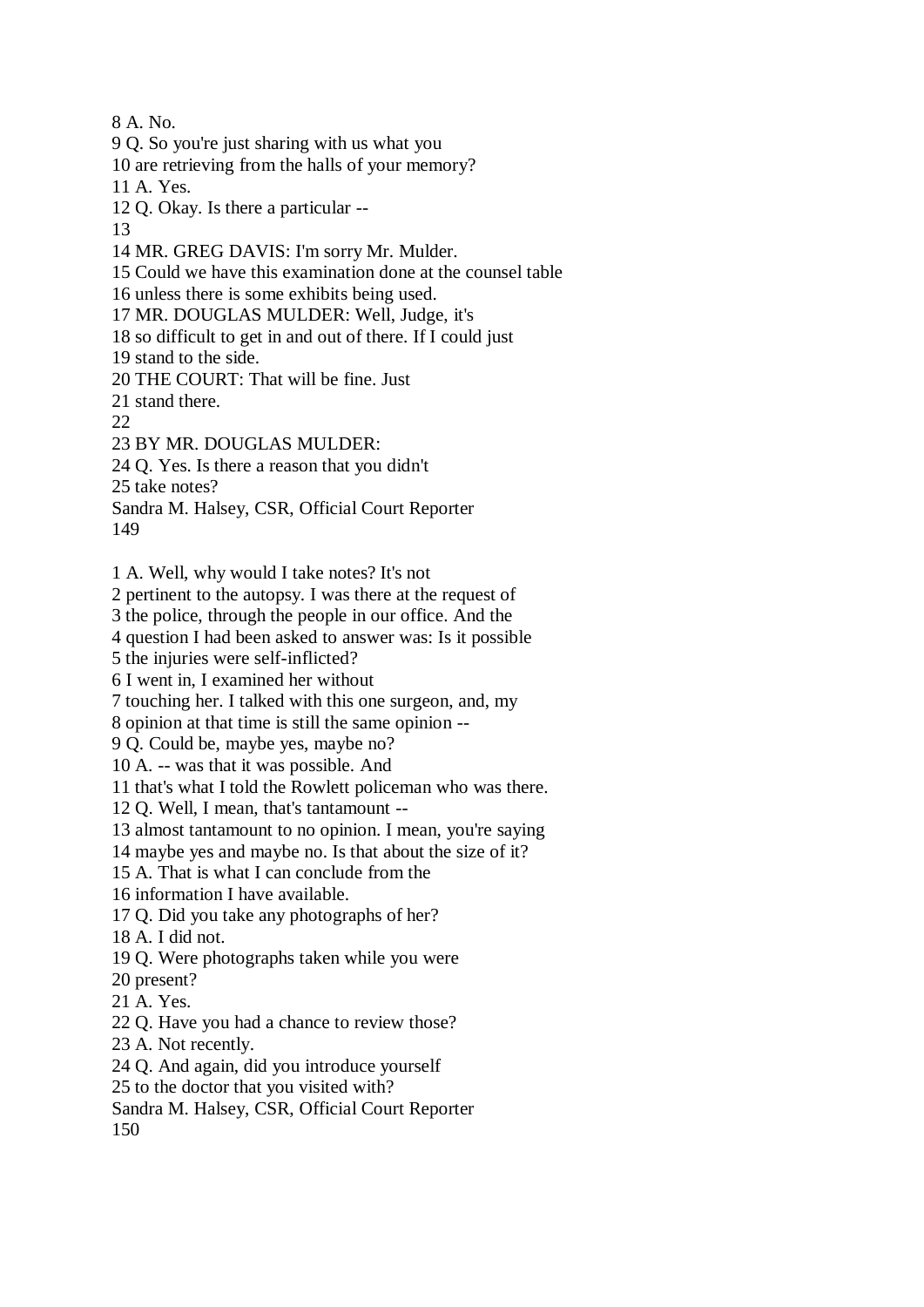1 A. I don't recall.

2 Q. Okay. But you didn't get his name?

3 A. No, I don't recall.

4 Q. Was it a male doctor?

5 A. It was a male doctor.

6 Q. Okay. Did you ask him about the

7 injuries that she had received to her right forearm?

8 A. I just asked about her injuries.

9 Q. Okay. And did he tell you that she had

10 the two -- what do you characteristically call those

11 injuries to this area of the arm?

12 A. Well --

13 Q. If they were on the -- on this young

14 man, and he had the injuries that you've described and

15 observed from Ms. Routier, would you not characterize

16 those in your autopsy protocol as defensive wounds?

17 A. They could be construed as such.

18 Q. Could be construed as defensive wounds,

19 couldn't they?

20 A. They could be.

21 Q. Yes. Um-hum. And, did the physician

22 who was there, that you, whose name you can't recall, did

23 he tell you that the one wound was -- did more than just

24 penetrate the skin?

25 A. He said the larger wound on her right

Sandra M. Halsey, CSR, Official Court Reporter 151

1 forearm went to the bone.

2 Q. Went to the bone?

3 A. Yes.

4 Q. That's as far as it could go, I guess,

5 isn't it?

6 A. Well, if you examine that portion of

7 your right forearm, you're virtually over bone.

8 Q. Well, didn't you --

9 A. I'm just saying you don't have to go

10 very far in terms of portions of an inch --

11 Q. Yes.

12 A. -- to get to the bone.

13 Q. I understand. But he told you it went

14 in an inch to the bone, did he not?

15 A. I don't recall that.

16 Q. You don't recall that?

17 A. No.

18 Q. Okay. All right. Would you tell the

19 jury what a defensive wound is, please.

20 A. It's not uncommon in a case where the

21 victim has sustained sharp-force injuries, and where the

22 victim has put up a resistance during a struggle, for the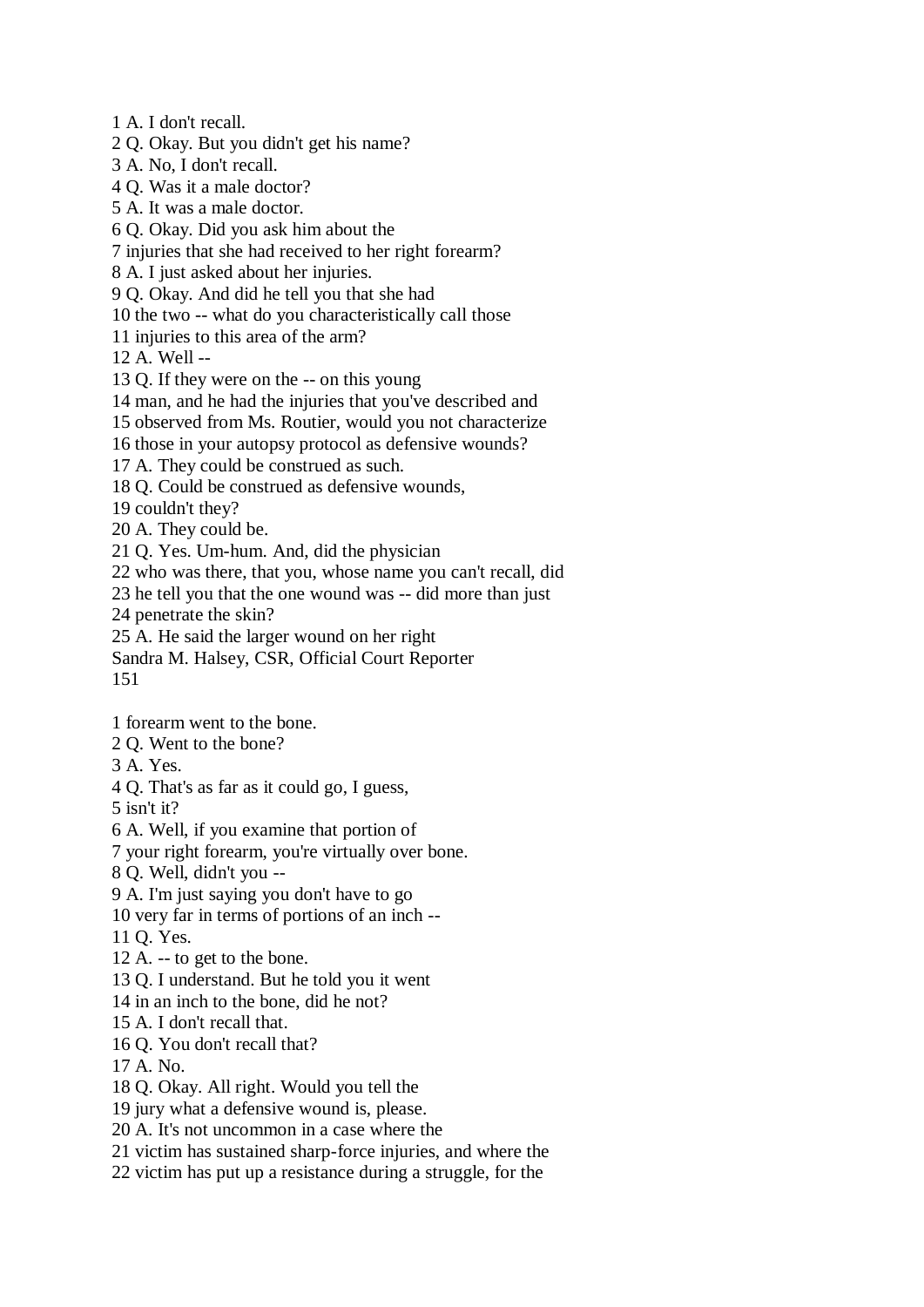23 victim to sustain sharp-force injuries on the hands and 24 the forearms. And those, I believe, is what Mr. Mulder is 25 referring to as defensive wounds. Sandra M. Halsey, CSR, Official Court Reporter 152

1 Q. Okay. Have you had a chance to review

2 a statement that you had made on another occasion? Have

3 you had a chance to review your testimony?

4 A. You mean during the bond denial

5 hearing?

6 Q. Yes.

7 A. Yes.

8 Q. You have?

9 A. Yes.

10 Q. Okay. Let me ask you, if you were

11 asked about the -- how deep the wound on the right forearm

12 was, and you answered: "The surgeon I talked to said that

13 it went through and hit the bone. But if you look at that

14 portion of your forearm, you realize that the bone is less

15 than an inch away." Did you respond in that fashion?

16 A. That sounds right.

17 Q. Okay. So it's approximately an inch

18 that that penetrated to get to the bone, isn't it?

19 A. Well, less than an inch.

20 Q. All right. But it's again, it's on the

21 high side, is it not? It's closer to an inch than it is

22 to a half of an inch, and that's why you use that

23 reference. Is that not fair to say?

24 A. Not necessarily. And remember I wasn't

25 there during the surgery, and I certainly wasn't able to

Sandra M. Halsey, CSR, Official Court Reporter

153

1 measure the depth of penetration.

2 Q. Well, and of course, he may have said,

3 an inch and a half, and since you didn't write it down,

4 you simply were calling on your memory and your knowledge

5 of anatomy?

6 A. Well, with knowledge of anatomy, it

7 would be difficult to get more than an inch.

8 Q. Okay. That's a -- it's not just a

9 little nick. That is a -- can you estimate about the

10 length of that defect?

11 A. On the surface of her body?

12 Q. Yes.

13 A. Well, the thing to do is to measure it.

14 Q. Okay. Well --

15 A. There's no reason to estimate.

16 Q. Okay. How large do you recall it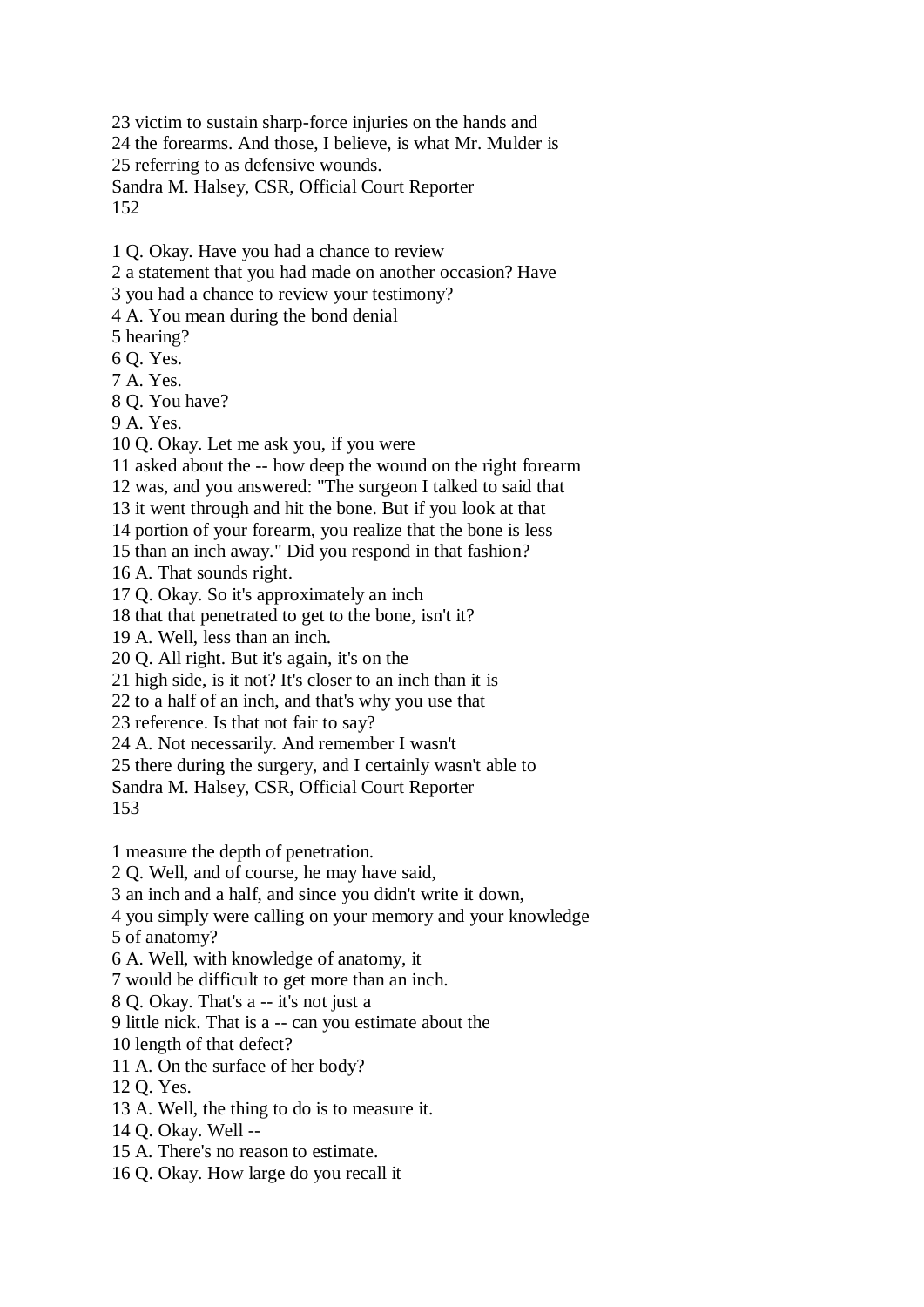17 being?

18 A. I don't.

19 Q. You don't remember?

20 A. I didn't -- no, I don't.

21 Q. Okay. You do recall it being --

22

23 THE COURT: Please do not lean on the

24 bench.

25 MR. DOUGLAS MULDER: Judge, I'm sorry. Sandra M. Halsey, CSR, Official Court Reporter 154

- 1 THE COURT: Thank you very much.
- 2 MR. DOUGLAS MULDER: You bet.

3 THE COURT: Let's don't do it again or

4 you'll be back sitting down.

5 MR. DOUGLAS MULDER: Yes, sir.

6

7 BY MR. DOUGLAS MULDER:

8 Q. Yes. Would you say that it's in excess

9 of an inch and a half? You wouldn't quarrel with that?

10 A. I would measure it.

11 Q. Well, do you want to step over here and

12 measure it?

13 A. Well, you can -- I'm perfectly happy to

14 have you report to me whatever it happens to measure.

15 Q. Well, I measure it nearly an inch and

16 three quarters, or right at an inch and three quarters.

17 A. Okay.

18 Q. Okay. And there were two wounds that

19 could be characterized as defensive wounds then?

20 A. There was another much smaller one.

21 Q. Okay. And, did you know how deep that

22 was?

23 A. I could see it went into the dermis.

24 Q. Okay.

25 A. Which is the deep portion of the skin.

Sandra M. Halsey, CSR, Official Court Reporter 155

1 Q. Okay. All right.

2 A. The skin on one's forearm is probably

3 less than an eighth of an inch thick.

4 Q. Okay. Doctor, you said that with

5 respect to whether or not these are self-inflicted, or not

6 self-inflicted, you can't say either way, basically; is

7 that correct?

8 A. It could be either.

9 Q. Okay. And generally associated with a

10 self-inflicted -- say a suicide, for example, or attempted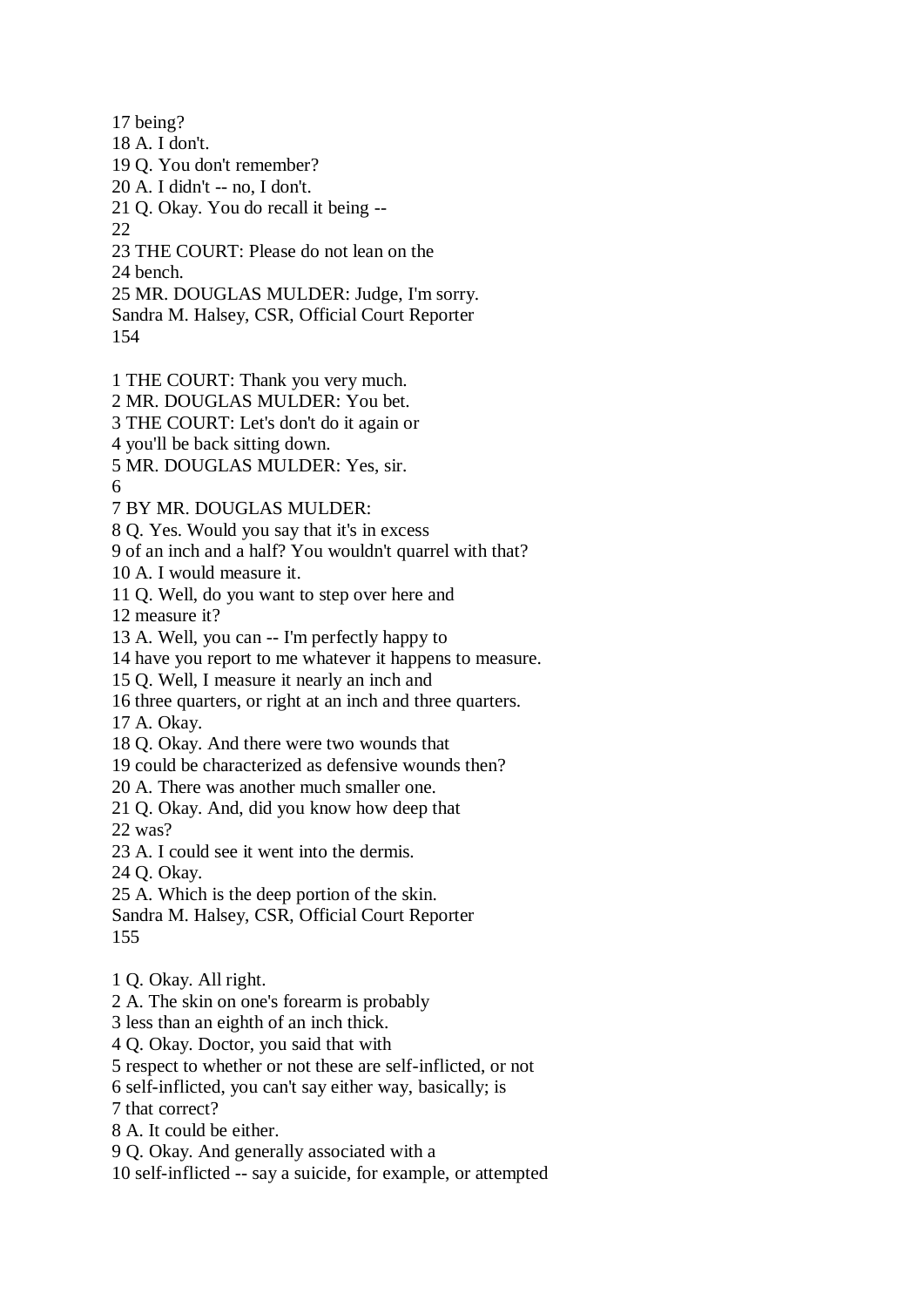11 suicide. Don't you have what are frequently referred to

12 as hesitation wounds?

13 A. They may be present.

14 Q. Okay. And, this is just a situation

15 where the individual, once they cut the skin decide that

16 maybe it's not that good of an idea after all, and then

17 they jerk back or stop and then they get a little more.

18 And you will see a lot jerks in the outer portions of the

19 skin, won't you, traditionally?

20 A. Yes, you may.

21 Q. Okay. And, isn't it fair to say, in

22 all fairness to Ms. Routier, isn't it fair to say, that

23 her wounds are, in the neck, are quite deep for hesitation

24 wounds?

25 A. Not necessarily.

Sandra M. Halsey, CSR, Official Court Reporter 156

1 Q. Okay. Is that another maybe yes, maybe

2 no, type of deal?

3 A. I would say that usually, what I think

4 you're thinking of as hesitation wounds, go into the

5 dermis. But certainly I have seen hesitation wounds that

6 went deeper than that, into the musculature.

7 Q. Okay. Traditionally they aren't as

8 deep as Mrs. Routier's, are they?

9 A. Well --

10 Q. Ordinarily.

11 A. Most of the hesitation wounds I have

12 seen were not that deep.

13 Q. Okay. Doctor, did you look at her

14 medical charts?

15 A. I've seen portions of her medical chart

16 from that admission to Baylor.

17 Q. Did you make any copies of those?

18 A. I made copies of a few pages from it,

19 chiefly the operative report.

20 Q. Okay. Now, was she -- usually when you

21 see hesitation wounds, you see a series of them, don't

22 you?

23 A. Oh, I have seen a few cases where there

24 were only one or two. There are usually a few more than

25 that. It's variable.

Sandra M. Halsey, CSR, Official Court Reporter 157

1 Q. Okay. Now, Doctor, when you saw Ms.

2 Routier, was she -- she wasn't ambulatory, was she?

3 A. She was in the bed.

4 Q. Okay.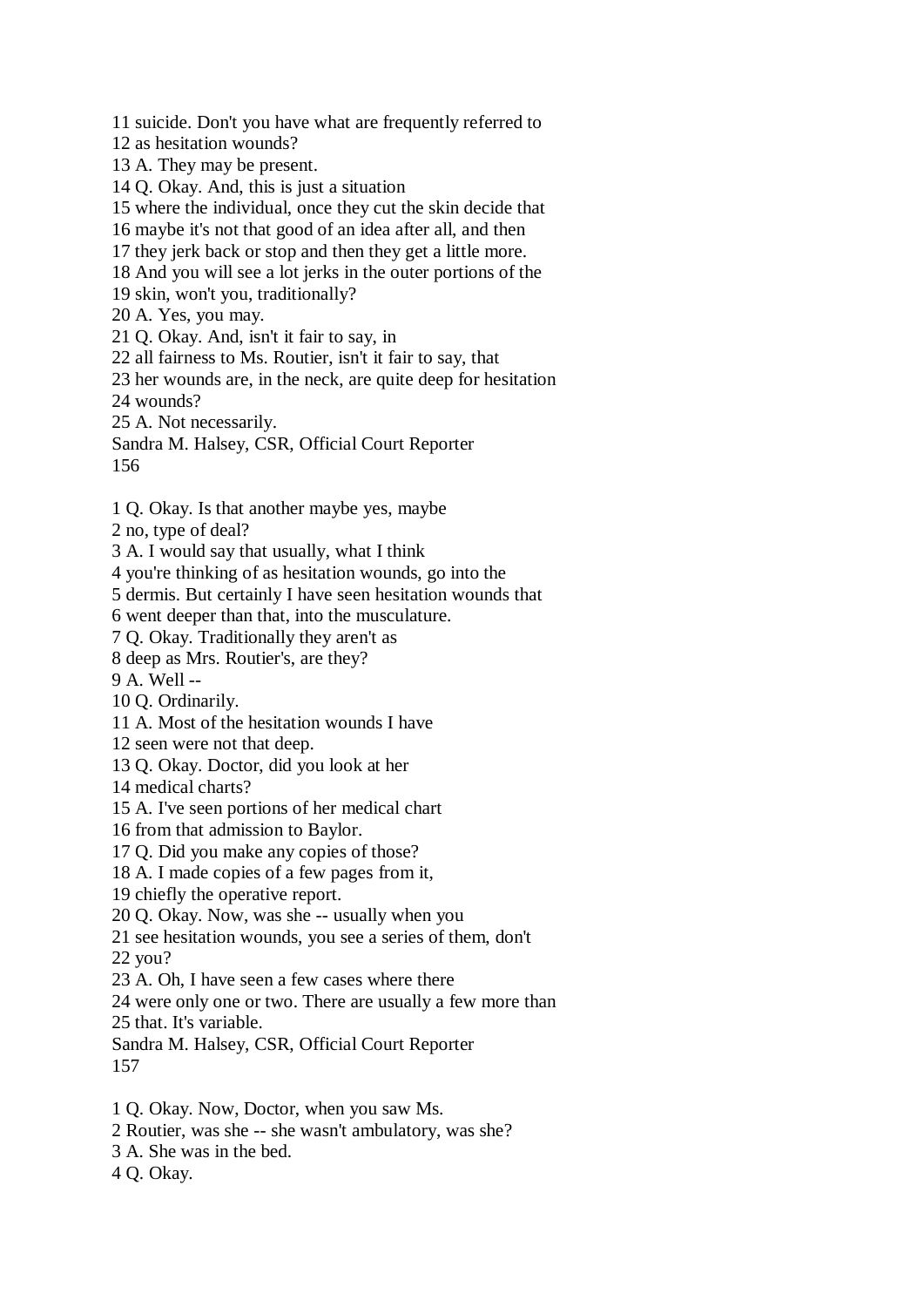5 6 MR. DOUGLAS MULDER: Mark these, 7 please. 8 9 (Whereupon, the 10 exhibits were 11 marked for 12 Identification 13 only, as Defense 14 Exhibit Nos. 1 15 through 5.) 16 17 THE COURT: What numbers will these 18 exhibits be? 19 MR. DOUGLAS MULDER: Your Honor, they 20 will be Defendant's Exhibits 1 -- 21 THE COURT: 1 through 5? 22 MR. DOUGLAS MULDER: Thank you, Judge, 23 but I thought I would number them -- well, I can do that. 24 Or I can do them -- 25 THE COURT: Whatever you wish. Sandra M. Halsey, CSR, Official Court Reporter 158 1 MR. DOUGLAS MULDER: A, B, C. 2 THE COURT: In the future, I would like 3 for all -- both sides to have all their exhibits 4 pre-marked, prior to admitting them into evidence. 5 MR. DOUGLAS MULDER: That's what I'm 6 doing. 7 THE COURT: I mean pre-marked before 8 you come in with them, so we don't have to go through this 9 delay. 10 MR. DOUGLAS MULDER: Judge, we don't 11 know who the witnesses are going to be. There is no way 12 we can put them on. 13 THE COURT: Thank you. All right. So 14 what are they going to be? Defendant's Exhibit number 15 what? 16 MR. DOUGLAS MULDER: I think that's a 17 good idea. If I had a list of their witnesses, and the 18 order in which they'll be, I will have them pre-marked. 19 THE COURT: Okay. 20 MR. DOUGLAS MULDER: Could I expect 21 that at the conclusion of the day? 22 MR. GREG DAVIS: Could we have a stop 23 to these sidebar comments, please? 24 THE COURT: Sustained. 25 MR. GREG DAVIS: Thank you.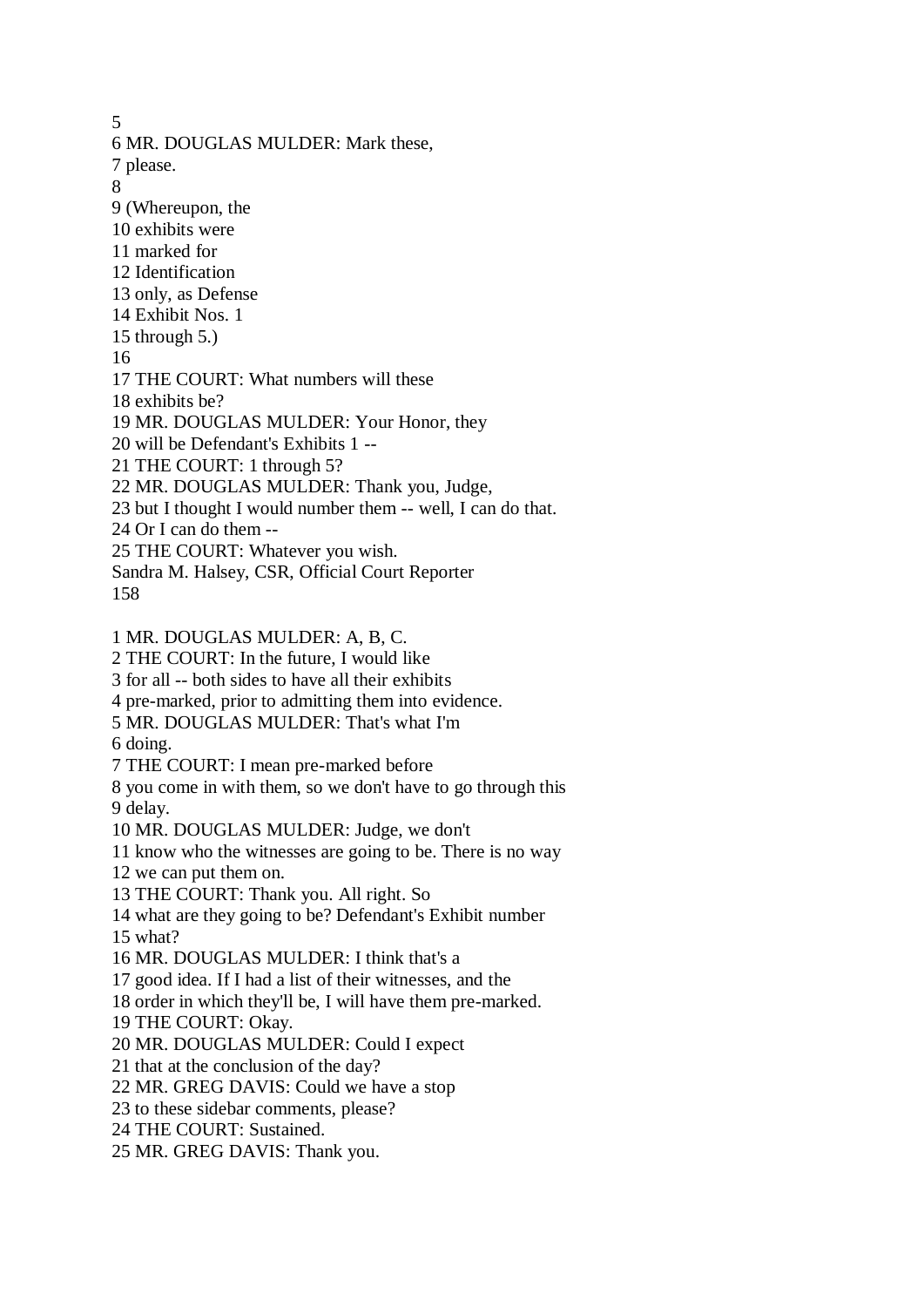Sandra M. Halsey, CSR, Official Court Reporter 159

1

2 BY MR. DOUGLAS MULDER: 3 Q. Let me hand you what have been marked 4 for identification record purposes as Defense Exhibits 1 5 through 5. And if you'll examine those in the privacy of 6 the jury box -- the witness box. Have you seen those? 7 A. I recall seeing those before, I 8 believe. 9 Q. All right. Do those accurately portray 10 the scene they seek to represent as they existed as you 11 viewed Ms. Routier on the date that you've described? 12 A. They represent what I saw when I went 13 to see her in the hospital. 14 15 MR. DOUGLAS MULDER: We'll offer into 16 evidence what has been marked and identified as Defense 17 Exhibits 1 through 5. 18 MR. GREG DAVIS: No objection. 19 THE COURT: Defense Exhibits 1 through 20 5 are admitted. 21 22 (Whereupon, the items 23 Heretofore mentioned 24 Were received in evidence as 25 Defendant's Exhibit No. 1 Sandra M. Halsey, CSR, Official Court Reporter 160 1 through 5 for all purposes, 2 After which time, the 3 Proceedings were resumed 4 As follows:) 5 6 BY MR. DOUGLAS MULDER: 7 Q. Now -- 8 9 MR. DOUGLAS MULDER: Judge, I will hand 10 these to the jury in a minute when I finish my 11 examination. 12 13 BY MR. DOUGLAS MULDER: 14 Q. Now, Doctor, did you notice any 15 bruising on her arms? 16 A. I did not. 17 Q. Okay. Doctor, will you share with the 18 jury some of your knowledge with respect to bruising, how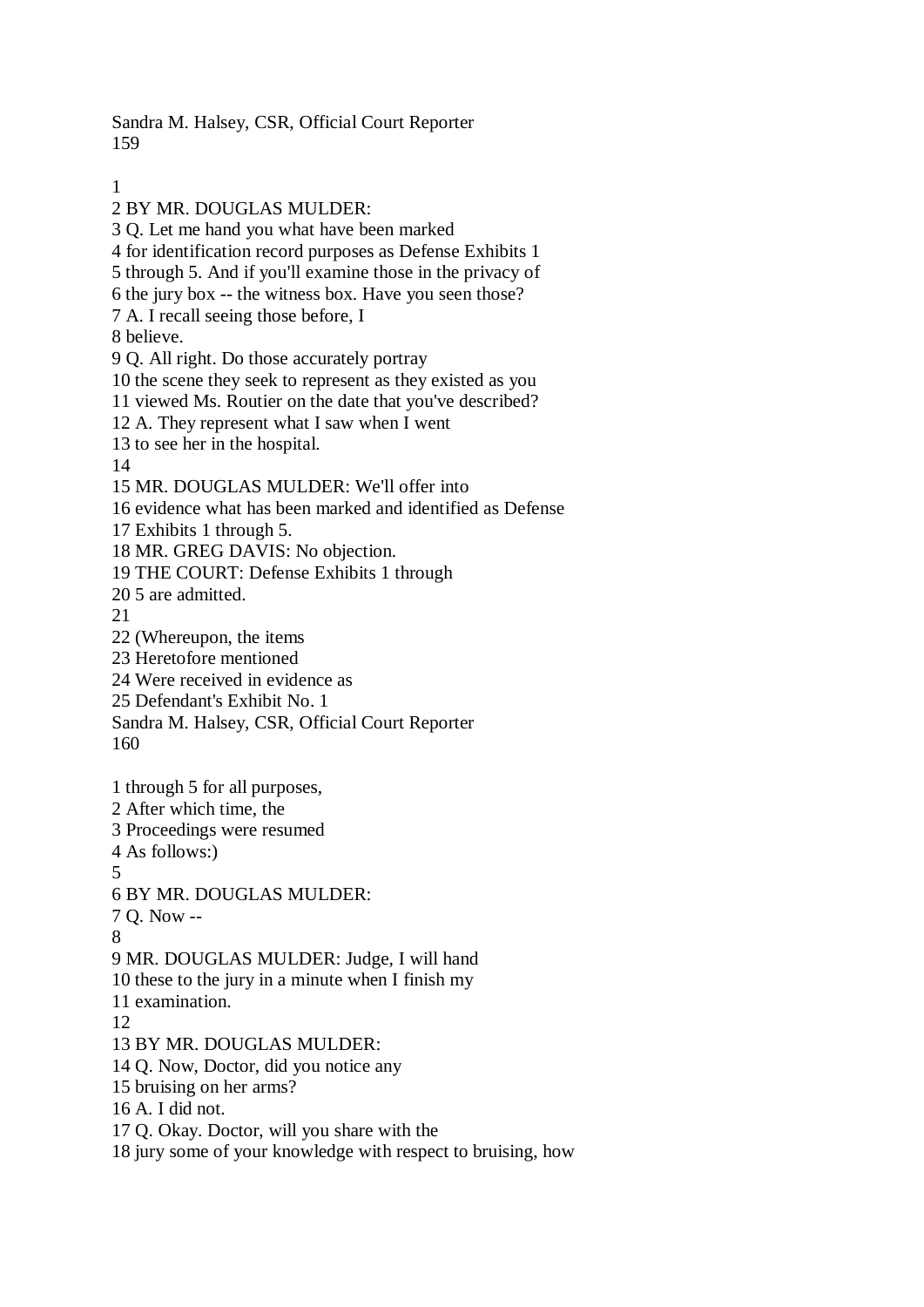19 it occurs. And, you know, when I bump myself, it really 20 doesn't look all that bad that day or the next day, but

21 it's on down the line. What happens? What causes that? 22 A. What bruising or contusions are, is a 23 breakage of very small blood vessels, usually capillaries 24 in your skin, or the subcutaneous tissue, or let's talk 25 about the extremities to make things easy. Sandra M. Halsey, CSR, Official Court Reporter 161

1

2 THE COURT: Could you speak up just a

3 little bit louder.

4 THE WITNESS: Okay. Let me try to

5 repeat.

6 We're talking about the breakage of

7 very small blood vessels, or capillaries in the skin or

8 the subcutaneous tissues or the muscle, or sometimes all 9 of those.

10 If they break in the skin, usually you

11 will see the bruise within 24 hours. If you bruise or

12 break the blood vessels in deeper structures, then it

13 takes a while, a variable length of time, for the blood

14 that comes out of the broken blood vessels to work its way

15 up into your skin, so that you can actually see a bruise.

16 And I expect most of you have had that experience.

17 We, of course, have bumped into things

18 and by the next day have seen a bruise. But I expect most

19 of us have bumped into something, or gotten clobbered by

20 something pretty hard, and you didn't see anything for a

21 day or two, or maybe three or four, but eventually the

22 bruise, as we say, comes to the surface and you do see it.

23

24 MR. DOUGLAS MULDER: Mark these too,

25 please.

Sandra M. Halsey, CSR, Official Court Reporter 162

## 1

2 (Whereupon, the following 3 mentioned items were 4 marked for 5 identification only 6 as Defendant's 6 through 10, 7 after which time the 8 proceedings were 9 resumed on the record 10 in open court, as 11 follows:)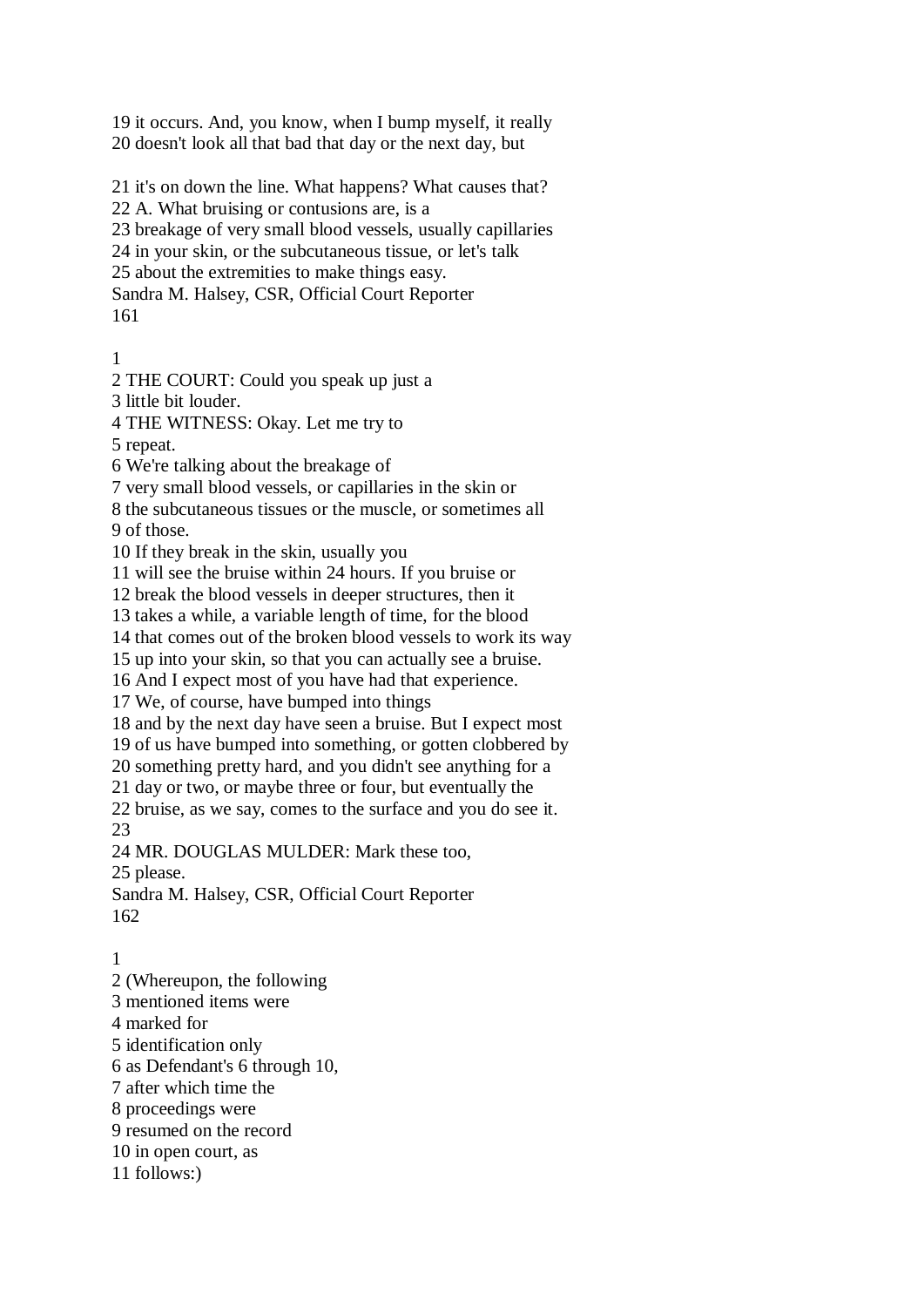12

13 BY MR. DOUGLAS MULDER: 14 Q. Doctor, let me show you what's been 15 marked for identification for record purposes as 16 Defendant's Exhibits 6 through 10. And again, I'll ask 17 you to examine those in the privacy of the witness box. 18 Do you recognize Darlie Routier in 19 those photographs? 20 A. I can't say that I do. 21 Q. Let me see if I have got one that shows 22 that. 23 A. All right. 24 25 THE COURT: All right. Ladies and Sandra M. Halsey, CSR, Official Court Reporter 163 1 gentlemen, we're going to take a 10 minute break right 2 now. Thank you very much. 3 May I see both sides. 4 5 (Whereupon, a short 6 recess was taken, 7 after which time, 8 the proceedings were 9 resumed on the record, 10 in the presence and 11 hearing of the defendant 12 and the jury, as follows:) 13 14 THE COURT: Are both sides ready to 15 bring the jury in and resume? 16 MR. DOUGLAS MULDER: Yes, sir, the 17 defense is ready. 18 MR. GREG DAVIS: Yes, your Honor, the 19 State is ready. 20 THE COURT: All right, bring the jury 21 back in, please. 22 23 (Whereupon, the jury 24 was returned to the 25 courtroom, and the Sandra M. Halsey, CSR, Official Court Reporter 164 1 proceedings were 2 resumed on the record, 3 in open court, in the 4 presence and hearing

5 of the defendant,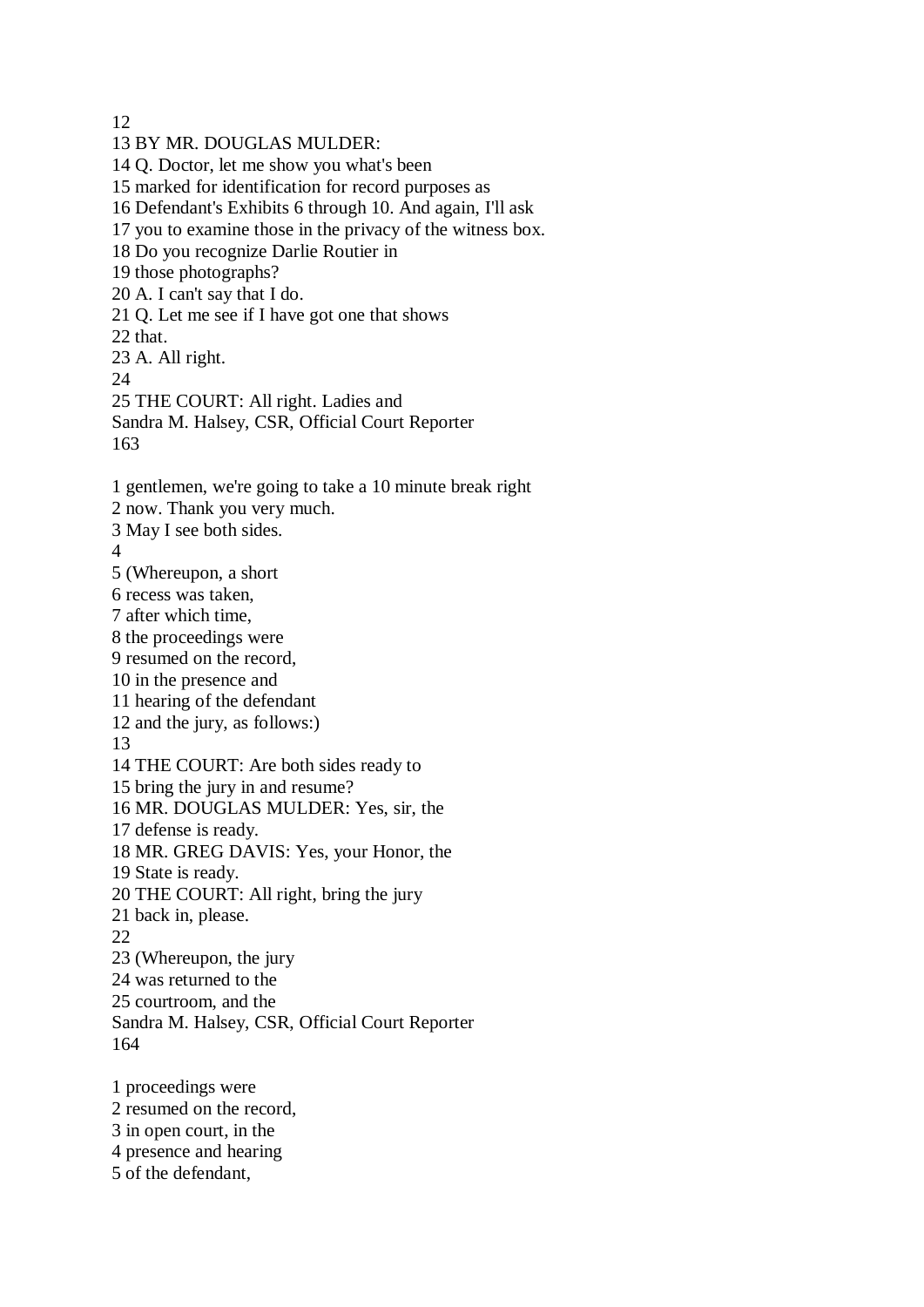6 as follows:)

7

8 THE COURT: All right. Back on the

9 record in the Darlie Routier matter. Let the record

10 reflect that all parties of the trial are present, and the

11 jury is seated.

12 All right, Mr. Mulder.

13

14 BY MR. DOUGLAS MULDER:

15 Q. Doctor, could you tell us, as best you

16 recall, when you were asked to go to Baylor Medical Center

17 to see Darlie Routier?

18 A. It was sometime during the day that I

19 performed the autopsy on Damon.

20 Q. Sometime during the 6th of June?

21 A. Yes.

22 Q. Okay. And you don't recall when that

23 was, whether it was morning or afternoon?

24 A. Not precisely.

25 Q. Okay. And you didn't make any notes

Sandra M. Halsey, CSR, Official Court Reporter 165

1 about check out of the office or anything like that?

2 A. Not that I recollect.

3 Q. All right. And, I assume you didn't

4 dictate any sort of a memo when you returned?

5 A. No, I did not.

6 Q. So we're relying strictly on your

7 memory; is that correct?

8 A. Yes.

9 Q. Okay. Did you examine either of her

10 hands?

11 A. No.

12 Q. Did you ask to see her hands?

13 A. I asked to be shown her injuries.

14 Q. Okay.

15 A. I was shown her steri-strip neck, her

16 steri-strip anterior left shoulder, and her right forearm.

17 Q. Okay. And, who did you ask to see her

18 injuries, the Rowlett police officer, the treating

19 physician whose name escapes you or --

20 A. I was talking with one of the ICU

21 nurses, who in turn, talked with the doctor in surgery

22 resident, who was the person who actually removed the

23 dressings on her neck injury and on her anterior left

24 shoulder injury.

25 Q. Okay. Did you make any determination

Sandra M. Halsey, CSR, Official Court Reporter 166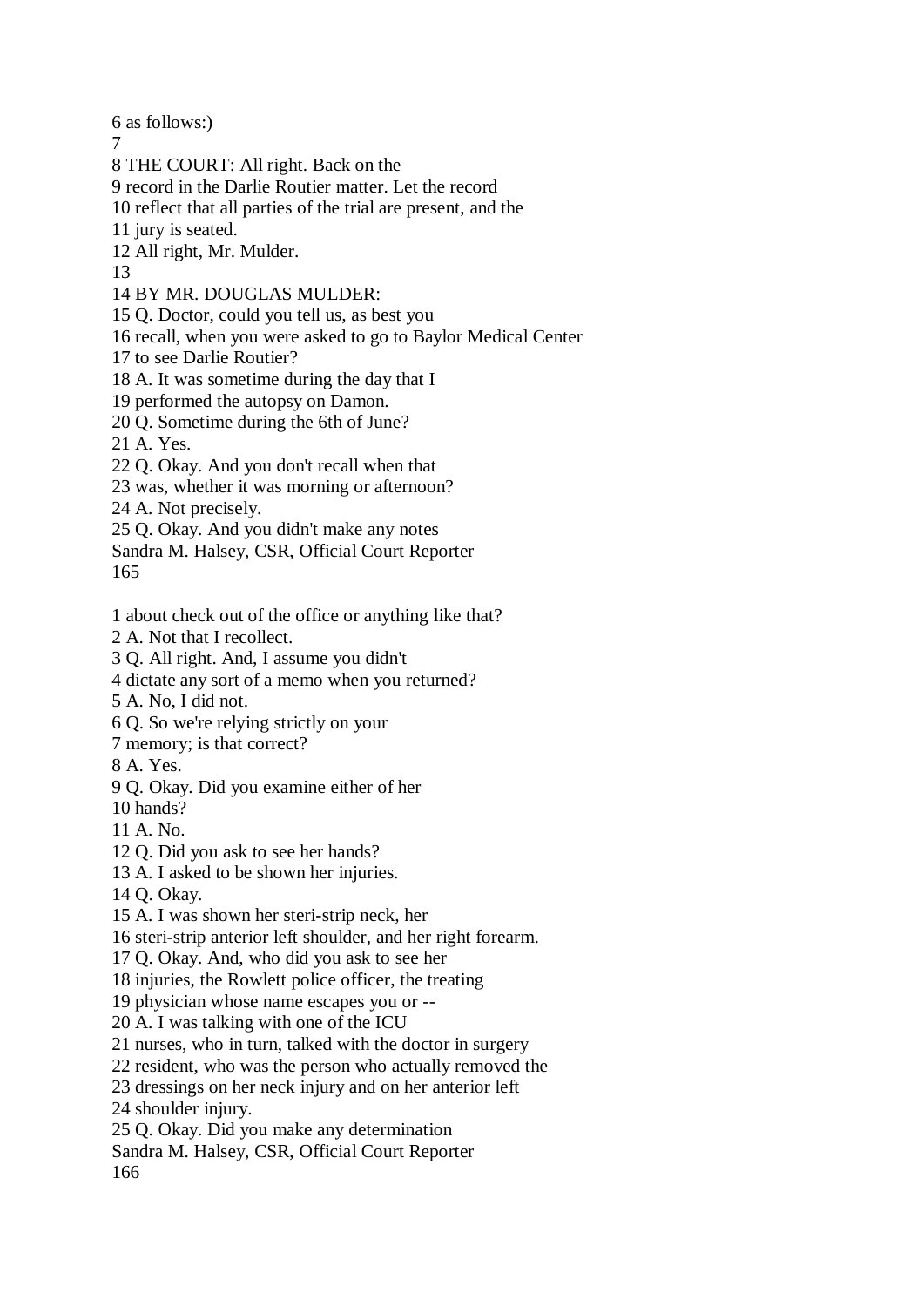1 at that time as to the instrument that had caused those 2 injuries? 3 A. No. 4 Q. Okay. And, Doctor, how closely did you 5 examine the injury to her right forearm? 6 A. The longer one was sutured up, the 7 shorter one was not. I looked at them. 8 Q. Okay. I mean, you just eyeballed them 9 from a distance of four or five feet? 10 A. I was at the bedside. 11 Q. Okay. Did you examine her legs? 12 A. No. 13 Q. Doctor, what is blunt trauma? 14 A. Blunt force injuries are usually 15 divided into three categories: There are lacerations, 16 which are breaks or tears in the skin. And they are 17 different from cuts or incised wounds, and they're 18 different from stab wounds, because as we've said, stab 19 wounds and incised wounds are caused by a sharp edge. 20 Whereas, lacerations are, just that, they're blunt force 21 injuries, so that the break, or tear in the skin, as a 22 rule, if you look into the depths of the wound, will have 23 tissue bridging, what we call tissue bridging. Which a 24 stab wound or incised wound will not have. 25 There are also contusions, which is the Sandra M. Halsey, CSR, Official Court Reporter 167

1 same thing as bruising, or ecchymosis. That is what we

2 were talking about, the idea of small blood vessels being

3 broken and blood leaking out of the small blood vessels.

4 And the idea is that it's blunt force that causes the

5 breakage of the blood vessels.

6 And you also have the third variety of

7 blunt force injuries, which is abrasions. Abrasions are

8 scrapes or scratches.

9 Q. Okay. Doctor, where were you prior to

10 coming to the medical examiner's office in Dallas?

11 A. I was working in Denton at Ford's lab.

12 Q. Okay. And what were you doing there?

13 A. I was a pathologist.

14 Q. Okay. Do they have a medical examiner

15 in Denton County?

16 A. No, they do not.

17 Q. How long were you there at Ford's lab?

18 A. About six months.

19 Q. Do you have an independent recollection

20 as to how long you were there at Baylor Medical Center

21 with Ms. Routier on the 6th of June of '96?

22 A. As I've already mentioned, I was with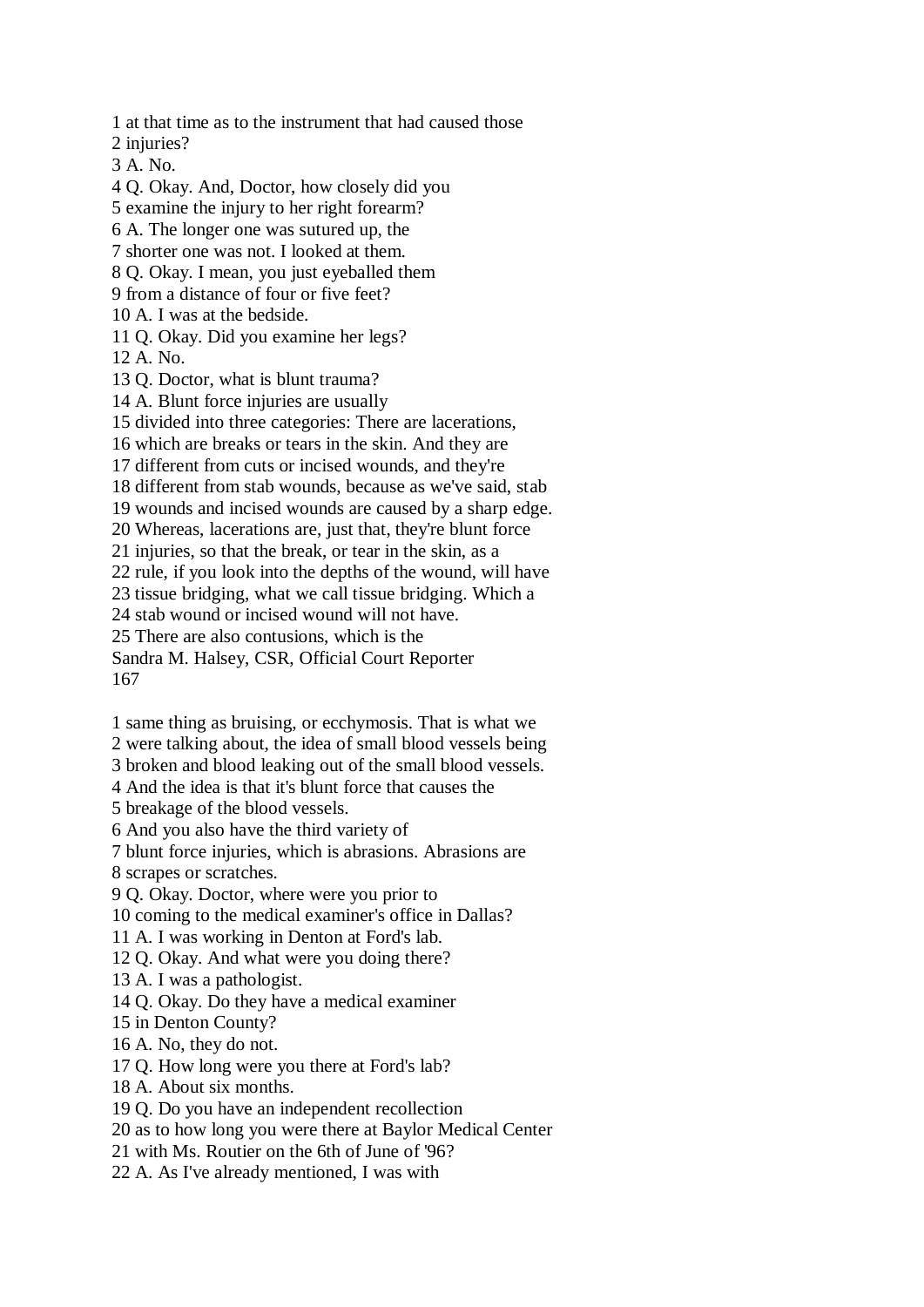23 her approximately, perhaps 10 minutes. 24

25 MR. DOUGLAS MULDER: I believe that's Sandra M. Halsey, CSR, Official Court Reporter 168

1 all.

2 Thank you, Doctor.

3

4 REDIRECT EXAMINATION

5

6 BY MR. GREG DAVIS:

7 Q. Doctor, I just have a couple of

8 questions for you. Defensive wounds -- when you see

9 defensive wounds in your line of business, on what part of

10 the body do you normally see those?

11 A. I most commonly see defensive wounds on

12 the hands. They're also seen on the forearms. Sometimes,

13 if the person winds up, essentially fighting off the

14 assailant with his or her legs, you'll see them on the

15 feet, and lower legs.

16 Q. Okay. When you see defensive wounds to

17 the hands, can you please describe for the members of the

18 jury, what those defensive wounds look like when you see 19 them.

20 A. The most common thing I see when I see

21 defensive wounds on the hands is, what I see is deep

22 incised wounds.

23 Now, I'm talking about deep incised

24 wounds. Most of these wounds go all the way through the

25 skin into the subcutaneous tissue, on the fingers and on

Sandra M. Halsey, CSR, Official Court Reporter 169

1 the palms. Some of them will go into or through tendons,

2 sometimes all the way to the bone.

3 Now, it may sound real foreign to you,

4 the idea of grabbing a knife. I know it does to me. But

5 you've got to understand that these people are fighting

6 for their lives. And the alternative to grabbing a knife

7 is letting the knife come into their body, their neck,

8 their head, their chest, their body organ area.

9 So, when push comes to shove, people

10 will grab a knife and get these deep cuts on their hands.

11 And that's what I most commonly see in the way of

12 defensive wounds.

13 Q. Okay. And so, does it go through the

14 skin then?

15 A. Almost all of them go into the deep

16 dermis, or through the skin, into the subcutaneous tissue.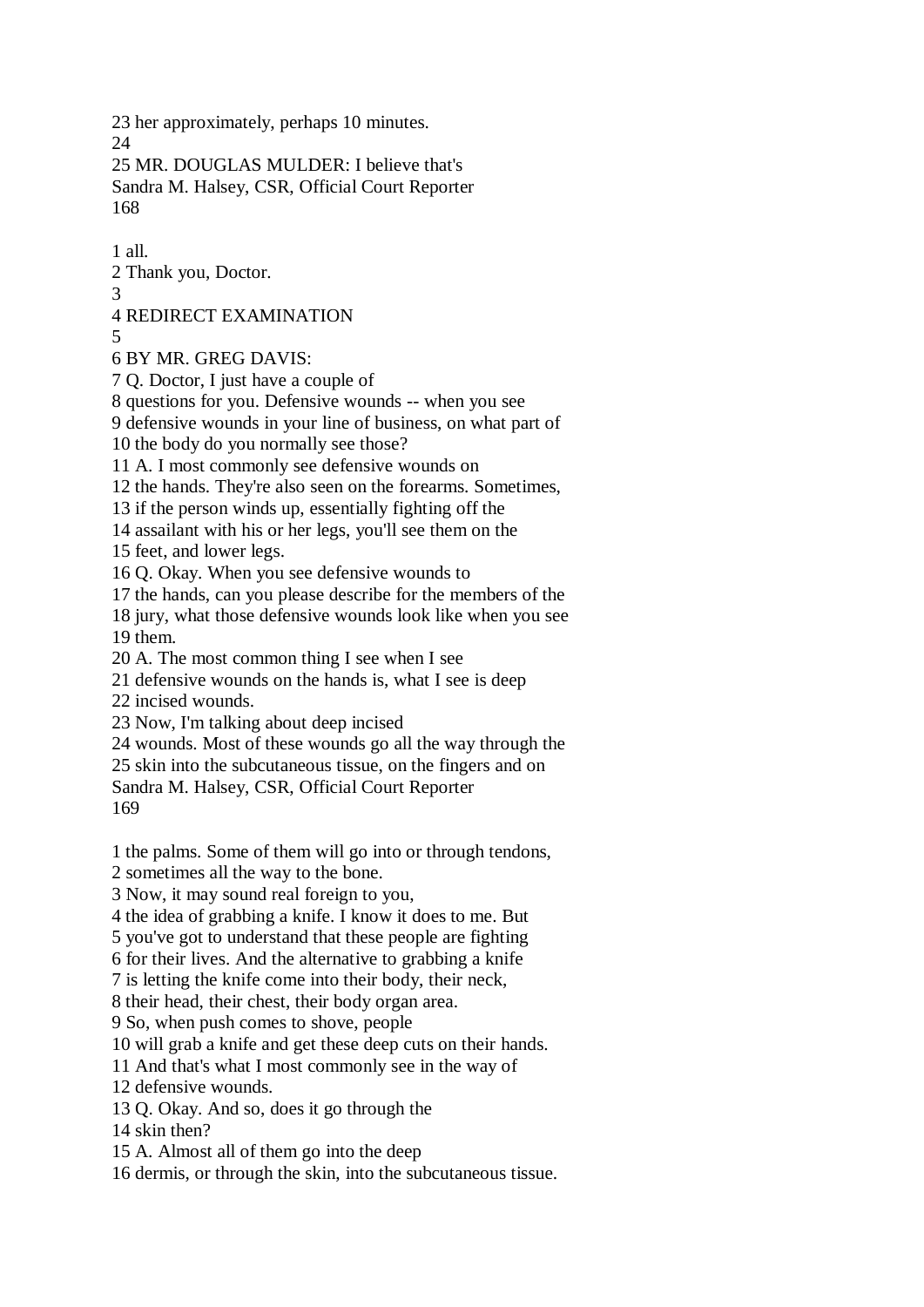17 Q. What is subcutaneous tissue?

18 A. It's actually fat. I don't know if

19 you've ever seen a cut, or laceration, all the way through

20 the skin, but what you've got underneath your skin is a

21 layer of fat, which is yellow, it's fat. And then, what

22 you've got underneath that, is the muscle tissue.

23 Q. Okay. Now, when you looked at Darlie

24 Routier on June 6th, 1996, did you see any wounds to her

25 hands that looked like what you've just been talking

Sandra M. Halsey, CSR, Official Court Reporter

170

1 about?

 $\mathcal{D}_{\mathcal{L}}$ 

3 MR. DOUGLAS MULDER: Excuse me, Judge.

4 She's already answered that. She said she didn't examine

5 her hands. She didn't see her hands.

6 THE COURT: Overruled. Overruled. She

7 can answer it if she knows. Go ahead.

8 THE WITNESS: I didn't see any injuries

9 to her hands. I didn't look at her hands.

10 MR. DOUGLAS MULDER: And that's why if

11 you don't look at the hands.

12 MR. GREG DAVIS: I'm going to object to

13 his comments.

14 THE COURT: Sustained. Let's both

15 sides sit down, ask the questions, I'll rule on the

16 objections, and no sidebar.

17 Is that clear, Mr. Mulder?

18 MR. DOUGLAS MULDER: Yes, sir.

19 THE COURT: Thank you.

20

21 BY MR. GREG DAVIS:

22 Q. Now, you've also mentioned hesitation

23 wounds. Now, how deep do hesitation wounds normally go?

24 A. I would say most of the hesitation

25 wounds I have seen go into the dermis. The dermis being

Sandra M. Halsey, CSR, Official Court Reporter

171

1 the deep white part of the skin.

2 You know, on the very surface you've

3 got a thin layer area of epidermis, which is where the

4 pigment is. And then you've got the deeper part of the

5 skin, which is the dermis. And once you cut into the

6 dermis -- the dermis on everybody is absolutely pure

7 white. Pure white. And then under that you've got the

8 yellow subcutaneous fat.

9 Q. And normally what do hesitation wounds 10 look like?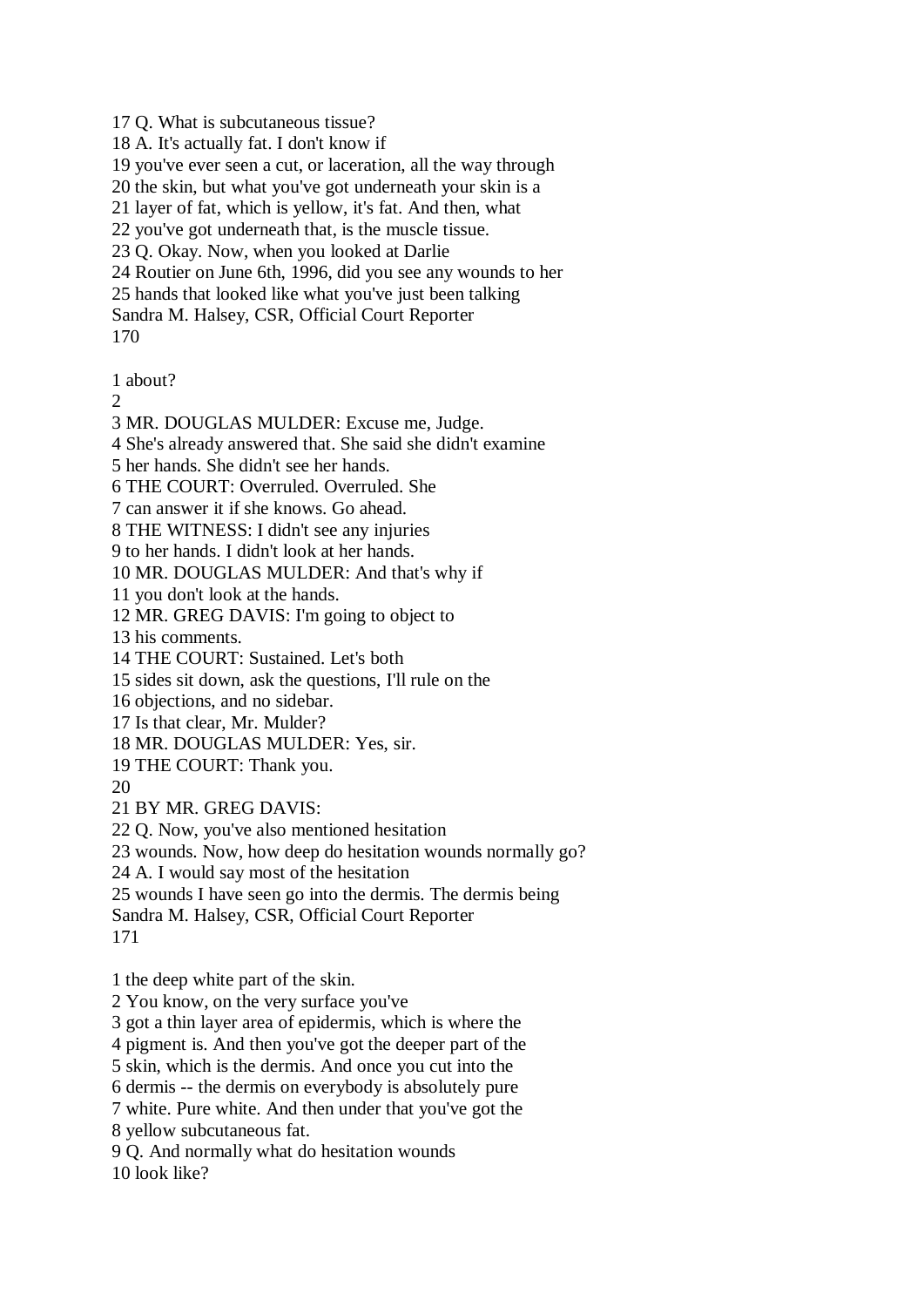11 A. Well, I would say if you have got more 12 than one, they will often crisscross and go into the 13 dermis. 14 15 MR. GREG DAVIS: Okay. May I see 16 Defense Exhibits 1 through 5, please? 17 MR. DOUGLAS MULDER: Sure. 18 MR. GREG DAVIS: May I approach, your 19 Honor? 20 THE COURT: You may indeed. 21 22 BY MR. GREG DAVIS: 23 Q. Doctor, if you would, looking at 24 Defense Exhibit No. 5. How many wounds to the right 25 forearm do you see there? Sandra M. Halsey, CSR, Official Court Reporter 172 1 A. I see two. 2 Q. Okay. Do I have my finger on the 3 longer one that's been sutured? 4 A. Yes, you do. 5 Q. Okay. And is there a second wound to 6 the right arm? 7 A. Yes, there is. It's up here. 8 Q. Okay. Above the first one? 9 A. Yes. 10 Q. Can you tell us how deep this wound 11 was? 12 A. It was open and it went into the 13 dermis. 14 Q. Is it fair to say it's much shorter? 15 A. Yes. 16 Q. Can you tell whether or not that's a 17 hesitation wound or not? 18 A. It could be. 19 Q. Now, again, looking at Damon's wounds, 20 is there any way for you to tell whether or not all four 21 of these stab wounds were produced at the same time? 22 A. No, there's not. 23 Q. Is it possible that stab wound, say, 24 number 1 occurred, and then some period of time elapsed 25 before stab wounds 2, 3 and 4 occurred? Sandra M. Halsey, CSR, Official Court Reporter 173 1 A. That's possible. 2 Q. If only one of these stab wounds had

3 occurred, and then an interval of time had elapsed before

4 stab wounds 2, 3, and 4 occurred, for instance, could this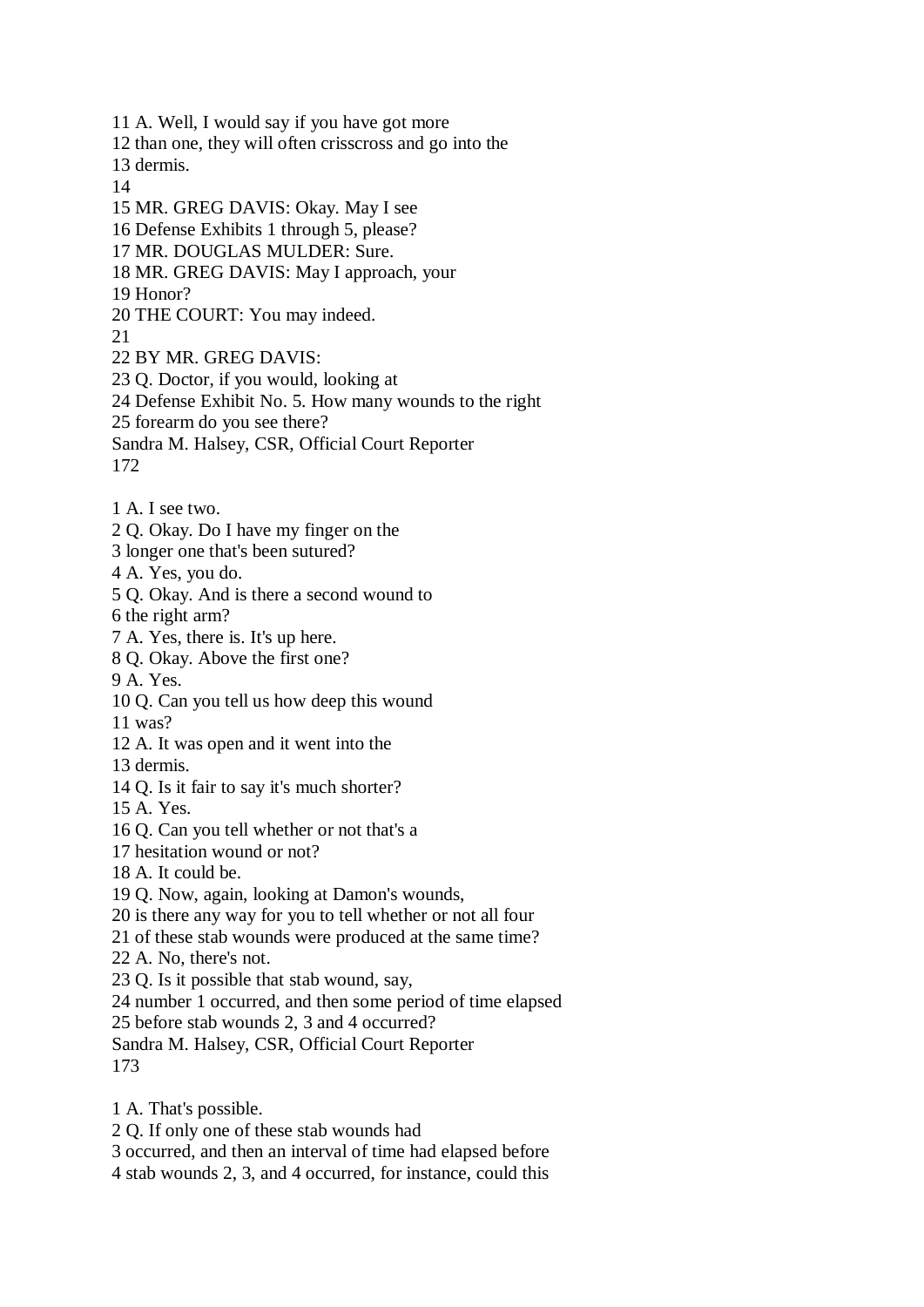5 child have lived longer than the time period that you've 6 already talked about? 7 A. That's possible. 8 Q. Can you give us an estimate of how long 9 this child might have lived if, say, stab wound 1 had been 10 inflicted and then the other three were inflicted sometime 11 later on? 12 A. What we're talking about, a few to 13 several more minutes. 14 Q. Okay. Can you give us a ballpark 15 figure of an outside time period there? 16 A. A few to several more minutes. 17 Q. Okay. And, how many minutes did you 18 say that this child could have lived if all four of them 19 had been produced at the same time? 20 A. A few minutes. 21 22 MR. GREG DAVIS: Okay. No further 23 questions. 24 25 Sandra M. Halsey, CSR, Official Court Reporter 174 1 RECROSS EXAMINATION  $\mathcal{D}$ 3 BY MR. DOUGLAS MULDER: 4 Q. Doctor is there anything to suggest 5 that those wounds were not all received at the same time, 6 or at approximately the same time? 7 A. There's nothing -- they don't suggest 8 anything. 9 Q. Thank you. 10 11 MR. DOUGLAS MULDER: I believe that's 12 all. 13 MR. GREG DAVIS: No further questions. 14 THE COURT: All right. Now, this 15 witness, as I understand, will be returning to Dallas 16 tonight; is that correct, Doctor? 17 THE WITNESS: I hope so. 18 THE COURT: Okay. Well, I'm sure 19 they'll get you out of San Antonio airport. 20 All right. So, we are excusing this 21 witness now for the time being; is that right? 22 MR. GREG DAVIS: That's what we would 23 ask, along with Dr. McClain, also subject to recall. 24 THE COURT: Subject to recall. 25 MR. DOUGLAS MULDER: We wouldn't have